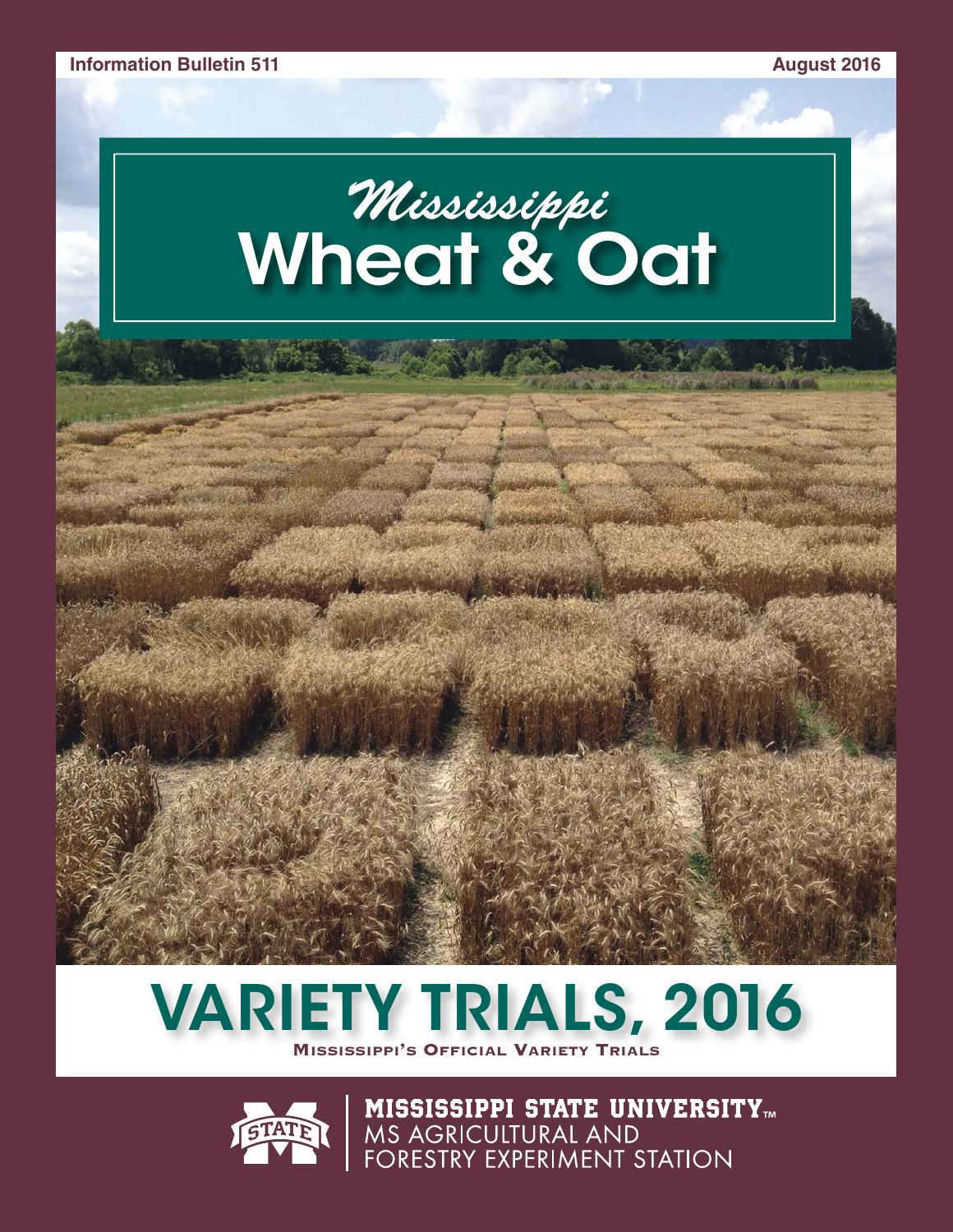## **TECHNICAL ADVISORY COMMITTEE**

#### **Erick Larson, Chairman**

MSU Extension Service Grain Crops Specialist Plant and Soil Sciences Mississippi State University

#### **Tom Allen**

Plant Pathologist Delta Research and Extension Center Stoneville, Mississippi

> **Wes Burger** Associate Director, MAFES Mississippi State University

#### **Keith Daniels Superintendent** MAFES Research Centers Mississippi State University

**Barton Fogleman**  Cereal Grains Breeder Syngenta

**Reuben Moore** Associate Director, MAFES Mississippi State University

**Don Respess** County Extension Director III Coahoma County

#### **Dennis Rowe**

Research Professor Experimental Statistics Mississippi State University

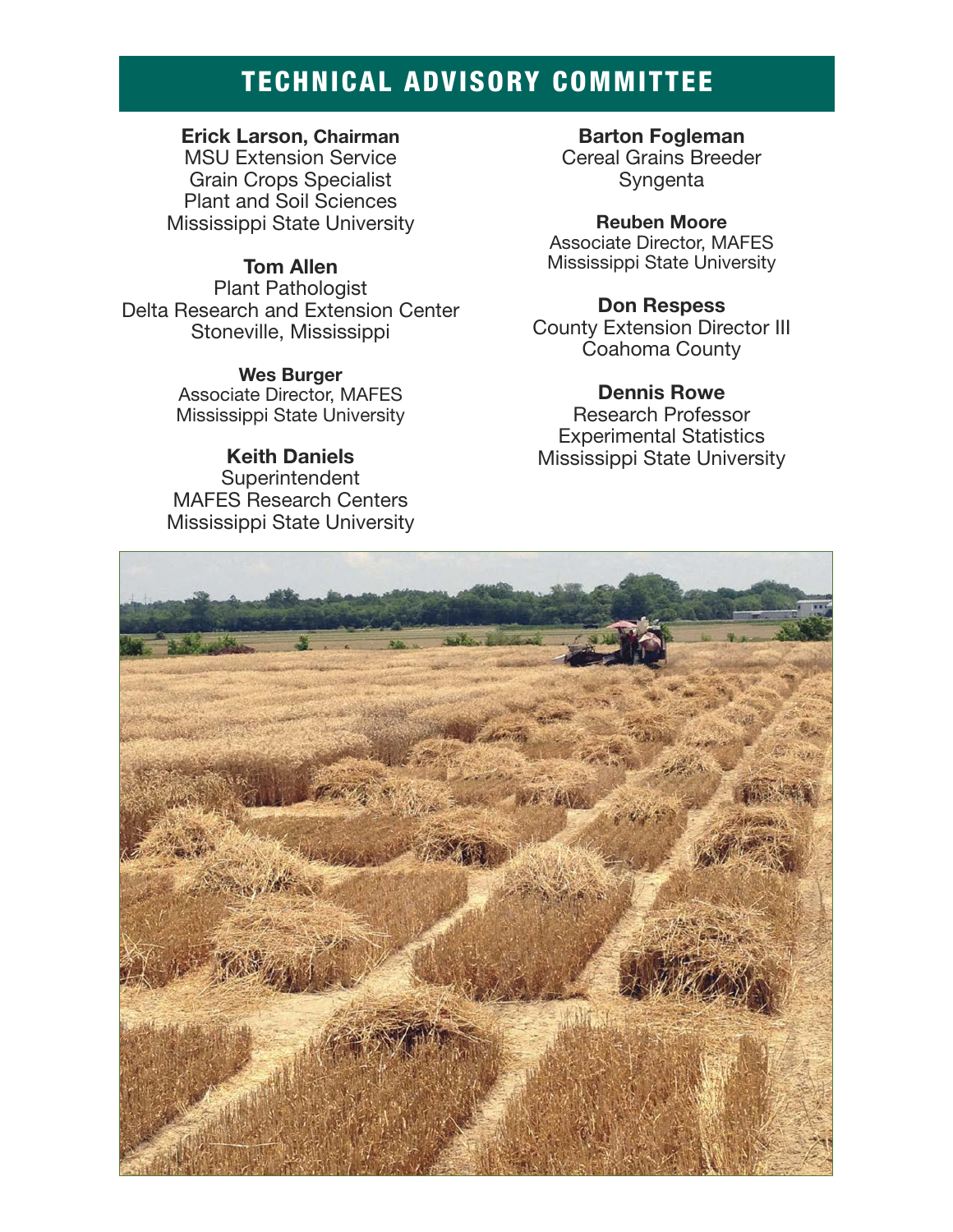## **NOTICE TO USER**

This Mississippi Agricultural and Forestry Experiment Station Information Bulletin is a summary of research conducted at locations shown on the map on the second page. It is intended for the use of colleagues, cooperators, and sponsors. The interpretation of data presented herein may change after additional experimentation. Information included herein is not to be construed either as a recommendation for use or as an endorsement of a specific variety or product by Mississippi State University or the Mississippi Agricultural and Forestry Experiment Station.

This report contains data generated as part of the Mississippi Agricultural and Forestry Experiment Station research program. Joint sponsorship by the organizations listed on pages 4-5 is gratefully acknowledged.

Trade names of commercial products used in this report are included only for clarity and understanding. All available names (i.e., trade names, code numbers, chemical names, etc.) of varieties or products used in this research project are listed on pages 4-5.

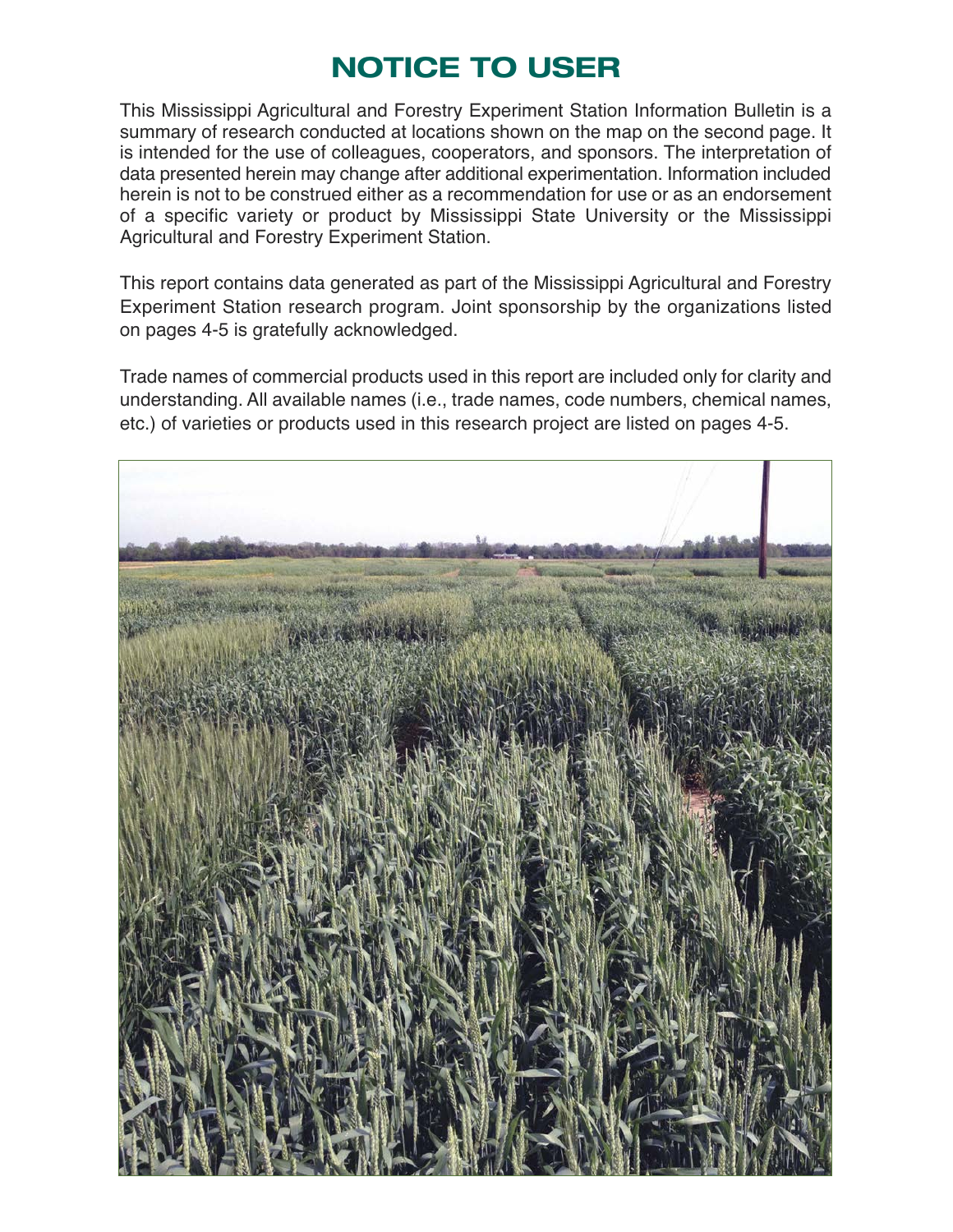# **Mississippi Wheat and Oat Variety Trials, 2016**

#### *MAFES Official Variety Trial Contributors*

**Brad Burgess** Director, Variety Evaluations Mississippi State University

**Tom Allen** Associate Extension/Research Professor Delta Research and Extension Center

**Jenny Bibb** Extension Associate I Plant and Soil Sciences Mississippi State University

**Jake Bullard** Assistant Director, Variety Evaluations Mississippi State University

**Jon Carson** Extension Agent II Issaquena County Extension Service

**Dan Haire** Extension Agent II DeSoto County Extension Service **Billy Johnson** Research Associate III Coastal Plain Branch Experiment Station

**Erick Larson** Extension Grain Crops Specialist Plant and Soil Sciences Mississippi State University

**Bisoondat Macoon** Associate Research Professor and Interim Facilities Coordinator Brown Loam Branch Experiment Station

**Dennis Reginelli** Regional Extension Specialist II North Mississippi Research and Extension Center

**Don Respess** Extension Agent IV MSU Extension Service

**Dennis Rowe Statistician** Research Support Units

For more information, contact Burgess at (662) 325-2390; email, Brad.Burgess@msstate.edu. Recognition is given to Jason Hillhouse and Jerry W. Nail, research technicians for the Variety Trial Program, for their assistance in packaging, planting, harvesting, and recording plot data. This publication was prepared by Dixie Albright, office associate for MAFES Research Support Units.

This document was approved for publication as Information Bulletin 511 of the Mississippi Agricultural and Forestry Experiment Station. It was published by the Office of Agricultural Communications, a unit of the Mississippi State University Division of Agriculture, Forestry, and Veterinary Medicine. It is a contribution of the Mississippi Agricultural and Forestry Experiment Station.

Copyright 2016 by Mississippi State University. All rights reserved. This publication may be copied and distributed without alteration for nonprofit educational purposes provided that credit is given to the Mississippi Agricultural and Forestry Experiment Station.

Find variety trial information online at *mafes.msstate.edu/variety-trials*.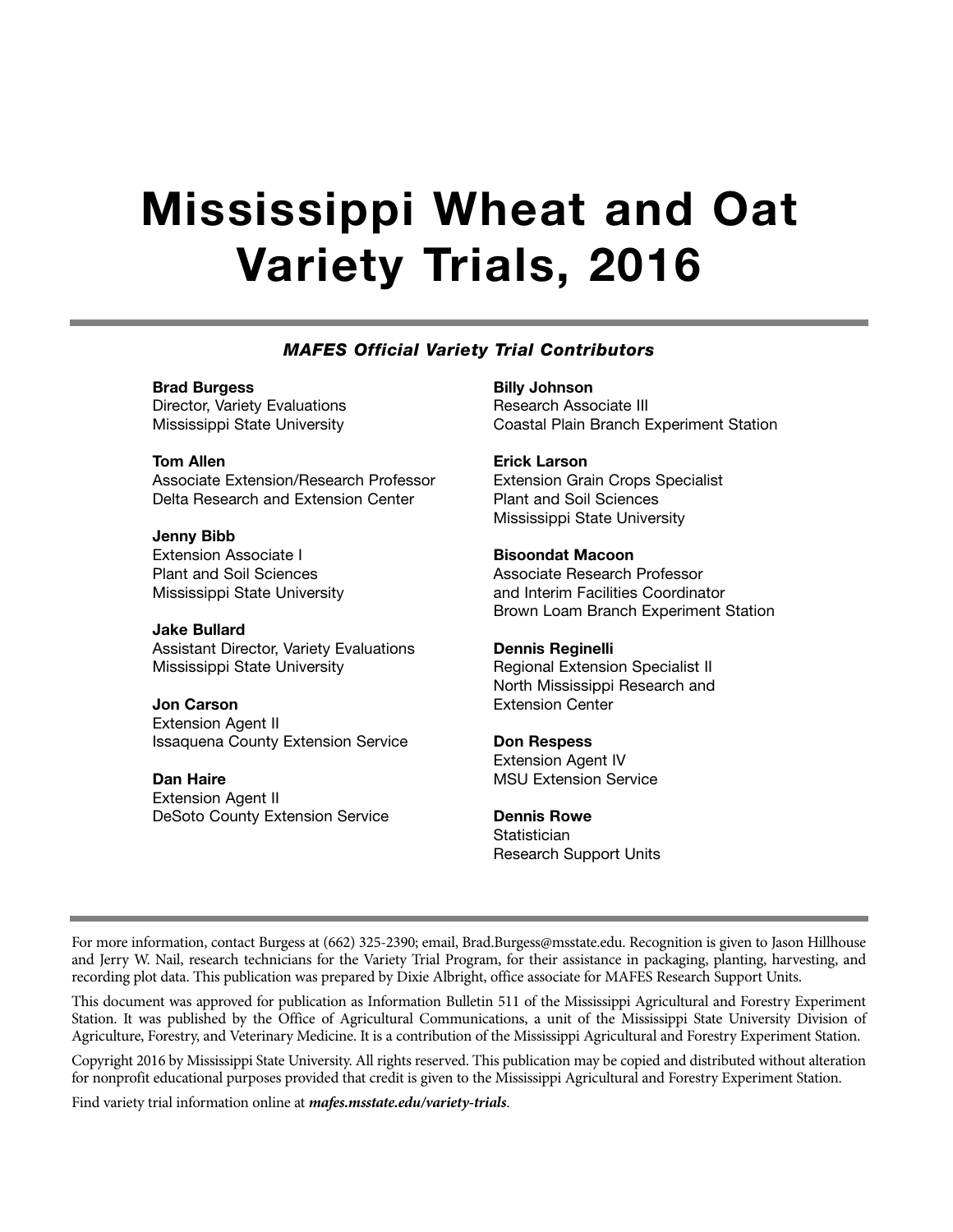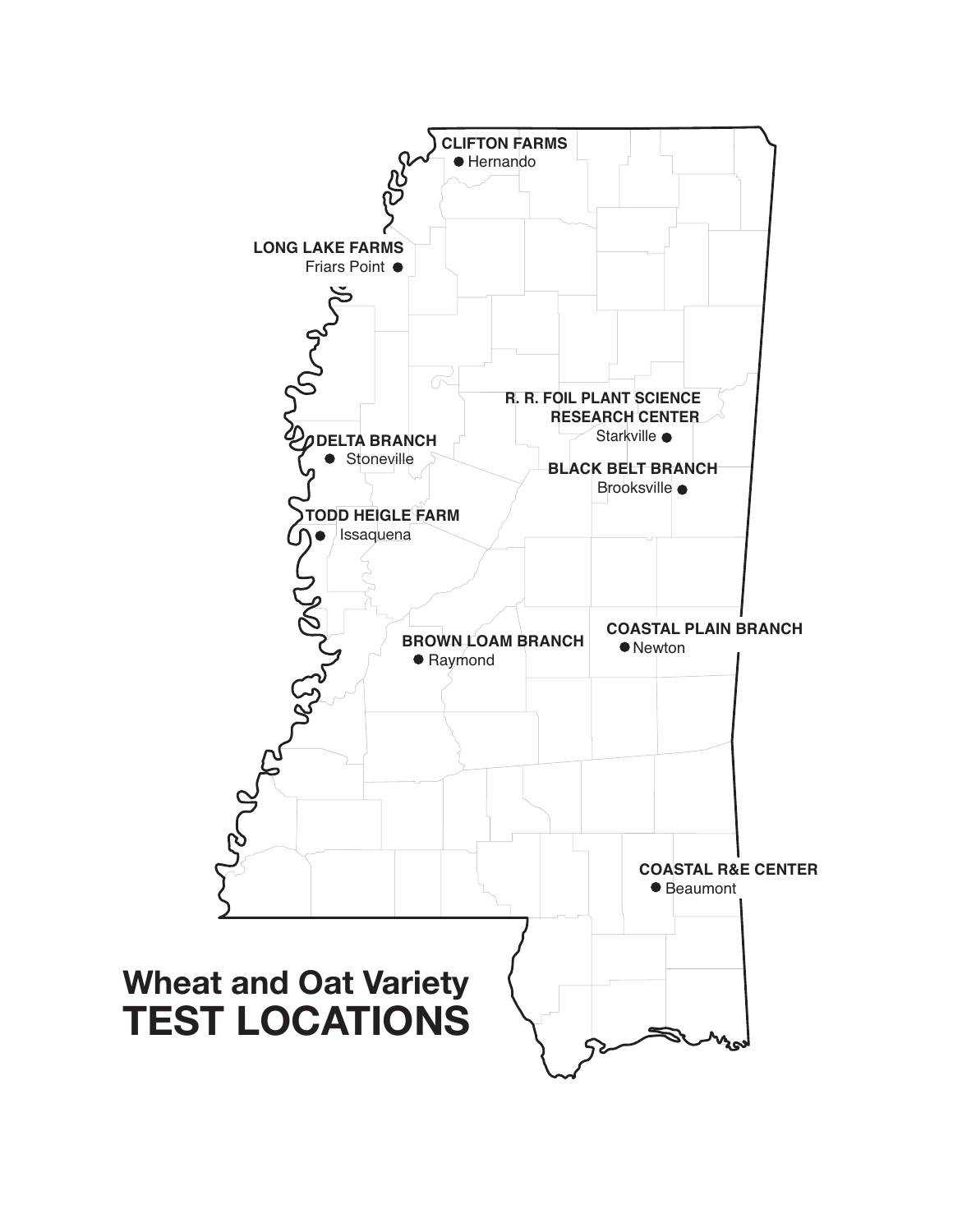# **Mississippi Wheat and Oat Variety Trials, 2016**

### **INTRODUCTION**

Small grains are grown throughout Mississippi. Wheat is the primary crop, followed by oats. Wheat variety trials were conducted at nine locations, while oat trials were conducted at five locations in Mississippi in 2015–2016. Wheat yields typically range from 40–60 bushels per acre and often produce 60–80 bushels per acre under good management and favorable weather conditions. Oat yields from 50–80 bushels per acre are common.

### **PROCEDURES**

**Experimental Design.** Experimental design for each crop species at each location was a randomized complete block with four replications. Plots consisted of seven 15-foot rows spaced 7.5 inches apart.

**Cultural Practices.** Plots were limed and fertilized according to soil test recommendations. Foliar fungicides were not applied to most trial locations to insure that genetic performance of the varieties was evaluated under natural environmental conditions. Herbicides were applied as needed at each location for weed control.

**Seed Source.** Seeds of all private entries were supplied by participating companies. Seeds of all public varieties were breeder or foundation seed from the state that developed the variety.

**Planting Rate.** All seeds were packaged for planting at the rate of 20 seeds per foot of row for both crops. Plots were planted with a cone, spinner-divider planter.

**Yield.** A plot combine was used to harvest the total plot area after the plots were trimmed to a standard length. Harvested seed were converted to bushels per acre (60 pounds per bushel for wheat and 32 pounds per bushel for oats).

**Heading Date.** At most locations, the heading date for each variety was recorded. This is the date when 50% of the heads were extended above the flag leaf.

**Plant Height.** The height of plants was measured from the soil to the top of the spike or head.

**Lodging.** Lodging was rated on a  $1-5$  scale:  $1 =$  almost all plants erect;  $2 =$  all plants leaning slightly or only a few plants down; 3 = all plants leaning moderately or 25–50% of plants down; 4 = all plants leaning considerably or 50–80% of plants down; and 5 = all plants down.

**Seed Test Weight.** The test weight for each variety was determined from a composite sample from all replications.

**Disease Ratings.**All varieties were rated for development of leaf rust and Septoria leaf and Stagonospora glume blotch according to *James' Manual of Assessment Keys for Plant Diseases*. At growth stages 10.5 (spikes emerged) and 11.1 (milky ripe), 10 plants were selected at random from each plot. The percentage of leaf area affected by each disease on the flag leaf was recorded. From these data, an assessment was made of the overall disease response of each variety.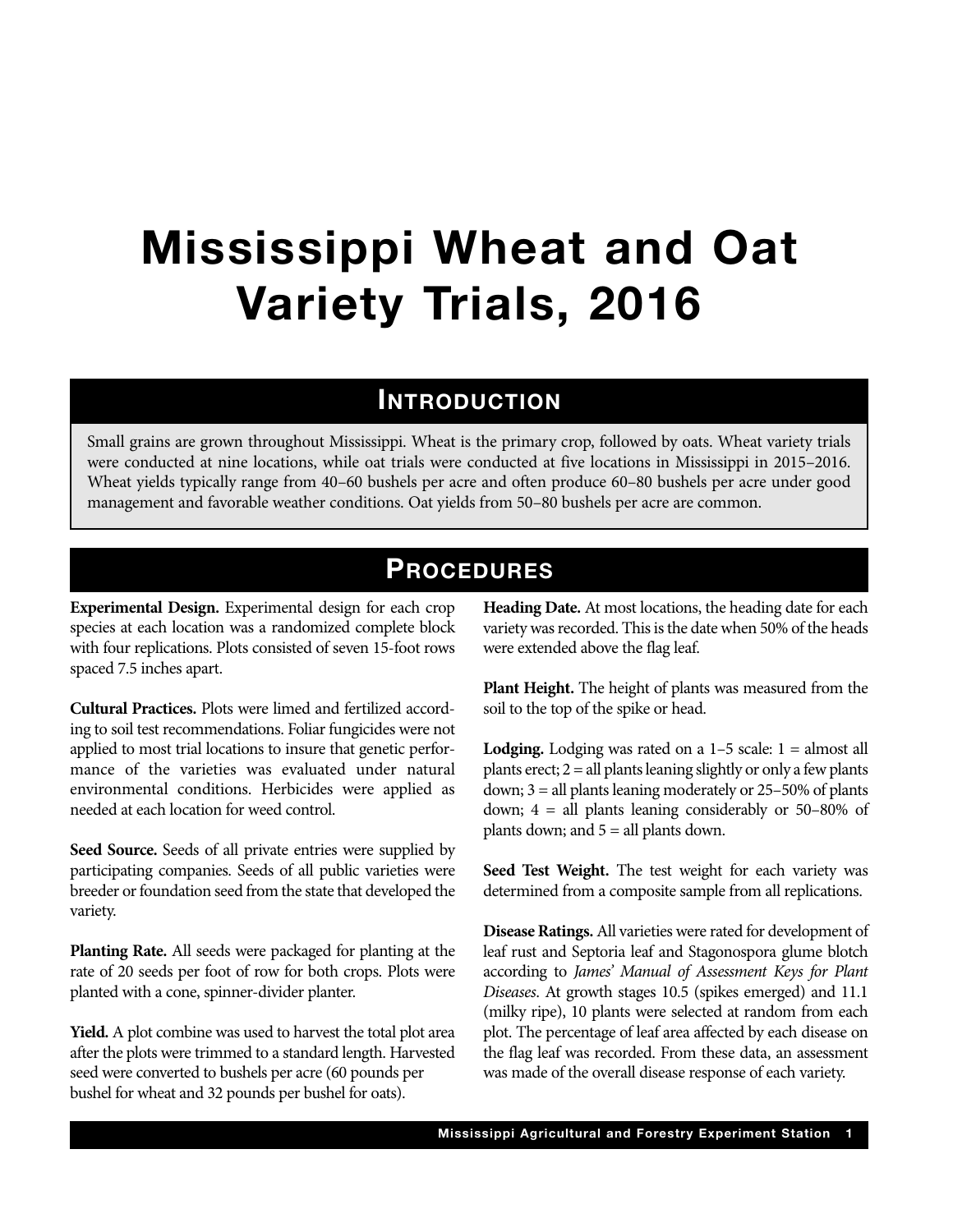## **IMPORTANT FACTORS FOR PRODUCERS**

**Land Selection.** Waterlogged soils often limit wheat productivity. Poorly drained, heavy soils of the Delta and bottomland areas of east Mississippi should be avoided.

**Seeding Methods.** Timely and proper seeding techniques insure rapid, successful establishment of small-grain seedlings. Planting into a moist weed-free seedbed with a grain drill is the preferred seeding method for small grains. Modern drills are capable of seeding in many unprepared (no tillage) as well as traditionally prepared seedbeds. The optimum seeding depth ranges from 1–1.5 inches, depending upon soil moisture status and soil type. Deep seeding is recommended when soil moisture is marginally dry, particularly on light, sandy soils. Producers who do not have grain drills may "rough in" small grains by broadcast sowing on recently tilled soil and covering the seed with a light tillage operation, such as a harrow, field cultivator, or shallow disking. Seeding rates should be increased approximately 25% when utilizing the "rough in" system to compensate for poorer establishment since seeding depth is random and no firming over the seed occurs with this method. When field conditions are too wet to permit tractor operations, or when over-seeding an existing crop, small grains may be aerially broadcast seeded. Seeding rates should be increased about 75% compared with drilled rates since surface establishment is extremely dependent upon ambient environmental conditions. Thus, aerial seeding is usually only recommended for late-planted small grains since evaporation rates are much lower late in the fall and little time remains to seed using normal planting methods.

**Seeding Rates.** Normal seeding rates for planting with a drill vary from 80–100 pounds of seed per acre, depending upon the variety and planting date. The low rate should be used when planting at the normal date and the higher rates when planting late or when planting conditions are poor. If seed is broadcast and covered with a disk or field cultivator, 100–120 pounds of seed per acre should be planted. When seeding aerially, about 150 pounds per acre should be applied. Seeding rates are similar for oats. This rate should result in final plant stands of approximately 25–30 plants per square foot.

**Cold Requirements.**Winter varieties of small grains require a certain amount of cold weather (less than 40°F) before the plants will form seed heads. This process is called vernalization. Most of the wheat varieties planted in Mississippi require low temperatures to reproduce; oats do not. In some years, there is not enough cold weather in south Mississippi for some northern-adapted wheat varieties, resulting in little or no seed-head production. Normally, these varieties have late heading dates at south Mississippi locations. Check adaptation of unfamiliar varieties with an MSU Extension Service agent or seed company representative.

**Planting Dates.** Planting before recommended planting dates often results in establishment difficulty, increased stress and pest problems (freeze injury, aphids, Hessian fly, and disease). Late planting may not expose wheat plants to cool temperatures long enough for proper development. Recommended planting dates vary according to the region:

| North Mississippi   | Oct. 1 to Nov. 5   |
|---------------------|--------------------|
| Central Mississippi | Oct. 15 to Nov. 25 |
| South Mississippi   | Nov. 1 to Dec. 10  |

**Disease Management.** Several diseases may attack wheat and oat plants in Mississippi. Leaf rust, Stripe rust, and several head diseases are very common. Planting disease-resistant varieties is the most practical and economical method to manage diseases; however, chemical control may be required to control severe outbreaks.

**Fertilization.** Keep soil pH 6 or higher. Growers should test and apply lime, phosphate, and potash according to soil analysis recommendations. If soybeans follow a wheat crop on heavy soils (clays, clay loams, and silt loams), apply phosphate and potash for the soybean crop before planting the wheat. This practice is not recommended on sandy soils because potash may be leached away. Nitrogen rate recommendations vary from 90–160 pounds per acre depending primarily upon soil texture, with higher rates needed on clay soils. Split application of nitrogen fertilizer is strongly encouraged for wheat production to improve crop-fertilizer use efficiency. One-third or less of the total nitrogen should be applied when dormancy breaks in the spring on tillering wheat. Apply the balance of the nitrogen when wheat becomes strongly erect and stem elongation begins, which generally occurs from late February through mid-March.

**Weed Control.** Mississippi State University Extension Service Publication 1532, *Weed Control Guidelines for Mississippi*, provides detailed information for controlling weeds in wheat and oats. For more specific information, refer to MSU Extension Information Sheet 961, *Small Grains Production*.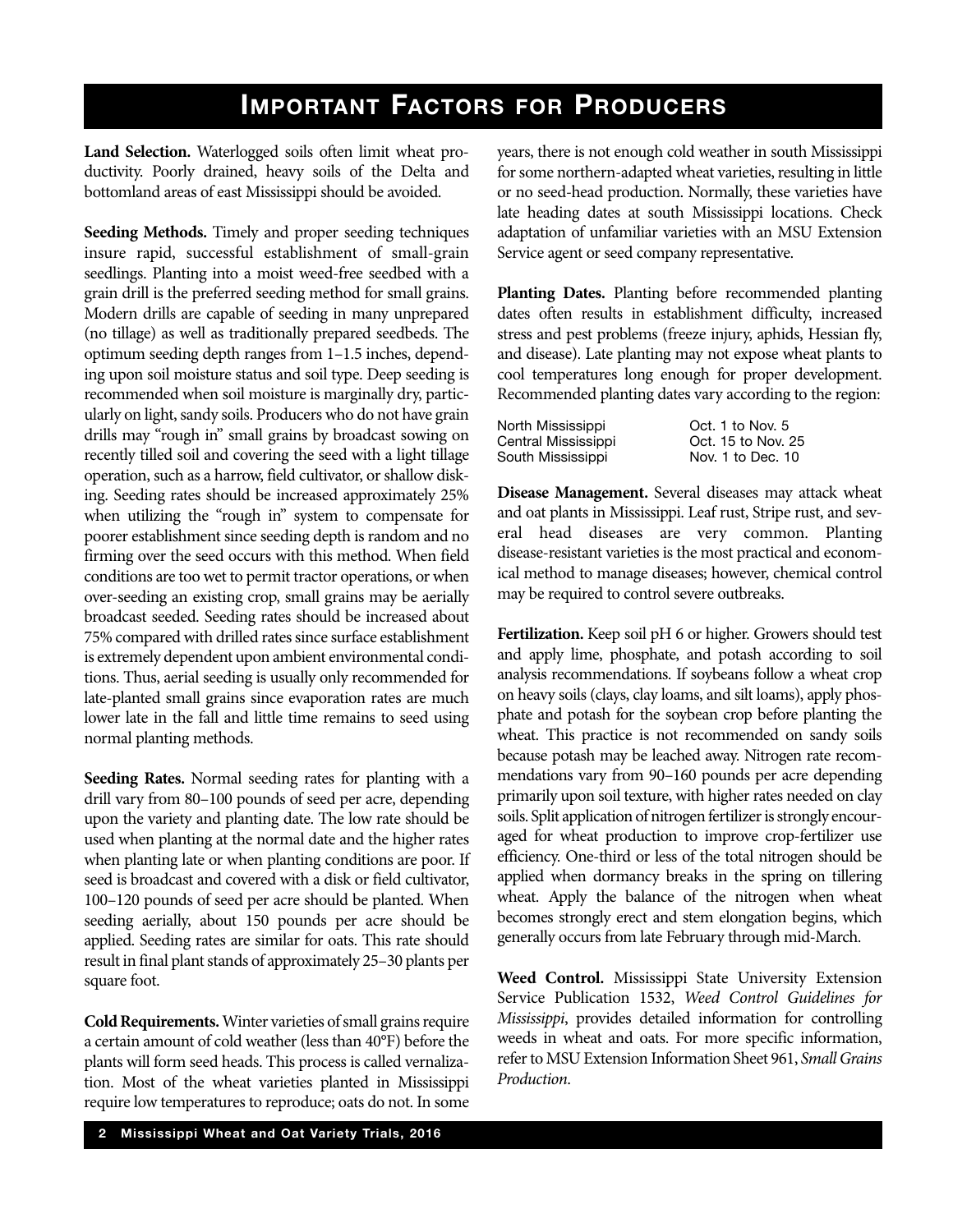**Saving Seed.** Many private and public wheat varieties are protected from unauthorized replanting by the Plant Variety Protection Act (PVPA) and/or United States patent. Seed produced from a **patented variety** cannot be planted for any purpose, including nontraditional uses. PVPA-protected seed cannot be sold, advertised, offered, delivered, consigned, exchanged, or exposed for sale without permission from the proprietary seed owner. In addition, no one can try to buy, transfer, or possess the variety in any way. It also is illegal to clean or condition such seed to sell for planting purposes. Retail dealers, seed cleaners, and consumers all are legally responsible for these violations. An exemption to the 1994 amended PVPA allows growers to collect and save seed produced from any legally purchased PVPA-protected variety. They can use this seed for their *own* future planting, but they cannot sell, trade, or transfer it to *others* for planting purposes. No one can replant a wheat variety that is **patented** for any reason. For further information please refer to these websites:

MSU Extension Service Information Sheet 1763: http://msucares.com/pubs/infosheets/is1763.pdf

Plant Variety Protection Act http://151.121.3.150/science/PVPO/PVPO\_Act/whole2.pdf

Plant Variety Protection Office PVP Database http://www.ars-grin.gov/cgi-bin/npgs/html/pvplist.pl

United States Patent Database http://www.uspto.gov/patft/index.html

### **USE OF DATA TABLES AND SUMMARY STATISTICS**

The yield potential of a given variety cannot be predicted with complete accuracy. Consequently, replicate plots of all varieties are evaluated for yield, and the yield of a given variety is estimated as the mean of all replicate plots of that variety. Yields vary somewhat from one replicate plot to another, which introduces a certain degree of error to the estimation of yield potential. This natural variation is often responsible for yield differences among different varieties. Thus, even if the mean yields of two varieties are numerically different, they are not necessarily significantly different in terms of yield potential. In other words, the ability to measure yield is not precise enough to determine whether such small differences are observed purely by chance or because of superior performance.

The least significant difference (LSD) is an estimate of the smallest difference between two varieties that can be declared to be the result of something other than random variation in a particular trial. Consider the following example for a given trial:

| Variety                | Yield                             |
|------------------------|-----------------------------------|
| Abe<br>Bill<br>Charlie | 60 bu/A<br>$55$ bu/A<br>$51$ bu/A |
| I SD                   | 7 bu/A                            |

The difference between variety Abe and variety Bill is 5 bushels per acre (60 - 55 = 5). This difference is **smaller** than the LSD (7 bushels per acre). Consequently, it is concluded

that variety Abe and variety Bill have the same yield potential since the observed difference occurred purely due to chance.

The difference between variety Abe and variety Charlie is 9 bushels per acre (60 - 51 = 9), which is **larger** than the LSD (7 bushels per acre). Therefore, it is concluded that the yield potential of variety Abe is superior to that of variety Charlie since the difference is larger than would be expected purely by chance.

The coefficient of variation (CV) is a measure of the relative precision of a given trial and is used to compare the relative precision of different trials. The CV is generally considered to be an estimate of the amount of unexplained variation in a given trial. This unexplained variation could be the result of variation between plots with respect to soil type, fertility, insects, diseases, weather stress, etc. In general, the higher the CV is, the lower the precision in a given trial.

The coefficient of determination  $(R^2)$  is another measure of the level of precision in a trial and is also used to compare the relative precision of different trials. The  $R<sup>2</sup>$  is a measure of the amount of variation that is explained, or accounted for, in a given trial. For example, an  $\mathbb{R}^2$  value of 90% indicates that 90% of the observed variation in the trial has been accounted for in the trial with the remaining 10% being unaccounted. The higher the  $R<sup>2</sup>$  value is, the more precise the trial. The  $R<sup>2</sup>$  is generally considered to be a better measure of precision than is the CV for comparison of different trials.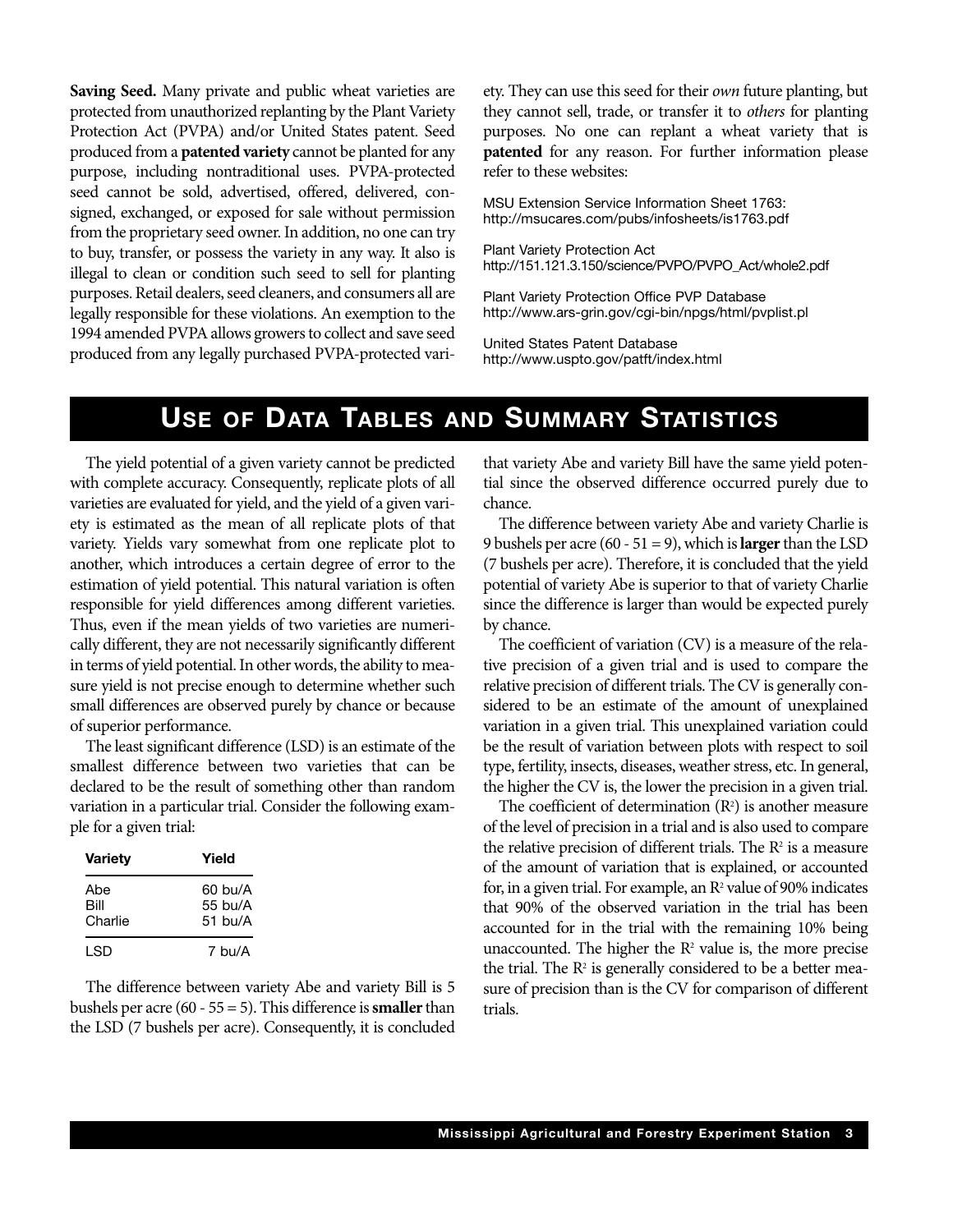## **WHEAT AND OAT SEED SOURCES**

|                                                                                                     |                                                                                                  | Table 1. Companies supplying wheat brands/varieties entered.                                   |                                              |
|-----------------------------------------------------------------------------------------------------|--------------------------------------------------------------------------------------------------|------------------------------------------------------------------------------------------------|----------------------------------------------|
| Company                                                                                             | <b>Brand</b>                                                                                     | Variety                                                                                        | <b>Seed Treatment</b>                        |
| <b>AgriMAXX Wheat Company</b><br>7167 Highbanks Road<br>Mascoutah, IL 62258                         | AgriMAXX<br>AgriMAXX<br>AgriMAXX<br>AgriMAXX<br>AgriMAXX<br>AgriMAXX<br>AgriMAXX                 | 413<br>415<br>444<br>446<br>Exp. 1664 [E]<br>Exp. 1675 [E]<br>Exp. 1674 [E]                    | Vibrance Extreme + Cruiser                   |
| <b>AgSouth Genetics</b><br>P. O. Box 72246<br>Albany, GA 31708                                      | AGS<br>AGS<br>AGS                                                                                | 2038<br>2024<br>2055                                                                           | Vibrance/Senator                             |
| Armor Seed<br>183 S. Pennsylvania Ave.<br>Waldenburg, AR 72475                                      | Armor<br>Armor<br>Armor<br>Armor<br>Armor                                                        | ARW1511 [E]<br>ARW1521 [E]<br>ARW1516 [E]<br>ARW1514 [E]<br>ARW1556 [E]                        | <b>Vibrant Extreme</b>                       |
| B&S Seed Co., Inc.<br>1283 Hwy. 444<br>Duncan, MS 38740                                             | Dixie Bell<br>Dixie Bell<br>Dixie Bell<br>Dixie Bell<br>Dixie Bell                               | DB 620<br><b>DB 500</b><br><b>DB 125</b><br>DB 7414<br><b>DB 600</b>                           | Cruiser                                      |
| Cache River Valley Seed<br>P. O. Box 10<br>Cash, AR 72421                                           | Dixie<br><b>Dixie</b><br><b>Dixie</b><br><b>Dixie</b><br><b>Dixie</b><br><b>Dixie</b>            | <b>McAlister</b><br>Xtreme<br>DXEX 16-1 [E]<br>DXEX 16-2 [E]<br>DXEX 15-1 [E]<br>DXEX 16-3 [E] | <b>Cruiser Maxx</b>                          |
| Delta Grow Seed<br>P. O. Box 219<br>England, AR 72406                                               | Delta Grow<br>Delta Grow<br>Delta Grow<br>Delta Grow                                             | 7500<br>2700<br>1000<br>3400                                                                   | Dividend Extreme                             |
| University of Georgia<br><b>UGA-CAES-Griffin Campus</b><br>1109 Experiment St.<br>Griffin, GA 30223 | University of Georgia<br>University of Georgia<br>University of Georgia<br>University of Georgia | GA061349-13LE31<br>GA051102-13LE43<br>GA061349-13LE29<br>GA04434-12LE28                        | <b>Dividend</b><br>Vibrance                  |
| Dyna-Gro Seed<br>254 Highway 72 West<br>Collierville, TN 38017                                      | Dyna-Gro<br>Dyna-Gro<br>Dyna-Gro<br>Dyna-Gro                                                     | 9171<br>9522<br>WX16771 [E]<br>Savoy                                                           | <b>Foothold Extra</b>                        |
| Louisiana State University<br><b>SPESS</b><br>104 M. B. Sturgis Hall<br>Baton Rouge, LA 70803       | LSU<br>LSU<br>LSU<br>LSU                                                                         | LA03200E-2 [E]<br>LA06146E-P4 [E]<br>LA08115C-30 [E]<br>LA09011UB-2 [E]                        | Vibrance + Maxim                             |
| <b>Limagrain Cereal Seeds</b><br>257 E. Hail<br>Bushnell, IL 61422                                  | <b>LCS</b><br><b>LCS</b><br><b>LCS</b>                                                           | L11419<br><b>LCS 4343</b><br>L11541<br>L11544                                                  | Dividend Extreme<br>Vibrance Extreme Cruiser |
| Pioneer Hi-Bred Intl.<br>59 Greif Parkway, Suite 200<br>Delaware, OH 43015                          | Pioneer<br>Pioneer<br>Pioneer<br>Pioneer<br>Pioneer                                              | 26R10<br>26R59<br>26R41<br>26R53<br>26R94                                                      | Vibrance Extreme + Gaucho                    |
| Continued.                                                                                          |                                                                                                  |                                                                                                |                                              |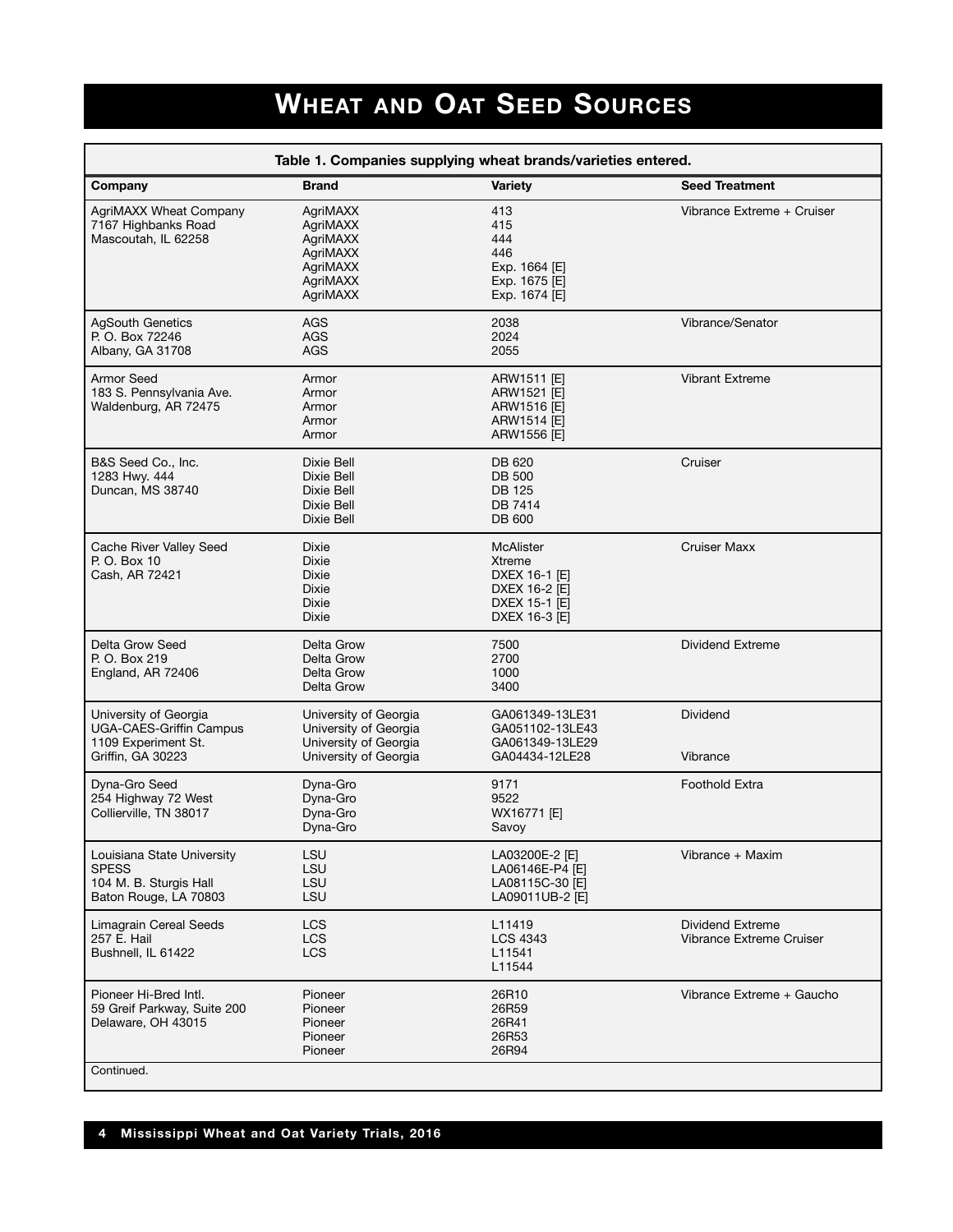|                                                                             |                                                                                                              | Table 1 (continued). Companies supplying wheat brands/varieties entered.                             |                             |
|-----------------------------------------------------------------------------|--------------------------------------------------------------------------------------------------------------|------------------------------------------------------------------------------------------------------|-----------------------------|
| Company                                                                     | <b>Brand</b>                                                                                                 | <b>Variety</b>                                                                                       | <b>Seed Treatment</b>       |
| Progeny Ag Products<br>1529 Hwy. 193 South<br>Wynne, AR 72396               | Progeny<br>Progeny<br>Progeny<br>Progeny<br>Progeny<br>Progeny<br>Progeny                                    | P <sub>243</sub><br>PGX 15-10 [E]<br>P870<br>P357<br>PGX 15-12 [E]<br>PGX 15-14 [E]<br>PGX 15-16 [E] | Evergol Energy + Gaucho     |
| E. Virginia Ag. Res. & Ext. Center<br>2229 Menokin Road<br>Warsaw, VA 22572 | VA Tech<br>VA Tech                                                                                           | <b>HILLIARD</b><br>VA12W-72 [E]                                                                      | ProvokeST/Foothold/Storcide |
| UniSouth Genetics, Inc.<br>3205 C Hwy. 46 S<br>Dickson, TN 37055            | <b>USG</b><br><b>USG</b><br><b>USG</b><br><b>USG</b><br><b>USG</b><br><b>USG</b><br><b>USG</b><br><b>USG</b> | 3013<br>3201<br>3404<br>3523<br>Exp 3536 [E]<br>Exp 3959 [E]<br>Exp 3688 [E]<br>3756                 | RaxilMD Extra/Gaucho        |
| University of Arkansas                                                      | University of Arkansas<br>University of Arkansas                                                             | AR01040-4-1 [E]<br>AR00343-5-1 [E]                                                                   | Vibrance Extreme & Gaucho   |
| <b>Stratton Seed Company</b><br>P. O. Box 1088<br>Stuttgart, AR 72160       | Go Wheat<br>Go Wheat                                                                                         | 2056<br>2058                                                                                         | CruiserMaxx Vibrance        |

|                                                                                         | Table 2. Companies supplying oat brands/varieties entered. |                                                                        |                       |  |  |  |  |
|-----------------------------------------------------------------------------------------|------------------------------------------------------------|------------------------------------------------------------------------|-----------------------|--|--|--|--|
| Company                                                                                 | <b>Brand</b>                                               | <b>Variety</b>                                                         | <b>Seed Treatment</b> |  |  |  |  |
| Louisiana State University<br>l SPESS<br>104 M.B. Sturgis Hall<br>Baton Rouge, LA 70803 | <b>LSU</b><br>LSU<br>LSU<br>LSU                            | LA07007-18 [E]<br>LA07007-24 [E]<br>LA08084-15 [E]<br>LA06059-4-S1 [E] | Vibrance + Maxim      |  |  |  |  |
| Plantation Seed<br>P. O. Box 398<br>Newton, GA 39870                                    | Horizon<br>Horizon                                         | 270<br>306                                                             | Vibrance              |  |  |  |  |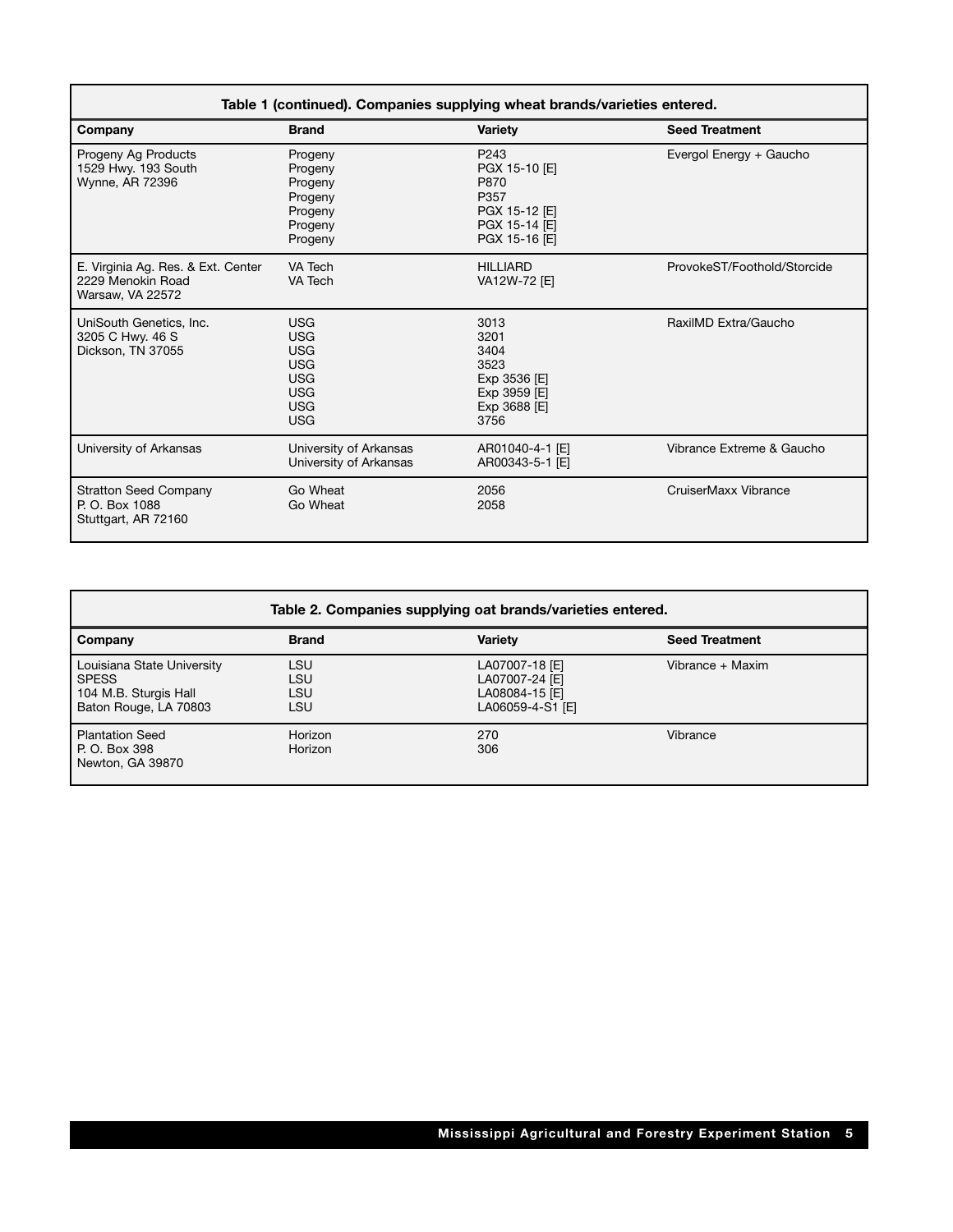## **SUMMARIES OF WHEAT YIELDS**

|                                                     | Table 3. 2015–16 yield summary of wheat variety trials in Mississippi. |         |               |                 |                      |               |              |              |                      |                        |                 |               |  |
|-----------------------------------------------------|------------------------------------------------------------------------|---------|---------------|-----------------|----------------------|---------------|--------------|--------------|----------------------|------------------------|-----------------|---------------|--|
| Variety <sup>1</sup><br><b>Brand</b>                | ville                                                                  | Brooks- | Hern-<br>ando | Stark-<br>ville | <b>North</b><br>avg. | Beau-<br>mont | New-<br>ton  | Ray-<br>mond | <b>South</b><br>avg. | Friars<br><b>Point</b> | Stone-<br>ville | Delta<br>avg. |  |
|                                                     |                                                                        | bu/A    | bu/A          | bu/A            | bu/A                 | bu/A          | bu/A         | bu/A         | bu/A                 | bu/A                   | bu/A            | bu/A          |  |
| 413<br>AgriMAXX                                     | 79.1                                                                   |         | 53.8          | 78.7            | 70.5                 | 37.9          | 70.1         | 89.9         | 66.0                 | 90.7                   | 41.4            | 66.1          |  |
| 415<br><b>AgriMAXX</b>                              |                                                                        | 69.8    | 50.2          | 65.8            | 61.9                 | 33.3          | 66.7         | 80.7         | 60.2                 | 92.3                   | 36.4            | 64.4          |  |
| <b>AgriMAXX</b><br>444                              | 71.6                                                                   |         | 60.7          | 71.3            | 67.9                 | 29.5          | 64.2         | 76.3         | 56.7                 | 83.8                   | 35.9            | 59.8          |  |
| <b>AgriMAXX</b><br>446<br><b>AgriMAXX</b>           | 91.0<br>Exp. 1664 [E]                                                  | 67.9    | 60.7<br>53.7  | 68.1<br>81.1    | 65.6<br>75.2         | 36.5<br>58.9  | 65.2<br>70.6 | 90.2<br>95.8 | 64.0<br>75.1         | 96.7<br>88.3           | 36.0<br>61.8    | 66.3<br>75.0  |  |
| <b>AgriMAXX</b>                                     | Exp. 1674 [E]                                                          | 65.5    | 47.8          | 70.7            | 61.3                 | 32.9          | 65.3         | 75.1         | 57.8                 | 88.0                   | 24.8            | 56.4          |  |
| AgriMAXX                                            | 67.5<br>Exp. 1675 [E]                                                  |         | 52.2          | 65.9            | 61.9                 | 42.6          | 65.6         | 82.1         | 63.4                 | 89.7                   | 30.7            | 60.2          |  |
| <b>AGS</b><br>2024                                  |                                                                        | 93.9    | 54.6          | 66.4            | 71.6                 | 39.1          | 66.9         | 85.2         | 63.8                 | 95.2                   | 55.9            | 75.5          |  |
| <b>AGS</b><br>2038                                  |                                                                        | 87.5    | 40.9          | 89.2            | 72.5                 | 65.6          | 68.1         | 84.3         | 72.7                 | 85.3                   | 66.3            | 75.8          |  |
| 2055<br>AGS                                         |                                                                        | 93.2    | 37.7          | 84.1            | 71.7                 | 66.1          | 69.5         | 75.1         | 70.2                 | 88.0                   | 51.0            | 69.5          |  |
| Armor                                               | 85.9<br>ARW1511 [E]                                                    |         | 50.1          | 91.3            | 75.8                 | 55.7          | 72.3         | 91.2         | 73.0                 | 91.9                   | 66.7            | 79.3          |  |
| Armor                                               | <b>ARW1514 [E]</b>                                                     | 66.8    | 39.9          | 68.7            | 58.4                 | 39.3          | 60.6         | 81.6         | 60.5                 | 81.1                   | 23.6            | 52.3          |  |
| Armor                                               | 60.6<br>ARW1516 [E]<br><b>ARW1521 [E]</b>                              | 62.3    | 47.3<br>47.3  | 56.1<br>74.3    | 54.7<br>61.3         | 38.6<br>45.2  | 60.9<br>63.0 | 81.9<br>78.9 | 60.5<br>62.4         | 105.6<br>95.4          | 26.5<br>34.7    | 66.0<br>65.0  |  |
| Armor<br>3400<br>Delta Grow                         |                                                                        | 60.9    | 47.5          | 65.5            | 58.0                 | 39.4          | 62.0         | 77.8         | 59.7                 | 91.9                   | 28.3            | 60.1          |  |
| 7500<br><b>Delta Grow</b>                           |                                                                        | 71.0    | 38.4          | 69.6            | 59.7                 | 43.9          | 63.9         | 87.1         | 65.0                 | 93.1                   | 33.0            | 63.1          |  |
| DG 1000<br>Delta Grow                               | 76.2                                                                   |         | 44.6          | 82.8            | 67.9                 | 61.2          | 70.6         | 78.6         | 70.1                 | 87.3                   | 61.6            | 74.4          |  |
| <b>DG 2700</b><br><b>Delta Grow</b>                 |                                                                        | 68.9    | 56.8          | 66.8            | 64.2                 | 43.5          | 64.5         | 79.0         | 62.3                 | 90.0                   | 41.7            | 65.9          |  |
| Dixie                                               | 68.1<br>DXEX 15-1 [E]                                                  |         | 58.9          | 63.4            | 63.5                 | 39.2          | 58.1         | 80.0         | 59.1                 | 89.3                   | 27.2            | 58.3          |  |
| Dixie                                               | DXEX 16-1 [E]                                                          | 79.9    | 51.7          | 78.9            | 70.2                 | 56.0          | 73.0         | 99.4         | 76.1                 | 81.7                   | 62.4            | 72.1          |  |
| Dixie                                               | DXEX 16-2 [E]<br>67.4                                                  |         | 40.0          | 60.1            | 55.8                 | 29.2          | 61.1         | 80.2         | 56.8                 | 95.0                   | 25.4            | 60.2          |  |
| Dixie                                               | DXEX 16-3 [E]                                                          | 92.9    | 49.5          | 86.6            | 76.3                 | 59.1          | 69.1         | 91.1         | 73.1                 | 98.3                   | 62.0            | 80.2          |  |
| <b>McAlister</b><br>Dixie<br><b>Xtreme</b><br>Dixie | 69.1                                                                   | 53.9    | 46.6<br>58.4  | 70.8<br>44.4    | 62.2<br>52.3         | 28.9<br>21.7  | 66.3<br>42.2 | 86.3<br>78.0 | 60.5<br>47.3         | 83.6<br>92.4           | 38.8<br>13.7    | 61.2<br>53.1  |  |
| <b>DB 125</b><br>Dixie Bell                         |                                                                        | 67.5    | 56.2          | 61.5            | 61.7                 | 39.0          | 44.5         | 77.4         | 53.6                 | 84.7                   | 23.0            | 53.9          |  |
| <b>DB 500</b><br><b>Dixie Bell</b>                  |                                                                        | 65.6    | 64.4          | 65.8            | 65.3                 | 26.4          | 61.8         | 74.9         | 54.4                 | 89.8                   | 32.6            | 61.2          |  |
| <b>Dixie Bell</b><br><b>DB 600</b>                  |                                                                        | 64.5    | 55.0          | 67.2            | 62.2                 | 30.1          | 55.4         | 73.2         | 52.9                 | 93.6                   | 31.2            | 62.4          |  |
| <b>DB 620</b><br><b>Dixie Bell</b>                  |                                                                        | 59.2    | 57.8          | 59.0            | 58.7                 | 30.4          | 57.7         | 80.5         | 56.2                 | 87.3                   | 30.3            | 58.8          |  |
| <b>Dixie Bell</b><br><b>DB 7414</b>                 | 65.1                                                                   |         | 54.6          | 66.2            | 62.0                 | 25.8          | 51.0         | 71.9         | 49.6                 | 90.0                   | 23.4            | 56.7          |  |
| 9171<br>Dyna-Gro                                    | 75.1                                                                   |         | 38.2          | 69.8            | 61.1                 | 41.3          | 70.5         | 75.6         | 62.5                 | 92.7                   | 35.9            | 64.3          |  |
| 9522<br>Dyna-Gro                                    | 66.0                                                                   |         | 54.5          | 70.5            | 63.7                 | 36.2          | 63.4         | 74.5         | 58.0                 | 94.3                   | 35.5            | 64.9          |  |
| Dyna-Gro<br>Savoy<br>Dyna-Gro                       | WX16771 [E]<br>57.2                                                    | 79.3    | 56.5<br>38.5  | 73.2<br>74.2    | 69.7<br>56.7         | 24.7<br>48.6  | 46.9<br>57.9 | 64.2<br>77.1 | 45.3<br>61.2         | 78.4<br>94.2           | 30.9<br>22.8    | 54.6<br>58.5  |  |
| <b>Go Wheat</b><br>2056                             |                                                                        | 79.4    | 51.9          | 72.1            | 67.8                 | 41.0          | 69.9         | 92.0         | 67.6                 | 89.2                   | 34.9            | 62.0          |  |
| 2058<br>Go Wheat                                    |                                                                        | 90.8    | 50.0          | 85.1            | 75.3                 | 52.0          | 79.2         | 95.1         | 75.4                 | 98.2                   | 45.6            | 71.9          |  |
| Limagrain Cereal Seeds L11419                       |                                                                        | 70.0    | 38.8          | 72.4            | 60.4                 | 39.1          | 61.8         | 91.1         | 64.0                 | 98.3                   | 37.4            | 67.9          |  |
| Limagrain Cereal Seeds L11541                       | 83.4                                                                   |         | 56.6          | 84.6            | 74.9                 | 53.6          | 68.4         | 73.9         | 65.3                 | 86.8                   | 65.8            | 76.3          |  |
| Limagrain Cereal Seeds LCS 4343                     |                                                                        | 60.7    | 36.0          | 68.3            | 55.0                 | 32.2          | 50.1         | 66.2         | 49.5                 | 90.3                   | 27.5            | 58.9          |  |
| Limagrain Cereal Seeds L11544                       | 88.9                                                                   |         | 41.3          | 86.7            | 72.3                 | 65.7          | 75.8         | 89.4         | 77.0                 | 77.8                   | 40.9            | 59.4          |  |
| LSU<br><b>LSU</b>                                   | LA03200E-2 [E]<br>74.1<br>LA06146E-P4 [E]<br>78.4                      |         | 49.3<br>44.6  | 81.7<br>69.7    | 68.4<br>64.3         | 53.6<br>27.6  | 67.0<br>55.8 | 82.1<br>67.4 | 67.5<br>50.3         | 85.1<br>87.1           | 32.0<br>44.6    | 58.5<br>65.8  |  |
| LSU                                                 | LA08115C-30 [E]                                                        | 73.9    | 55.7          | 75.2            | 68.3                 | 46.5          | 60.9         | 70.3         | 59.2                 | 87.4                   | 28.2            | 57.8          |  |
| <b>LSU</b>                                          | 78.7<br>LA09011UB-2 [E]                                                |         | 55.3          | 69.1            | 67.7                 | 59.3          | 71.0         | 80.7         | 70.3                 | 95.3                   | 29.8            | 62.6          |  |
| Pioneer<br>26R10                                    | 61.0                                                                   |         | 63.9          | 58.2            | 61.0                 | 32.2          | 60.2         | 80.7         | 57.7                 | 88.6                   | 22.0            | 55.3          |  |
| Pioneer<br>26R41                                    | 85.3                                                                   |         | 51.2          | 85.8            | 74.1                 | 63.8          | 68.1         | 85.6         | 72.5                 | 90.0                   | 48.1            | 69.1          |  |
| Pioneer<br>26R53                                    |                                                                        | 63.8    | 56.6          | 75.1            | 65.2                 | 39.5          | 63.6         | 81.8         | 61.6                 | 85.6                   | 35.8            | 60.7          |  |
| 26R59<br>Pioneer                                    | 62.1                                                                   |         | 68.4          | 66.9            | 65.8                 | 34.2          | 60.4         | 73.7         | 56.1                 | 89.7                   | 25.8            | 57.7          |  |
| Pioneer<br>26R94                                    |                                                                        | 83.9    | 62.8          | 67.1            | 71.3                 | 35.1          | 67.2         | 85.7         | 62.7                 | 79.0                   | 63.9            | 71.4          |  |
| P243<br>Progeny<br>P357<br>Progeny                  | 65.6                                                                   | 41.3    | 38.2<br>56.6  | 77.8<br>40.7    | 60.5<br>46.2         | 27.7<br>18.4  | 69.0<br>44.0 | 70.5<br>56.8 | 55.7<br>39.7         | 91.7<br>81.4           | 32.6<br>11.7    | 62.1<br>46.6  |  |
| P870<br>Progeny                                     |                                                                        | 65.0    | 33.8          | 80.3            | 59.7                 | 35.9          | 63.8         | 83.8         | 61.2                 | 97.9                   | 31.7            | 64.8          |  |
| Progeny                                             | PGX 15-10 [E]<br>87.1                                                  |         | 43.6          | 85.9            | 72.2                 | 58.5          | 72.3         | 86.6         | 72.5                 | 99.9                   | 62.0            | 80.9          |  |
| Progeny                                             | PGX 15-12 [E]<br>91.1                                                  |         | 23.4          | 90.0            | 68.2                 | 52.8          | 68.8         | 89.0         | 70.2                 | 72.0                   | 45.9            | 58.9          |  |
| Progeny                                             | PGX 15-14 [E]<br>60.6                                                  |         | 38.6          | 64.1            | 54.4                 | 43.1          | 66.0         | 68.4         | 59.2                 | 97.3                   | 30.3            | 63.8          |  |
| Progeny                                             | <b>PGX 15-16 [E]</b><br>80.3                                           |         | 48.9          | 84.9            | 71.4                 | 52.4          | 65.0         | 85.3         | 67.6                 | 87.6                   | 40.9            | 64.3          |  |
| U. of Arkansas                                      | AR00343-5-1 [E]<br>79.1                                                |         | 64.5          | 73.3            | 72.3                 | 54.3          | 66.5         | 84.2         | 68.3                 | 74.1                   | 42.2            | 58.2          |  |
| U. of Arkansas                                      | AR01040-4-1 [E]<br>74.3                                                |         | 51.2          | 80.8            | 68.8                 | 51.3          | 63.4         | 90.8         | 68.5                 | 97.4                   | 39.6            | 68.5          |  |
| U. of Georgia<br>U. of Georgia                      | GA-04434-12LE28 [E]<br>74.5                                            |         | 48.1<br>55.1  | 72.4<br>73.2    | 65.0<br>72.3         | 51.1<br>66.3  | 59.5<br>68.3 | 77.9<br>88.1 | 62.8<br>74.2         | 85.0<br>99.1           | 28.2            | 56.6<br>56.7  |  |
|                                                     |                                                                        |         |               |                 |                      |               |              |              |                      |                        | 14.2            |               |  |
|                                                     | GA051102-13LE43 [E]<br>88.6                                            |         |               |                 |                      |               |              |              |                      |                        |                 |               |  |
| U. of Georgia<br>U. of Georgia                      | GA061349-13LE29 [E]<br>81.3<br>GA061349-13LE31 [E]<br>85.8             |         | 60.3<br>63.8  | 80.1<br>88.6    | 73.9<br>79.4         | 58.6<br>70.6  | 67.5<br>67.2 | 83.5<br>86.1 | 69.9<br>74.6         | 98.2<br>93.4           | 22.3<br>36.9    | 60.3<br>65.2  |  |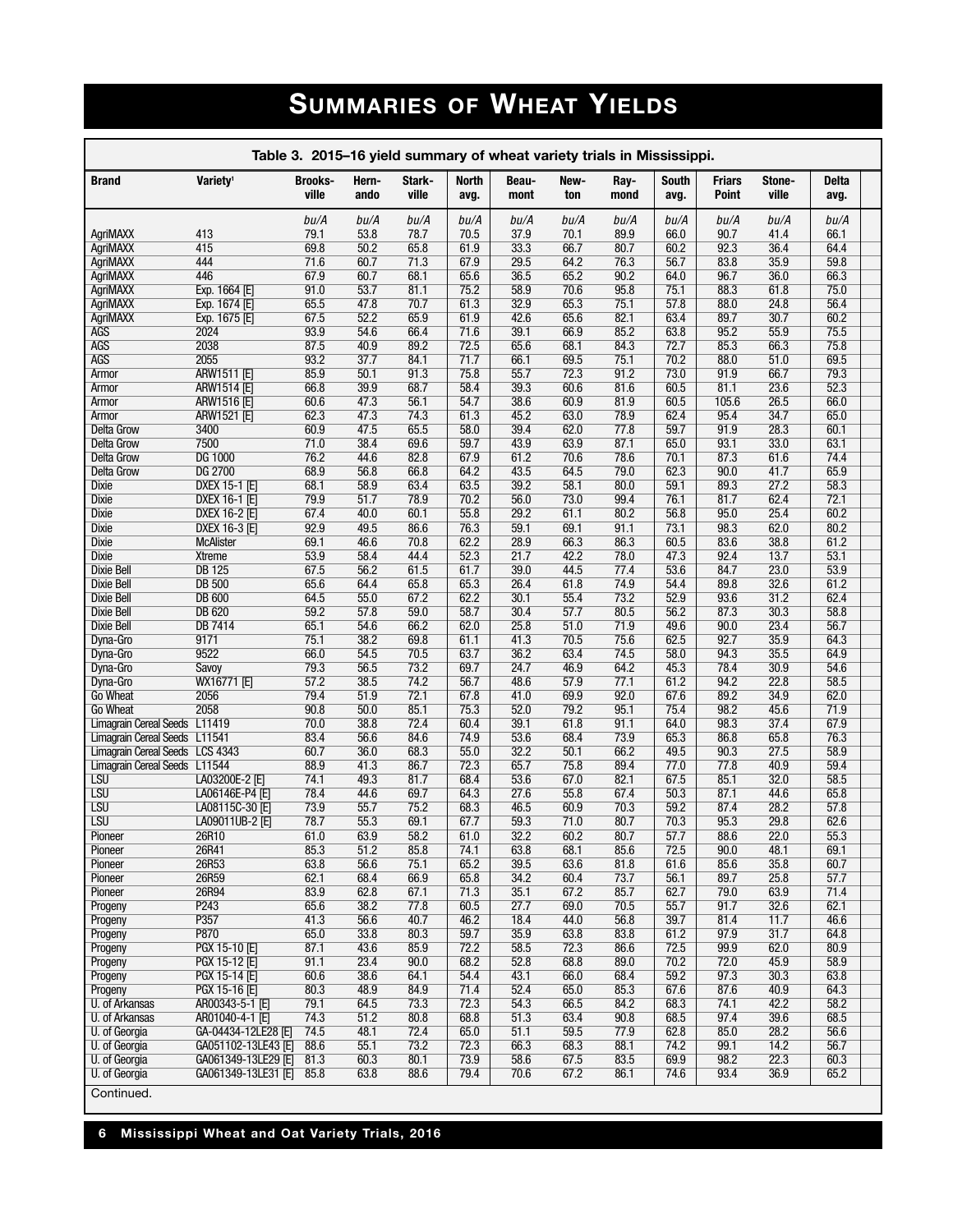|                      |                                                             | Table 3 (continued). 2015–16 yield summary of wheat variety trials in Mississippi. |               |                 |                      |               |             |              |                      |                               |                 |                      |  |
|----------------------|-------------------------------------------------------------|------------------------------------------------------------------------------------|---------------|-----------------|----------------------|---------------|-------------|--------------|----------------------|-------------------------------|-----------------|----------------------|--|
| <b>Brand</b>         | Variety <sup>1</sup>                                        | <b>Brooks-</b><br>ville                                                            | Hern-<br>ando | Stark-<br>ville | <b>North</b><br>avg. | Beau-<br>mont | New-<br>ton | Ray-<br>mond | <b>South</b><br>avg. | <b>Friars</b><br><b>Point</b> | Stone-<br>ville | <b>Delta</b><br>avg. |  |
|                      |                                                             | bu/A                                                                               | bu/A          | bu/A            | bu/A                 | bu/A          | bu/A        | bu/A         | bu/A                 | bu/A                          | bu/A            | bu/A                 |  |
| <b>USG</b>           | 3013                                                        | 51.0                                                                               | 60.8          | 38.4            | 50.1                 | 19.3          | 45.4        | 65.9         | 43.5                 | 83.1                          | 17.0            | 50.1                 |  |
| <b>USG</b>           | 3201                                                        | 67.8                                                                               | 54.5          | 64.3            | 62.2                 | 39.7          | 66.2        | 81.1         | 62.4                 | 95.0                          | 33.3            | 64.2                 |  |
| <b>USG</b>           | 3404                                                        | 69.3                                                                               | 68.3          | 70.7            | 69.5                 | 25.7          | 62.6        | 73.0         | 53.8                 | 80.3                          | 34.8            | 57.6                 |  |
| <b>USG</b>           | 3523                                                        | 54.5                                                                               | 62.6          | 56.1            | 57.7                 | 24.4          | 55.2        | 71.4         | 50.3                 | 77.6                          | 26.4            | 52.0                 |  |
| <b>USG</b>           | 3756                                                        | 72.1                                                                               | 52.7          | 71.9            | 65.5                 | 28.3          | 68.5        | 77.3         | 58.0                 | 93.8                          | 30.5            | 62.2                 |  |
| <b>USG</b>           | <b>EXP 3536 [E]</b>                                         | 87.0                                                                               | 56.1          | 90.5            | 77.9                 | 56.6          | 71.7        | 87.8         | 72.0                 | 79.0                          | 66.6            | 72.8                 |  |
| <b>USG</b>           | <b>EXP 3688 [E]</b>                                         | 80.4                                                                               | 49.0          | 71.4            | 66.9                 | 49.2          | 59.7        | 89.1         | 66.0                 | 91.0                          | 53.1            | 72.0                 |  |
| <b>USG</b>           | <b>EXP 3959 [E]</b>                                         | 61.8                                                                               | 50.9          | 79.9            | 64.2                 | 39.2          | 63.6        | 80.1         | 61.0                 | 93.5                          | 35.7            | 64.6                 |  |
| <b>Virginia Tech</b> | Hillard                                                     | 89.3                                                                               | 58.5          | 85.3            | 77.7                 | 54.7          | 67.6        | 90.9         | 71.1                 | 95.1                          | 65.8            | 80.4                 |  |
| Virginia Tech        | VA12W-72 [E]                                                | 80.4                                                                               | 48.3          | 88.1            | 72.2                 | 61.1          | 63.0        | 98.9         | 74.3                 | 77.2                          | 42.8            | 60.0                 |  |
|                      |                                                             |                                                                                    |               |                 |                      |               |             |              |                      |                               |                 |                      |  |
| Mean                 |                                                             | 73.1                                                                               | 51.2          | 72.6            | 65.6                 | 43.1          | 63.6        | 81.1         | 62.6                 | 89.4                          | 37.7            | 63.6                 |  |
| <b>LSD</b>           |                                                             | 8.3                                                                                | 8.8           | 11.1            |                      | 7.2           | 5.3         | 9.9          |                      | 12.6                          | 7.2             |                      |  |
| Error df             |                                                             | 210                                                                                | 210           | 210             |                      | 210           | 210         | 210          |                      | 210                           | 140             |                      |  |
| CV                   |                                                             | 9.7                                                                                | 14.8          | 13.1            |                      | 14.3          | 7.2         | 10.5         |                      | 12.0                          | 14.1            |                      |  |
| $R^2$                |                                                             | 80.0                                                                               | 70.4          | 65.6            |                      | 86.3          | 78.5        | 62.6         |                      | 38.0                          | 91.1            |                      |  |
|                      | Variety name followed by [E] denotes an experimental entry. |                                                                                    |               |                 |                      |               |             |              |                      |                               |                 |                      |  |

|                                                                          |                      | Table 4. Two-year summary of wheat variety trials in Mississippi. |          |                 |               |         |                        |
|--------------------------------------------------------------------------|----------------------|-------------------------------------------------------------------|----------|-----------------|---------------|---------|------------------------|
| <b>Brand</b>                                                             | Variety <sup>1</sup> | <b>Brooksville</b>                                                | Hernando | <b>Beaumont</b> | <b>Newton</b> | Raymond | <b>Overall</b><br>avg. |
|                                                                          |                      | bu/A                                                              | bu/A     | bu/A            | bu/A          | bu/A    | bu/A                   |
| AgriMAXX                                                                 | 413                  | 56.7                                                              | 67.2     | 41.4            | 61.9          | 76.6    | 60.8                   |
| <b>AgriMAXX</b>                                                          | 415                  | 52.0                                                              | 66.6     | 38.1            | 58.6          | 68.4    | 56.7                   |
| <b>AgriMAXX</b>                                                          | 444                  | 55.4                                                              | 77.8     | 33.3            | 57.3          | 63.8    | 57.5                   |
| <b>AgriMAXX</b>                                                          | 446                  | 50.8                                                              | 72.1     | 42.4            | 62.7          | 74.8    | 60.6                   |
| <b>AGS</b>                                                               | 2038                 | 59.9                                                              | 62.3     | 53.7            | 50.3          | 68.7    | 59.0                   |
| <b>AGS</b>                                                               | 2055                 | 66.6                                                              | 61.9     | 52.9            | 56.7          | 58.9    | 59.4                   |
| <b>Delta Grow</b>                                                        | 7500                 | 52.9                                                              | 55.6     | 41.6            | 55.1          | 71.8    | 55.4                   |
| <b>Delta Grow</b>                                                        | <b>DG 2700</b>       | 52.1                                                              | 69.6     | 39.5            | 60.7          | 65.8    | 57.6                   |
| <b>Dixie</b>                                                             | <b>DXEX 15-1 [E]</b> | 51.4                                                              | 73.6     | 36.8            | 57.3          | 66.0    | 57.0                   |
| <b>Dixie</b>                                                             | <b>McAlister</b>     | 55.0                                                              | 67.3     | 36.4            | 57.7          | 73.3    | 57.9                   |
| <b>Dixie</b>                                                             | <b>Xtreme</b>        | 43.8                                                              | 73.1     | 29.0            | 43.9          | 66.1    | 51.2                   |
| <b>Dixie Bell</b>                                                        | <b>DB 500</b>        | 48.7                                                              | 75.1     | 32.1            | 57.9          | 64.7    | 55.7                   |
| <b>Dixie Bell</b>                                                        | <b>DB 620</b>        | 50.8                                                              | 69.4     | 35.0            | 57.3          | 63.9    | 55.3                   |
| Dyna-Gro                                                                 | 9171                 | 57.8                                                              | 60.9     | 40.9            | 61.6          | 69.7    | 58.2                   |
| Dyna-Gro                                                                 | 9522                 | 49.1                                                              | 67.6     | 35.3            | 58.1          | 63.6    | 54.8                   |
| Dvna-Gro                                                                 | Savoy                | 57.2                                                              | 68.2     | 30.8            | 35.0          | 49.3    | 48.1                   |
| <b>Go Wheat</b>                                                          | 2056                 | 59.0                                                              | 67.2     | 43.6            | 64.1          | 79.2    | 62.6                   |
| <b>Go Wheat</b>                                                          | 2058                 | 67.3                                                              | 65.9     | 47.5            | 67.1          | 79.4    | 65.4                   |
| <b>Limagrain Cereal Seeds</b>                                            | L 11544              | 61.3                                                              | 59.0     | 50.4            | 57.0          | 68.1    | 59.2                   |
| <b>LSU</b>                                                               | LA03200E-2 [E]       | 51.9                                                              | 59.2     | 43.2            | 53.1          | 62.9    | 54.1                   |
| <b>LSU</b>                                                               | LA08115C-30 [E]      | 52.8                                                              | 65.2     | 37.8            | 42.0          | 53.2    | 50.2                   |
| Pioneer                                                                  | 26R10                | 48.1                                                              | 75.1     | 30.5            | 58.6          | 60.4    | 54.6                   |
| Pioneer                                                                  | 26R41                | 60.1                                                              | 61.6     | 54.8            | 64.1          | 75.1    | 63.1                   |
| Pioneer                                                                  | 26R53                | 52.4                                                              | 68.6     | 38.1            | 57.1          | 69.5    | 57.1                   |
| Pioneer                                                                  | 26R59                | 50.0                                                              | 72.4     | 37.2            | 56.4          | 61.3    | 55.4                   |
| Pioneer                                                                  | 26R94                | 56.6                                                              | 71.4     | 36.2            | 53.4          | 67.0    | 56.9                   |
| Progeny                                                                  | P <sub>243</sub>     | 52.2                                                              | 59.9     | 30.4            | 60.6          | 57.1    | 52.0                   |
| Progeny                                                                  | P357                 | 37.5                                                              | 67.0     | 22.1            | 45.0          | 46.2    | 43.6                   |
| Progeny                                                                  | P870                 | 52.1                                                              | 54.0     | 37.4            | 59.0          | 73.3    | 55.2                   |
| U. of Arkansas                                                           | AR00343-5-1 [E]      | 58.1                                                              | 73.7     | 46.7            | 57.1          | 68.5    | 60.8                   |
| U. of Arkansas                                                           | AR01040-4-1 [E]      | 57.5                                                              | 66.3     | 43.8            | 50.8          | 67.4    | 57.2                   |
| <b>USG</b>                                                               | 3013                 | 45.0                                                              | 76.5     | 28.8            | 46.3          | 54.4    | 50.2                   |
| <b>USG</b>                                                               | 3404                 | 52.0                                                              | 76.9     | 31.1            | 61.8          | 61.8    | 56.7                   |
| <b>USG</b>                                                               | 3523                 | 48.0                                                              | 73.1     | 34.3            | 58.1          | 62.2    | 55.2                   |
| <b>USG</b>                                                               | 3756                 | 58.2                                                              | 69.5     | 31.7            | 62.0          | 66.0    | 57.5                   |
| Virginia Tech                                                            | <b>Hillard</b>       | 61.1                                                              | 70.5     | 49.0            | 56.3          | 74.2    | 62.2                   |
| Mean                                                                     |                      | 53.9                                                              | 67.8     | 38.7            | 56.2          | 65.9    | 56.5                   |
| <sup>1</sup> Variety name followed by [E] denotes an experimental entry. |                      |                                                                   |          |                 |               |         |                        |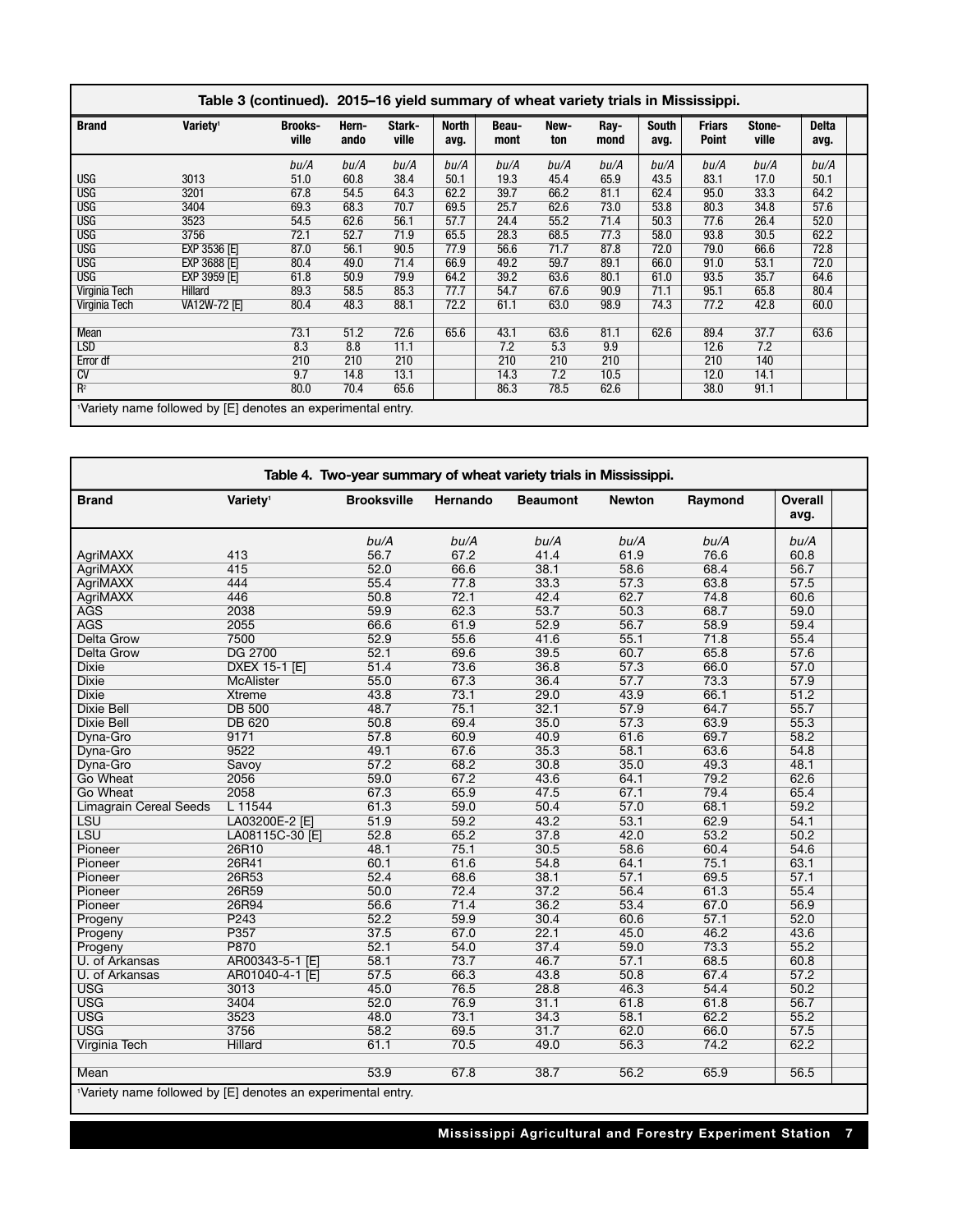| <b>Brand</b>      | Variety <sup>1</sup> | <b>Brooksville</b> | Hernando | <b>Beaumont</b> | Raymond | Overall<br>avg. |
|-------------------|----------------------|--------------------|----------|-----------------|---------|-----------------|
|                   |                      | bu/A               | bu/A     | bu/A            | bu/A    | bu/A            |
| AgriMAXX          | 413                  | 58.0               | 68.3     | 52.0            | 76.4    | 63.7            |
| AgriMAXX          | 415                  | 53.0               | 67.2     | 48.0            | 74.9    | 60.8            |
| AgriMAXX          | 444                  | 54.8               | 77.8     | 47.6            | 67.7    | 62.0            |
| AgriMAXX          | 446                  | 53.2               | 74.7     | 52.0            | 78.4    | 64.6            |
| <b>AGS</b>        | 2038                 | 58.3               | 64.1     | 58.0            | 69.4    | 62.4            |
| <b>Delta Grow</b> | 7500                 | 55.3               | 56.3     | 53.5            | 75.7    | 60.2            |
| <b>Dixie</b>      | McAlister            | 53.2               | 63.3     | 48.4            | 74.5    | 59.9            |
| <b>Dixie</b>      | Xtreme               | 49.1               | 77.5     | 41.0            | 70.1    | 59.4            |
| Dyna-Gro          | 9171                 | 59.5               | 73.2     | 56.7            | 77.8    | 66.8            |
| <b>LSU</b>        | LA03200E-2 [E]       | 55.2               | 66.0     | 53.5            | 68.8    | 60.9            |
| Pioneer           | 26R10                | 49.6               | 80.1     | 42.7            | 68.0    | 60.1            |
| Pioneer           | 26R41                | 58.5               | 65.4     | 60.7            | 77.1    | 65.4            |
| Pioneer           | 26R53                | 56.8               | 70.3     | 51.9            | 73.8    | 63.2            |
| Progeny           | P357                 | 38.1               | 67.8     | 36.5            | 52.1    | 48.6            |
| Progeny           | P870                 | 55.2               | 58.1     | 48.5            | 76.6    | 59.6            |
| <b>USG</b>        | 3404                 | 52.9               | 78.4     | 44.4            | 67.2    | 60.7            |
| <b>USG</b>        | 3523                 | 49.2               | 75.1     | 49.3            | 67.7    | 60.3            |
| Mean              |                      | 53.5               | 69.6     | 49.7            | 71.5    | 61.1            |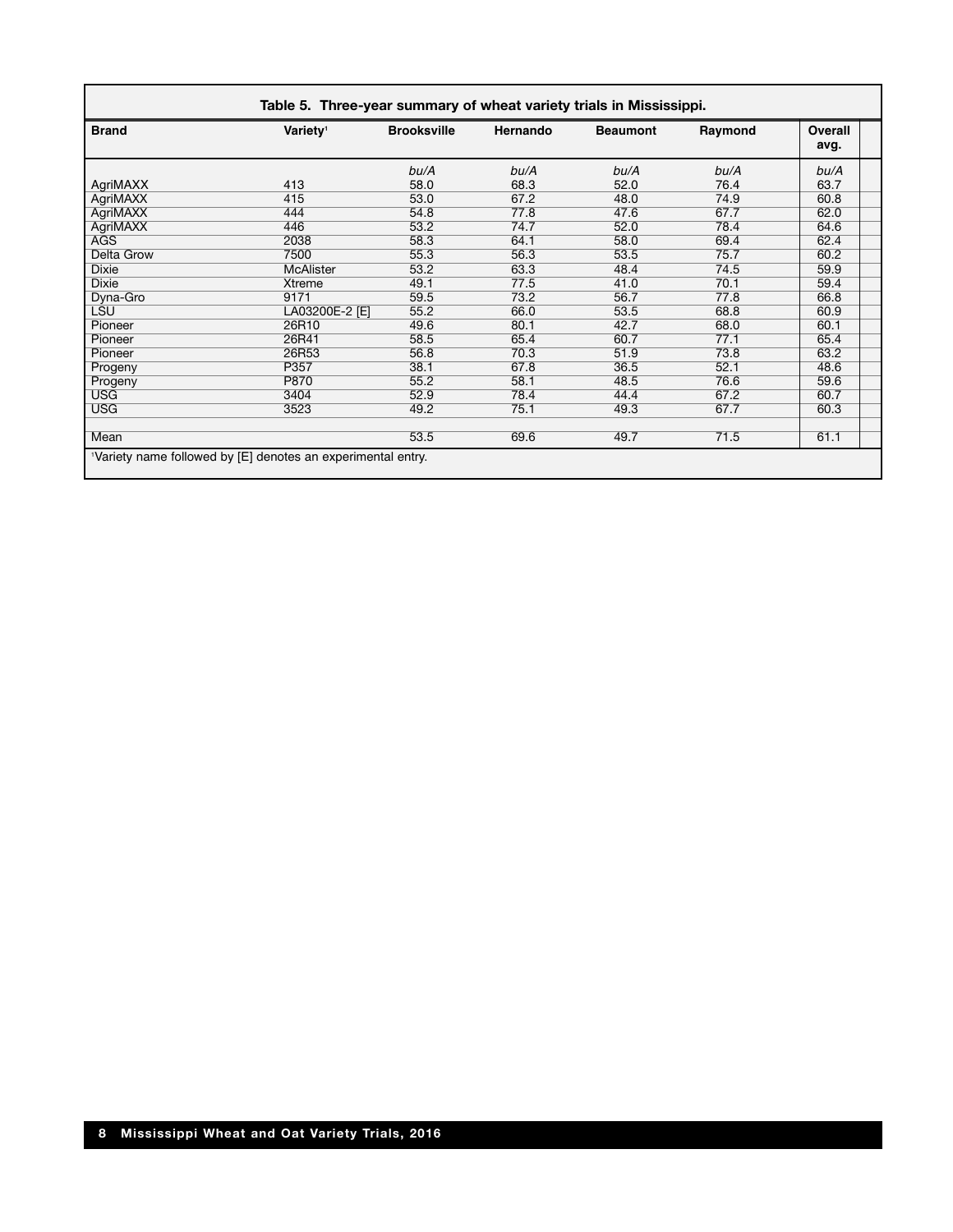## **MAFES BLACK BELT BRANCH, BROOKSVILLE**

#### $Crop$  Summary

Extremely dry conditions from late summer through October generally delayed wheat plantings until November. Unfortunately, persistent rainy weather beginning in early November substantially restricted production wheat plantings during fall 2015. Locations were planted whenever soils allowed mechanical traffic and sufficient moisture was present for seed germination. The plots were planted into a firm seedbed with excellent soil moisture. All plots emerged to a good stand. No issues were observed during the growing season. All plots were harvested in a timely manner, and good yields were observed at this location.

| Planting date  November 17                              |
|---------------------------------------------------------|
| Harvest date  June 3                                    |
| Soil type  Brooksville silty clay                       |
| Soil pH 6.4                                             |
| Soil fertility  P=M, K=M                                |
| Previous crop  Oats                                     |
| Fertilizer added  Preplant - 0-0-60 @ 200 lb/A          |
| and 33-0-0-12S $@$ 100 lb/A                             |
| on November 17                                          |
| Topdress $-41$ lb/A of N and 15 lb/A                    |
| of S (33-0-0-12S) on February 29;                       |
| 92 lb/A of N (urea) on March 1;                         |
| and 31 $\frac{1}{2}$ b/A of N and 11 $\frac{1}{2}$      |
| of S (33-0-0-12S) on March 23                           |
| Herbicide applications  Preemergence - Roundup Powermax |
| @ 32 oz/A on November 17                                |
| Postemergence $-$ Axial XL $@$ 16.4 oz/A                |
| and Harmony Extra SG @ 0.9 oz/A                         |

**on February 29**

|                               | Table 6. Yields of 71 wheat varieties at MAFES Black Belt Branch, Brooksville (Brooksville silty clay soil). |                      |                          |                          |                       |                  |                        |
|-------------------------------|--------------------------------------------------------------------------------------------------------------|----------------------|--------------------------|--------------------------|-----------------------|------------------|------------------------|
| <b>Brand</b>                  | Variety <sup>1</sup>                                                                                         | $2015 - 16$<br>yield | 2-year<br>avg.           | 3-year<br>avg.           | <b>Date</b><br>headed | Lodging<br>score | <b>Plant</b><br>height |
|                               |                                                                                                              | bu/A                 | bu/A                     | bu/A                     |                       |                  | in                     |
| <b>AGS</b>                    | 2024                                                                                                         | 93.9                 | $\overline{\phantom{0}}$ |                          | 4/11                  | 1                | 40                     |
| <b>AGS</b>                    | 2055                                                                                                         | 93.2                 | 66.6                     | —                        | 4/21                  | $\mathbf{1}$     | 38                     |
| <b>Dixie</b>                  | <b>DXEX 16-3 [E]</b>                                                                                         | 92.9                 | $\overline{\phantom{0}}$ |                          | 4/16                  | $\overline{1}$   | $\overline{43}$        |
| Progeny                       | PGX 15-12 [E]                                                                                                | 91.1                 | —                        | $\overline{\phantom{m}}$ | 4/19                  | $\overline{1}$   | $\overline{36}$        |
| <b>AgriMAXX</b>               | Exp. 1664 [E]                                                                                                | 91.0                 | —                        | —                        | 4/23                  | $\overline{1}$   | 43                     |
| Go Wheat                      | 2058                                                                                                         | 90.8                 | 67.3                     | $\qquad \qquad -$        | 4/23                  | $\overline{1}$   | 35                     |
| Virginia Tech                 | <b>Hillard</b>                                                                                               | 89.3                 | 61.1                     | د                        | 4/18                  | $\overline{1}$   | $\overline{36}$        |
| <b>Limagrain Cereal Seeds</b> | $L$ 11544                                                                                                    | 88.9                 | 61.3                     | $\overline{\phantom{m}}$ | 4/13                  | $\overline{1}$   | 38                     |
| U. of Georgia                 | GA051102-13LE43 [E]                                                                                          | 88.6                 | $-$                      |                          | 4/15                  | 1                | $\overline{38}$        |
| <b>AGS</b>                    | 2038                                                                                                         | 87.5                 | 59.9                     | 58.3                     | 4/18                  | $\mathbf{1}$     | 42                     |
| Progeny                       | PGX 15-10 [E]                                                                                                | 87.1                 | $-$                      | $-$                      | 4/23                  | $\overline{3}$   | $\overline{38}$        |
| <b>USG</b>                    | <b>EXP 3536 [E]</b>                                                                                          | 87.0                 | —                        | $\overline{\phantom{m}}$ | 4/21                  | $\overline{1}$   | 43                     |
| Armor                         | <b>ARW1511 [E]</b>                                                                                           | 85.9                 |                          |                          | 4/23                  | $\overline{1}$   | 41                     |
| U. of Georgia                 | GA061349-13LE31 [E]                                                                                          | 85.8                 |                          |                          | 4/15                  | $\overline{1}$   | 39                     |
| Pioneer                       | 26R41                                                                                                        | 85.3                 | 60.1                     | 58.5                     | 4/19                  | $\overline{1}$   | 39                     |
| Pioneer                       | 26R94                                                                                                        | 83.9                 | 56.6                     | $\overline{\phantom{m}}$ | 4/9                   | 1                | $\overline{38}$        |
| <b>Limagrain Cereal Seeds</b> | L <sub>11541</sub>                                                                                           | 83.4                 | $\qquad \qquad -$        | —                        | 4/19                  | 1                | $\overline{37}$        |
| U. of Georgia                 | GA061349-13LE29 [E]                                                                                          | 81.3                 | —                        | —                        | 4/18                  | 1                | $\overline{37}$        |
| <b>USG</b>                    | <b>EXP 3688 [E]</b>                                                                                          | 80.4                 | —                        | —                        | 4/17                  | $\overline{1}$   | 41                     |
| <b>Virginia Tech</b>          | VA12W-72 [E]                                                                                                 | 80.4                 | $\qquad \qquad$          | —                        | 4/17                  | 1                | $\overline{36}$        |
| Progeny                       | PGX 15-16 [E]                                                                                                | 80.3                 | —                        | —                        | 4/19                  | $\overline{1}$   | 35                     |
| <b>Dixie</b>                  | DXEX 16-1 [E]                                                                                                | 79.9                 |                          |                          | 4/25                  | 1                | 39                     |
| Go Wheat                      | 2056                                                                                                         | 79.4                 | 59.0                     | $\overline{\phantom{0}}$ | 4/21                  | 1                | $\overline{38}$        |
| Dyna-Gro                      | Savoy                                                                                                        | 79.3                 | 57.2                     | —                        | 4/5                   | 1                | $\overline{39}$        |
| U. of Arkansas                | AR00343-5-1 [E]                                                                                              | 79.1                 | 58.1                     | $\overline{\phantom{0}}$ | 4/19                  | $\overline{1}$   | 42                     |
| <b>AgriMAXX</b>               | 413                                                                                                          | 79.1                 | 56.7                     | 58.0                     | 4/19                  | $\overline{1}$   | $\overline{39}$        |
| <b>LSU</b>                    | LA09011UB-2 [E]                                                                                              | 78.7                 | $-$                      | $\qquad \qquad -$        | 4/13                  | $\overline{1}$   | $\overline{36}$        |
| <b>LSU</b>                    | LA06146E-P4 [E]                                                                                              | 78.4                 | —                        |                          | 4/5                   | $\overline{1}$   | $\overline{35}$        |
| <b>Delta Grow</b>             | <b>DG 1000</b>                                                                                               | 76.2                 | $\overline{\phantom{0}}$ | $\overline{\phantom{0}}$ | 4/23                  | $\overline{1}$   | 40                     |
| Dyna-Gro                      | 9171                                                                                                         | 75.1                 | 57.8                     | 59.5                     | 4/18                  | $\overline{1}$   | 40                     |
| U. of Georgia                 | GA-04434-12LE28 [E]                                                                                          | 74.5                 | $\qquad \qquad -$        | $\overline{\phantom{m}}$ | 4/15                  | $\overline{1}$   | 41                     |
| U. of Arkansas                | AR01040-4-1 [E]                                                                                              | 74.3                 | 57.5                     | $\equiv$                 | 4/1                   | $\overline{1}$   | $\overline{37}$        |
| <b>LSU</b>                    | LA03200E-2 [E]                                                                                               | 74.1                 | 51.9                     | 55.2                     | 4/19                  | $\overline{1}$   | 39                     |
| <b>LSU</b>                    | LA08115C-30 [E]                                                                                              | 73.9                 | 52.8                     | $\overline{\phantom{m}}$ | 4/11                  | $\overline{1}$   | 35                     |
| <b>USG</b>                    | 3756                                                                                                         | 72.1                 | 58.2                     | $\qquad \qquad -$        | 4/19                  | $\overline{1}$   | 40                     |
| Continued.                    |                                                                                                              |                      |                          |                          |                       |                  |                        |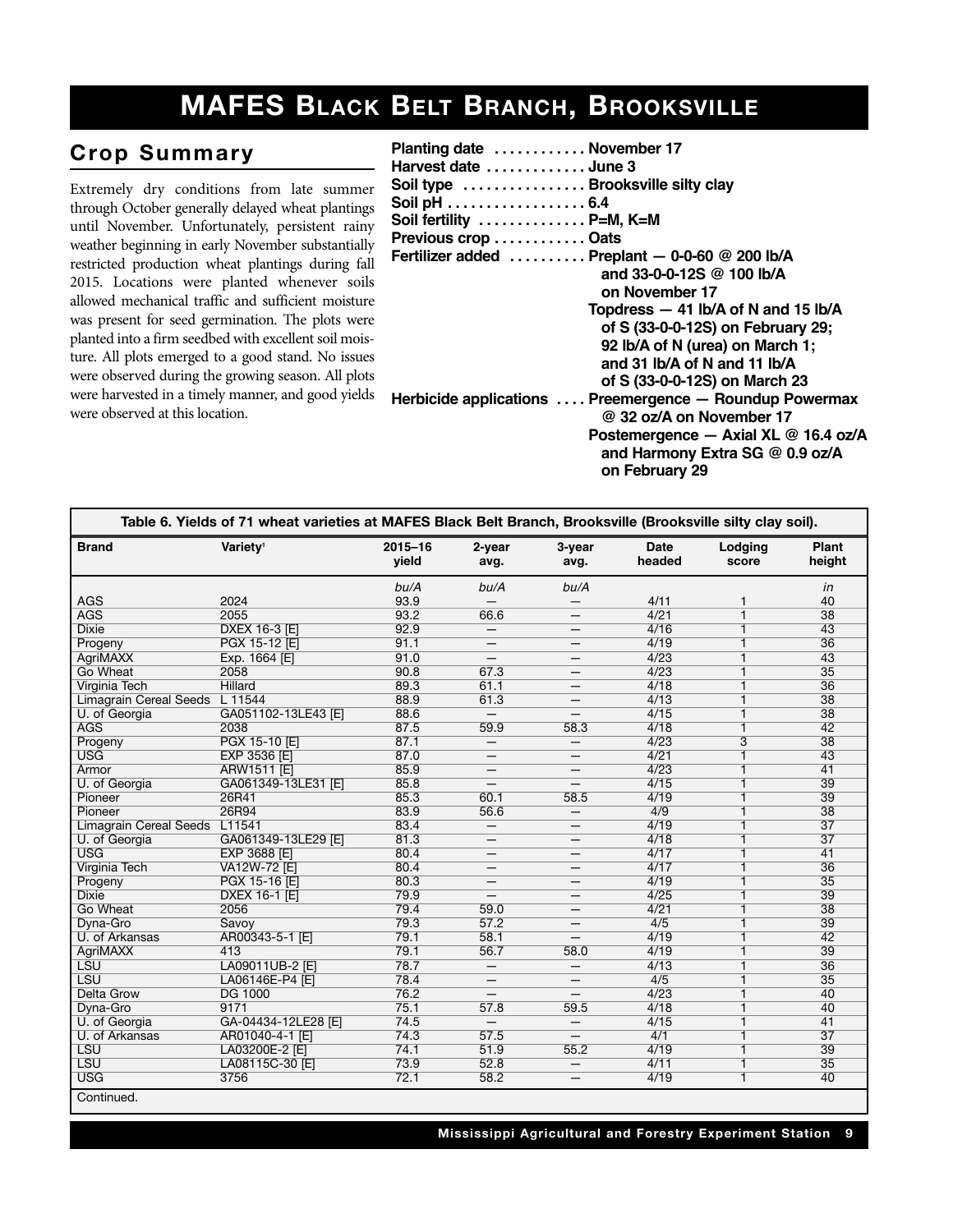| <b>Brand</b>                  | Variety <sup>1</sup> | $2015 - 16$<br>vield | 2-year<br>avg.           | 3-year<br>avg.           | Date<br>headed | Lodging<br>score | <b>Plant</b><br>height |
|-------------------------------|----------------------|----------------------|--------------------------|--------------------------|----------------|------------------|------------------------|
|                               |                      | bu/A                 | bu/A                     | bu/A                     |                |                  | in                     |
| AgriMAXX                      | 444                  | 71.6                 | 55.4                     | 54.8                     | 4/23           | $\mathbf{1}$     | 38                     |
| Delta Grow                    | 7500                 | 71.0                 | 52.9                     | 55.3                     | 4/19           | $\overline{1}$   | $\overline{42}$        |
| <b>Limagrain Cereal Seeds</b> | L11419               | 70.0                 | $\qquad \qquad -$        | $-$                      | 4/18           | 1                | 42                     |
| <b>AgriMAXX</b>               | 415                  | 69.8                 | 52.0                     | 53.0                     | 4/20           | $\mathbf{1}$     | 38                     |
| <b>USG</b>                    | 3404                 | 69.3                 | 52.0                     | 52.9                     | 4/21           | $\overline{2}$   | $\overline{43}$        |
| <b>Dixie</b>                  | <b>McAlister</b>     | 69.1                 | 55.0                     | 53.2                     | 4/20           | 1                | $\overline{37}$        |
| <b>Delta Grow</b>             | <b>DG 2700</b>       | 68.9                 | 52.1                     |                          | 4/22           | $\overline{1}$   | $\overline{38}$        |
| <b>Dixie</b>                  | <b>DXEX 15-1 [E]</b> | 68.1                 | 51.4                     | $\qquad \qquad -$        | 4/23           | $\overline{1}$   | $\overline{39}$        |
| <b>AgriMAXX</b>               | 446                  | 67.9                 | 50.8                     | 53.2                     | 4/26           | $\overline{1}$   | $\overline{38}$        |
| <b>USG</b>                    | 3201                 | 67.8                 | $\qquad \qquad -$        | $\qquad \qquad -$        | 4/20           | $\overline{1}$   | $\overline{38}$        |
| <b>AgriMAXX</b>               | Exp. 1675 [E]        | 67.5                 |                          |                          | 4/23           | $\overline{1}$   | $\overline{38}$        |
| <b>Dixie Bell</b>             | <b>DB 125</b>        | 67.5                 | $\qquad \qquad -$        | $\qquad \qquad -$        | 4/12           | $\overline{1}$   | $\overline{39}$        |
| <b>Dixie</b>                  | DXEX 16-2 [E]        | 67.4                 |                          |                          | 4/24           | 1                | $\overline{37}$        |
| Armor                         | ARW1514 [E]          | 66.8                 |                          | $\qquad \qquad -$        | 4/20           | $\overline{1}$   | $\overline{37}$        |
| Dyna-Gro                      | 9522                 | 66.0                 | 49.1                     |                          | 4/20           | $\overline{2}$   | 36                     |
| <b>Dixie Bell</b>             | <b>DB 500</b>        | 65.6                 | 48.7                     | $\qquad \qquad -$        | 4/25           | 1                | 40                     |
| Progeny                       | P <sub>243</sub>     | 65.6                 | 52.2                     | $\qquad \qquad -$        | 4/18           | $\overline{1}$   | 41                     |
| <b>AgriMAXX</b>               | Exp. 1674 [E]        | 65.5                 | $\overline{\phantom{m}}$ | $\qquad \qquad -$        | 4/20           | $\overline{1}$   | $\overline{35}$        |
| <b>Dixie Bell</b>             | <b>DB 7414</b>       | 65.1                 |                          |                          | 4/20           | $\overline{4}$   | $\overline{35}$        |
| Progeny                       | <b>P870</b>          | 65.0                 | 52.1                     | 55.2                     | 4/19           | $\overline{3}$   | 39                     |
| <b>Dixie Bell</b>             | <b>DB 600</b>        | 64.5                 | $\overline{\phantom{0}}$ |                          | 4/21           | $\overline{2}$   | $\overline{38}$        |
| Pioneer                       | 26R53                | 63.8                 | 52.4                     | 56.8                     | 4/19           | 1                | $\overline{37}$        |
| Armor                         | <b>ARW1521 [E]</b>   | 62.3                 |                          |                          | 4/23           | 1                | $\overline{37}$        |
| Pioneer                       | 26R59                | 62.1                 | 50.0                     |                          | 4/20           | 1                | 35                     |
| <b>USG</b>                    | EXP 3959 [E]         | 61.8                 |                          |                          | 4/19           | 1                | $\overline{37}$        |
| Pioneer                       | 26R10                | 61.0                 | 48.1                     | 49.6                     | 4/20           | 1                | 41                     |
| Delta Grow                    | 3400                 | 60.9                 | $\equiv$                 | $\overline{\phantom{0}}$ | 4/20           | 1                | $\overline{38}$        |
| <b>Limagrain Cereal Seeds</b> | <b>LCS 4343</b>      | 60.7                 | $\overline{\phantom{0}}$ | $\qquad \qquad -$        | 4/19           | 1                | 42                     |
| Progeny                       | PGX 15-14 [E]        | 60.6                 | $\equiv$                 |                          | 4/21           | 1                | $\overline{38}$        |
| Armor                         | ARW1516 [E]          | 60.6                 | $\overline{\phantom{m}}$ | $\qquad \qquad -$        | 4/23           | 1                | $\overline{38}$        |
| <b>Dixie Bell</b>             | <b>DB 620</b>        | 59.2                 | 50.8                     | $\overline{\phantom{0}}$ | 4/25           | 1                | $\overline{39}$        |
| Dyna-Gro                      | WX16771 [E]          | 57.2                 | $\overline{\phantom{m}}$ | $\qquad \qquad -$        | 4/20           | $\mathbf{1}$     | 36                     |
| <b>USG</b>                    | 3523                 | 54.5                 | 48.0                     | 49.2                     | 4/21           | $\overline{2}$   | $\overline{39}$        |
| <b>Dixie</b>                  | <b>Xtreme</b>        | 53.9                 | 43.8                     | 49.1                     | 4/21           | $\mathbf{1}$     | $\overline{43}$        |
| <b>USG</b>                    | 3013                 | 51.0                 | 45.0                     | $\qquad \qquad -$        | 4/23           | $\overline{2}$   | $\overline{36}$        |
|                               | P357                 | 41.3                 | 37.5                     | 38.1                     | 4/21           | $\overline{3}$   | 40                     |
| Progeny                       |                      |                      |                          |                          |                |                  |                        |
| Mean                          |                      | 73.1                 |                          |                          |                |                  |                        |
| <b>LSD</b>                    |                      | 8.3                  |                          |                          |                |                  |                        |
| Error df                      |                      | 210                  |                          |                          |                |                  |                        |
| $\overline{\text{CV}}$        |                      | 9.7                  |                          |                          |                |                  |                        |
| $\overline{\mathsf{R}^2}$     |                      | 80.0                 |                          |                          |                |                  |                        |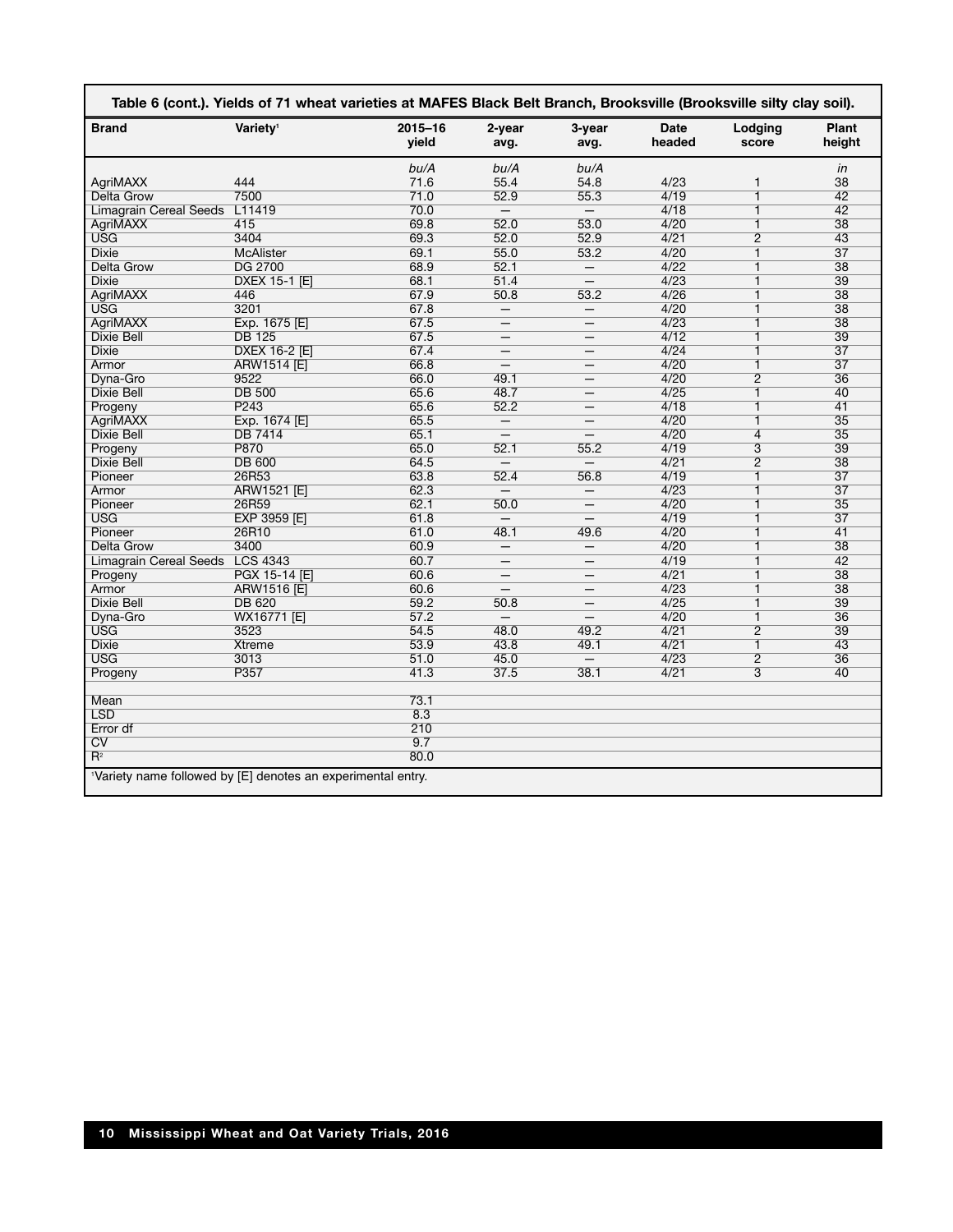## **MSU COASTAL R&E CENTER, BEAUMONT**

#### $Crop$  Summary

Extremely dry conditions from late summer through October generally delayed wheat plantings until November. Unfortunately, persistent rainy weather beginning in early November substantially restricted production wheat plantings during fall 2015. Locations were planted whenever soils allowed mechanical traffic and sufficient moisture was present for seed germination.The wheat plots were planted into a seedbed that was prepared using conventional tillage techniques. Soil moisture was adequate at planting, and all plots quickly emerged to a stand. Rainfall was frequent during the spring, and some varieties did not appear to tiller as well as they should have. Harvest was completed in a timely manner without difficulties.

| Planting date  November 6<br>Harvest date  May 23<br>Soil type  McLaurin sandy loam<br>Soil pH  6.3 |                                                                                                                                                               |
|-----------------------------------------------------------------------------------------------------|---------------------------------------------------------------------------------------------------------------------------------------------------------------|
| Soil fertility  P=H, K=H                                                                            |                                                                                                                                                               |
| Previous crop  Grain Sorghum                                                                        |                                                                                                                                                               |
|                                                                                                     | Fertilizer added  Preplant $-$ 13-13-13 @ 300 lb/A<br>Topdress - 50 lb/A of N and 18<br>Ib/A of S (33-0-0-12S) on February<br>8; and 83 lb/A of N and 30 lb/A |
|                                                                                                     | of S (33-0-0-12S) on March 7                                                                                                                                  |
|                                                                                                     | Herbicide application  Postemergence - Axial XL<br>@ 16.4 oz/A and Harmony Extra<br>SG @ 0.9 oz/A on March 4                                                  |

| <b>Brand</b>                  | Variety <sup>1</sup> | 2015-16<br>vield | 2-year<br>avg.           | 3-year<br>avg.           | <b>Seed</b><br>weight | <b>Test</b><br>weight | <b>Date</b><br>headed | Lodging<br>score | Plant<br>height |
|-------------------------------|----------------------|------------------|--------------------------|--------------------------|-----------------------|-----------------------|-----------------------|------------------|-----------------|
|                               |                      | bu/A             | bu/A                     | bu/A                     | g/1000                | lb/bu                 |                       |                  | in              |
| U. of Georgia                 | GA061349-13LE31 [E]  | 70.6             |                          |                          | 27                    | 53                    | 4/5                   | $\mathbf{1}$     | 31              |
| U. of Georgia                 | GA051102-13LE43 IEI  | 66.3             | $\qquad \qquad -$        | $\overline{\phantom{m}}$ | $\overline{31}$       | 54                    | 3/15                  | $\overline{1}$   | 29              |
| <b>AGS</b>                    | 2055                 | 66.1             | 52.9                     | $\overline{\phantom{m}}$ | $\overline{15}$       | 50                    | 4/8                   | $\overline{3}$   | $\overline{33}$ |
| <b>Limagrain Cereal Seeds</b> | $L$ 11544            | 65.7             | 50.4                     | $\overline{\phantom{m}}$ | $\overline{27}$       | 54                    | 3/27                  | $\overline{1}$   | $\overline{33}$ |
| <b>AGS</b>                    | 2038                 | 65.6             | 53.7                     | 58.0                     | 36                    | 56                    | 3/26                  | $\overline{1}$   | $\overline{37}$ |
| Pioneer                       | 26R41                | 63.8             | 54.8                     | 60.7                     | 29                    | $\overline{55}$       | 4/2                   | $\overline{1}$   | $\overline{32}$ |
| <b>Delta Grow</b>             | <b>DG 1000</b>       | 61.2             | $\overline{\phantom{m}}$ | $\overline{\phantom{m}}$ | 26                    | 52                    | 4/8                   | $\overline{1}$   | 39              |
| Virginia Tech                 | VA12W-72 [E]         | 61.1             | $\qquad \qquad -$        | $\qquad \qquad -$        | $\overline{37}$       | 58                    | 3/27                  | $\overline{1}$   | $\overline{34}$ |
| <b>LSU</b>                    | LA09011UB-2 [E]      | 59.3             | —                        |                          | $\overline{24}$       | 54                    | 4/5                   | $\overline{1}$   | $\overline{30}$ |
| <b>Dixie</b>                  | <b>DXEX 16-3 [E]</b> | 59.1             | $\qquad \qquad -$        | $\overline{\phantom{0}}$ | 23                    | 49                    | 4/2                   | $\overline{1}$   | $\overline{34}$ |
| <b>AgriMAXX</b>               | Exp. 1664 [E]        | 58.9             |                          |                          | $\overline{22}$       | 49                    | 3/27                  | $\overline{1}$   | $\overline{32}$ |
| U. of Georgia                 | GA061349-13LE29 [E]  | 58.6             | $\qquad \qquad -$        | $\overline{\phantom{m}}$ | $\overline{31}$       | 59                    | 3/26                  | $\overline{1}$   | $\overline{31}$ |
| Progeny                       | PGX 15-10 [E]        | 58.5             |                          | $\overline{\phantom{0}}$ | 23                    | 54                    | 4/14                  | $\overline{1}$   | $\overline{37}$ |
| <b>USG</b>                    | EXP 3536 [E]         | 56.6             | $\overline{\phantom{0}}$ | $\overline{\phantom{0}}$ | $\overline{21}$       | 54                    | 4/11                  | $\overline{1}$   | 34              |
| <b>Dixie</b>                  | DXEX 16-1 [E]        | 56.0             | -                        | $\qquad \qquad -$        | $\overline{18}$       | 46                    | 4/10                  | $\overline{1}$   | $\overline{35}$ |
| Armor                         | <b>ARW1511 [E]</b>   | 55.7             | $\overline{\phantom{0}}$ | $\overline{\phantom{m}}$ | 26                    | 48                    | 4/2                   | $\overline{1}$   | $\overline{33}$ |
| Virginia Tech                 | <b>Hillard</b>       | 54.7             | 49.0                     | $\overline{\phantom{m}}$ | 30                    | 54                    | 3/18                  | $\overline{1}$   | 29              |
| U. of Arkansas                | AR00343-5-1 [E]      | 54.3             | 46.7                     | $\overline{\phantom{0}}$ | $\overline{32}$       | 57                    | 4/10                  | $\overline{1}$   | $\overline{33}$ |
| <b>LSU</b>                    | LA03200E-2 [E]       | 53.6             | 43.2                     | 53.5                     | 39                    | 56                    | 3/20                  | $\overline{1}$   | $\overline{30}$ |
| <b>Limagrain Cereal Seeds</b> | L11541               | 53.6             | $\overline{\phantom{m}}$ | $\overline{\phantom{m}}$ | $\overline{24}$       | 50                    | 4/8                   | $\overline{1}$   | 43              |
| Progeny                       | PGX 15-12 [E]        | 52.8             | $\qquad \qquad -$        | $\overline{\phantom{m}}$ | 32                    | 54                    | 4/1                   | $\overline{1}$   | $\overline{34}$ |
| Progeny                       | PGX 15-16 [E]        | 52.4             | $-$                      | $\overline{\phantom{m}}$ | 26                    | 55                    | 4/11                  | $\overline{1}$   | $\overline{32}$ |
| Go Wheat                      | 2058                 | 52.0             | 47.5                     | $\qquad \qquad -$        | 20                    | 50                    | 4/5                   | $\overline{2}$   | $\overline{36}$ |
| U. of Arkansas                | AR01040-4-1 [E]      | 51.3             | 43.8                     |                          | $\overline{32}$       | 55                    | 4/1                   | $\overline{1}$   | $\overline{35}$ |
| U. of Georgia                 | GA-04434-12LE28 IEI  | 51.1             | $\overline{\phantom{m}}$ | $\qquad \qquad -$        | 23                    | 47                    | 4/10                  | $\overline{1}$   | 29              |
| <b>USG</b>                    | <b>EXP 3688 [E]</b>  | 49.2             | $\qquad \qquad -$        | $\overline{\phantom{0}}$ | $\overline{33}$       | 55                    | 4/2                   | $\overline{1}$   | 38              |
| Dyna-Gro                      | <b>WX16771 [E]</b>   | 48.6             | $\overline{\phantom{m}}$ | $\overline{\phantom{m}}$ | $\overline{22}$       | 52                    | 3/16                  | $\overline{1}$   | $\overline{32}$ |
| <b>LSU</b>                    | LA08115C-30 [E]      | 46.5             | 37.8                     |                          | $\overline{31}$       | 52                    | 3/24                  | $\overline{1}$   | 35              |
| Armor                         | <b>ARW1521 [E]</b>   | 45.2             |                          | $\qquad \qquad -$        | $\overline{34}$       | 55                    | 3/31                  | $\overline{1}$   | $\overline{33}$ |
| Delta Grow                    | 7500                 | 43.9             | 41.6                     | 53.5                     | 18                    | 52                    | 4/8                   | $\overline{1}$   | $\overline{33}$ |
| <b>Delta Grow</b>             | <b>DG 2700</b>       | 43.5             | 39.5                     | $\qquad \qquad -$        | 23                    | 52                    | 4/9                   | $\overline{1}$   | 36              |
| Progeny                       | PGX 15-14 [E]        | 43.1             | $\overline{\phantom{m}}$ | $\qquad \qquad -$        | $\overline{20}$       | 49                    | 4/10                  | $\overline{1}$   | $\overline{31}$ |
| <b>AgriMAXX</b>               | Exp. 1675 [E]        | 42.6             | $\overline{\phantom{m}}$ | $\overline{\phantom{0}}$ | $\overline{20}$       | 47                    | 4/5                   | $\overline{1}$   | $\overline{34}$ |
| Dyna-Gro                      | 9171                 | 41.3             | 40.9                     | 56.7                     | $\overline{25}$       | 51                    | 4/1                   | $\overline{1}$   | $\overline{34}$ |
| Go Wheat                      | 2056                 | 41.0             | 43.6                     | $\overline{\phantom{m}}$ | 26                    | 55                    | 4/3                   | $\overline{1}$   | 33              |
| <b>USG</b>                    | 3201                 | 39.7             | $-$                      | $\qquad \qquad -$        | $\overline{19}$       | 49                    | 4/4                   | $\overline{2}$   | $\overline{33}$ |
| Pioneer                       | 26R53                | 39.5             | 38.1                     | 51.9                     | $\overline{24}$       | 52                    | 4/9                   | $\overline{1}$   | 30              |
| <b>Delta Grow</b>             | 3400                 | 39.4             | $\overline{\phantom{m}}$ | $\qquad \qquad -$        | $\overline{22}$       | 47                    | 4/9                   | $\overline{2}$   | 38              |
| Armor                         | <b>ARW1514 [E]</b>   | 39.3             | $\overline{\phantom{0}}$ | $\overline{\phantom{0}}$ | $\overline{19}$       | 48                    | 4/11                  | $\overline{1}$   | $\overline{34}$ |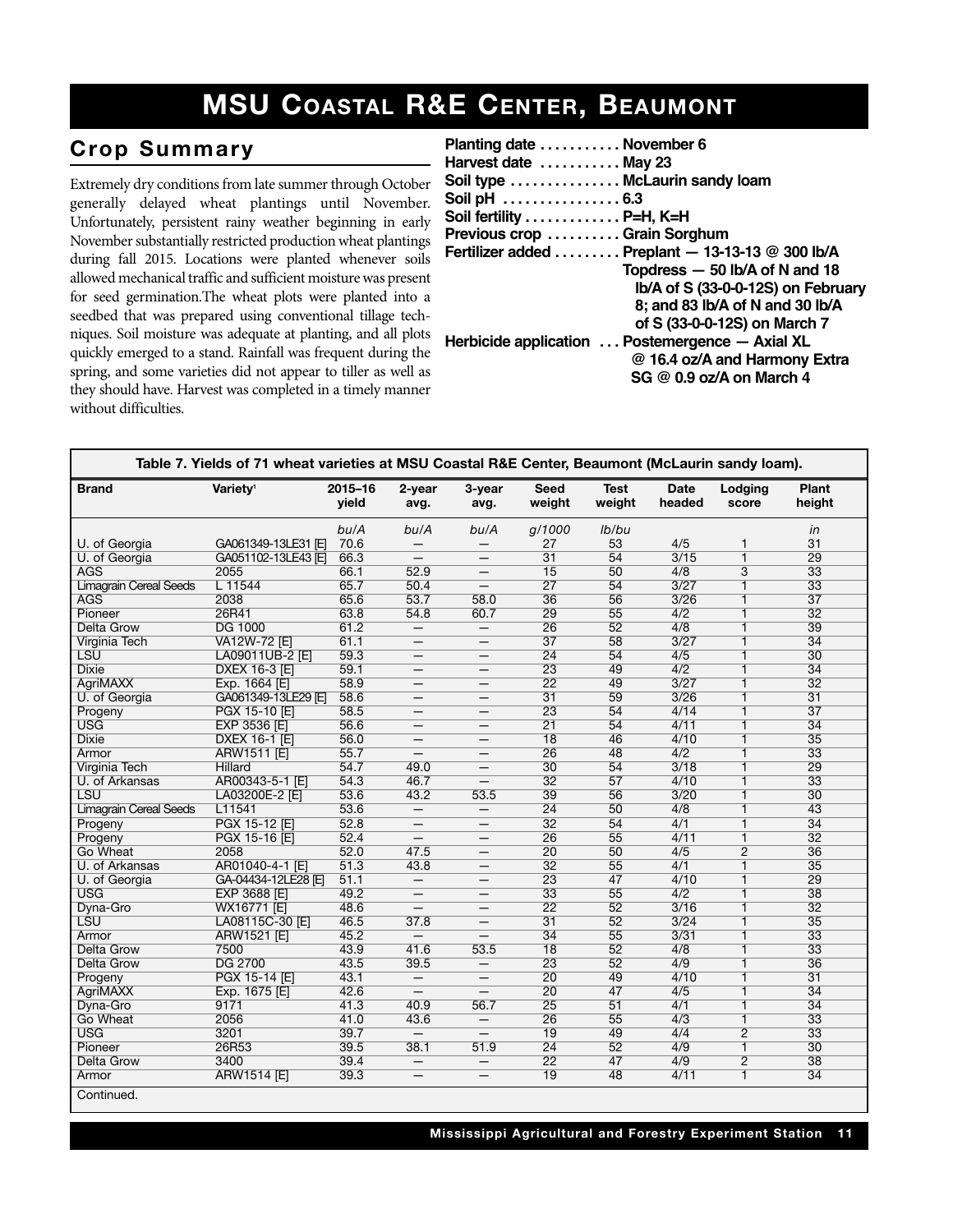|                                                              | Table 7 (cont.). Yields of 71 wheat varieties at MSU Coastal R&E Center, Beaumont (McLaurin sandy loam). |                  |                          |                          |                       |                       |                       |                  |                        |
|--------------------------------------------------------------|----------------------------------------------------------------------------------------------------------|------------------|--------------------------|--------------------------|-----------------------|-----------------------|-----------------------|------------------|------------------------|
| <b>Brand</b>                                                 | Variety <sup>1</sup>                                                                                     | 2015-16<br>yield | 2-year<br>avg.           | 3-year<br>avg.           | <b>Seed</b><br>weight | <b>Test</b><br>weight | <b>Date</b><br>headed | Lodging<br>score | <b>Plant</b><br>height |
|                                                              |                                                                                                          | bu/A             | bu/A                     | bu/A                     | g/1000                | lb/bu                 |                       |                  | in                     |
| Dixie                                                        | DXEX 15-1 [E]                                                                                            | 39.2             | 36.8                     |                          | 35                    | 52                    | 3/30                  | $\mathbf{1}$     | 32                     |
| <b>USG</b>                                                   | <b>EXP 3959 [E]</b>                                                                                      | 39.2             | $\overline{\phantom{m}}$ | $\qquad \qquad -$        | 26                    | $\overline{53}$       | 4/3                   | $\overline{1}$   | $\overline{34}$        |
| <b>AGS</b>                                                   | 2024                                                                                                     | 39.1             | —                        | —                        | 28                    | 51                    | 3/22                  | $\overline{2}$   | 30                     |
| <b>Limagrain Cereal Seeds</b>                                | L11419                                                                                                   | 39.1             | $\overline{\phantom{0}}$ |                          | $\overline{26}$       | 54                    | 3/30                  | $\overline{1}$   | $\overline{35}$        |
| <b>Dixie Bell</b>                                            | <b>DB 125</b>                                                                                            | 39.0             | $\qquad \qquad -$        | —                        | 27                    | 55                    | 3/17                  | $\overline{1}$   | 31                     |
| Armor                                                        | ARW1516 [E]                                                                                              | 38.6             | $\overline{\phantom{0}}$ | $-$                      | $\overline{31}$       | 54                    | 4/9                   | $\overline{1}$   | 38                     |
| <b>AgriMAXX</b>                                              | 413                                                                                                      | 37.9             | 41.4                     | 52.0                     | $\overline{32}$       | 55                    | 4/5                   | $\overline{1}$   | 33                     |
| <b>AgriMAXX</b>                                              | 446                                                                                                      | 36.5             | 42.4                     | 52.0                     | $\overline{16}$       | 50                    | 4/13                  | $\overline{1}$   | $\overline{33}$        |
| Dyna-Gro                                                     | 9522                                                                                                     | 36.2             | 35.3                     | $-$                      | $\overline{25}$       | 54                    | 4/5                   | $\overline{1}$   | 33                     |
| Progeny                                                      | P870                                                                                                     | 35.9             | 37.4                     | 48.5                     | $\overline{17}$       | 46                    | 4/10                  | $\overline{1}$   | $\overline{34}$        |
| Pioneer                                                      | 26R94                                                                                                    | 35.1             | 36.2                     | $\qquad \qquad -$        | $\overline{33}$       | 58                    | 4/1                   | $\overline{1}$   | $\overline{35}$        |
| Pioneer                                                      | 26R59                                                                                                    | 34.2             | 37.2                     |                          | 23                    | 54                    | 4/10                  | $\overline{1}$   | $\overline{31}$        |
| <b>AgriMAXX</b>                                              | 415                                                                                                      | 33.3             | 38.1                     | 48.0                     | $\overline{20}$       | 51                    | 4/9                   | $\overline{1}$   | 32                     |
| <b>AgriMAXX</b>                                              | Exp. 1674 [E]                                                                                            | 32.9             | $\equiv$                 | $-$                      | $\overline{27}$       | 52                    | 4/11                  | $\overline{1}$   | 36                     |
| Pioneer                                                      | 26R10                                                                                                    | 32.2             | 30.5                     | 42.7                     | $\overline{20}$       | 50                    | 4/5                   | $\overline{1}$   | $\overline{32}$        |
| <b>Limagrain Cereal Seeds</b>                                | <b>LCS 4343</b>                                                                                          | 32.2             |                          | $\qquad \qquad -$        | 26                    | 56                    | 4/11                  | $\overline{1}$   | $\overline{37}$        |
| <b>Dixie Bell</b>                                            | <b>DB 620</b>                                                                                            | 30.4             | 35.0                     | $\qquad \qquad -$        | $\overline{20}$       | 48                    | 4/8                   | $\overline{1}$   | 44                     |
| <b>Dixie Bell</b>                                            | <b>DB 600</b>                                                                                            | 30.1             | $\overline{\phantom{0}}$ | $\qquad \qquad -$        | $\overline{18}$       | 49                    | 4/13                  | $\overline{1}$   | $\overline{37}$        |
| <b>AgriMAXX</b>                                              | 444                                                                                                      | 29.5             | 33.3                     | 47.6                     | $\overline{19}$       | 49                    | 4/13                  | $\overline{1}$   | 32                     |
| Dixie                                                        | DXEX 16-2 [E]                                                                                            | 29.2             |                          |                          | $\overline{31}$       | 57                    | 4/2                   | $\overline{1}$   | $\overline{37}$        |
| <b>Dixie</b>                                                 | <b>McAlister</b>                                                                                         | 28.9             | 36.4                     | 48.4                     | $\overline{17}$       | 49                    | 4/7                   | $\overline{1}$   | $\overline{34}$        |
| <b>USG</b>                                                   | 3756                                                                                                     | 28.3             | 31.7                     | $-$                      | $\overline{20}$       | 49                    | 4/8                   | $\overline{2}$   | 35                     |
| Progeny                                                      | P <sub>243</sub>                                                                                         | 27.7             | 30.4                     | $\overline{\phantom{0}}$ | 17                    | 50                    | 4/9                   | $\overline{3}$   | $\overline{37}$        |
| LSU                                                          | LA06146E-P4 [E]                                                                                          | 27.6             | $\overline{\phantom{0}}$ | $\qquad \qquad -$        | 30                    | 56                    | 4/1                   | $\overline{1}$   | 35                     |
| <b>Dixie Bell</b>                                            | <b>DB 500</b>                                                                                            | 26.4             | 32.1                     | $\qquad \qquad -$        | 34                    | 57                    | 3/16                  | $\overline{1}$   | $\overline{34}$        |
| <b>Dixie Bell</b>                                            | <b>DB 7414</b>                                                                                           | 25.8             | $\equiv$                 |                          | $\overline{18}$       | 48                    | 4/14                  | $\overline{2}$   | $\overline{35}$        |
| <b>USG</b>                                                   | 3404                                                                                                     | 25.7             | 31.1                     | 44.4                     | 20                    | $\overline{51}$       | 4/11                  | $\overline{2}$   | 34                     |
| Dyna-Gro                                                     | Savoy                                                                                                    | 24.7             | 30.8                     | $-$                      | 23                    | 52                    | 4/14                  | $\overline{3}$   | 34                     |
| <b>USG</b>                                                   | 3523                                                                                                     | 24.4             | 34.3                     | 49.3                     | 19                    | 48                    | 4/8                   | $\overline{2}$   | $\overline{35}$        |
| <b>Dixie</b>                                                 | <b>Xtreme</b>                                                                                            | 21.7             | 29.0                     | 41.0                     | $\overline{18}$       | 50                    | 4/9                   | $\overline{3}$   | 35                     |
| <b>USG</b>                                                   | 3013                                                                                                     | 19.3             | 28.8                     |                          | $\overline{14}$       | 50                    | 4/14                  | $\overline{1}$   | 38                     |
| Progeny                                                      | P357                                                                                                     | 18.4             | 22.1                     | 36.5                     | $\overline{22}$       | 49                    | 4/10                  | $\overline{3}$   | 32                     |
|                                                              |                                                                                                          |                  |                          |                          |                       |                       |                       |                  |                        |
| Mean                                                         |                                                                                                          | 43.1             |                          |                          |                       |                       |                       |                  |                        |
| <b>LSD</b>                                                   |                                                                                                          | 7.2              |                          |                          |                       |                       |                       |                  |                        |
| Error df                                                     |                                                                                                          | 210              |                          |                          |                       |                       |                       |                  |                        |
| CV                                                           |                                                                                                          | 14.3             |                          |                          |                       |                       |                       |                  |                        |
| $R^2$                                                        |                                                                                                          | 86.3             |                          |                          |                       |                       |                       |                  |                        |
|                                                              |                                                                                                          |                  |                          |                          |                       |                       |                       |                  |                        |
| 'Variety name followed by [E] denotes an experimental entry. |                                                                                                          |                  |                          |                          |                       |                       |                       |                  |                        |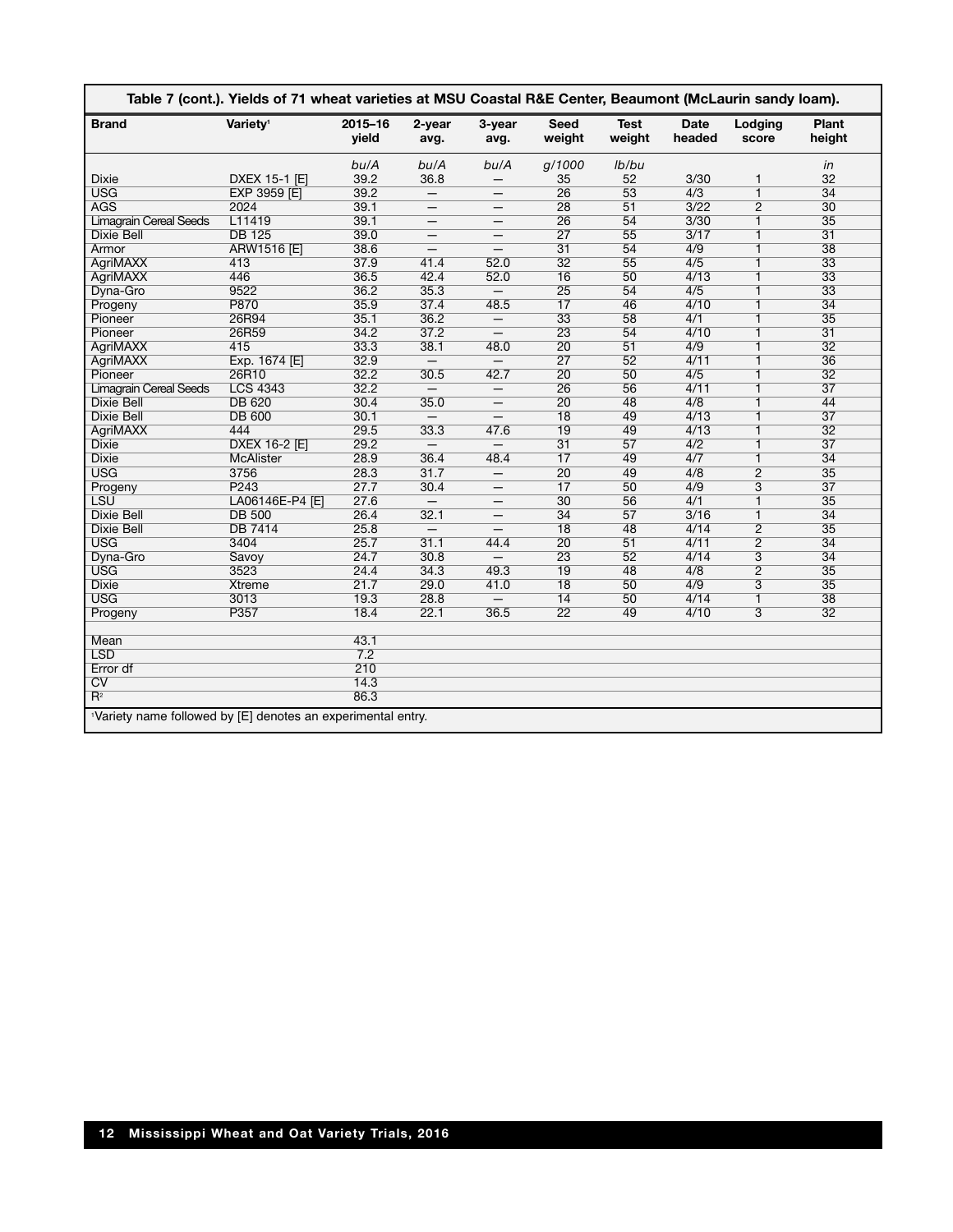## **CLIFTON FARMS, HERNANDO**

#### $Crop$  Summary

Extremely dry conditions from late summer through October generally delayed wheat plantings until November. Unfortunately, persistent rainy weather beginning in early November substantially restricted production wheat plantings during fall 2015. Locations were planted whenever soils allowed mechanical traffic and sufficient moisture was present for seed germination. The wheat plots were planted no-till into soybean residue from the previous crop. Soil moisture was adequate at planting, and all plots emerged to a stand. Frequent rainfall during the early spring resulted in poor tillering, producing below-average yields for this location. Harvest was completed in a timely manner without difficulties.

| Planting date  November 24 |                                                           |
|----------------------------|-----------------------------------------------------------|
| Harvest date  June 10      |                                                           |
|                            | Soil type  Loring silt loam and Grenada silt loam         |
| Soil pH 6.0                |                                                           |
| Soil fertility  P=M, K=M   |                                                           |
| Previous crop  Soybeans    |                                                           |
|                            | Fertilizer added  Topdress - 40 lb/A of N and 7 lb/A      |
|                            | of S (28-0-0-5S) on February 28                           |
|                            | and 53 lb/A of N (32-0-0) on March 28                     |
|                            | Herbicide application  Gramoxone @ 32 oz/A on November 24 |
|                            | Fungicide application  Tebuconazole @ 4 oz/A on April 28  |
|                            |                                                           |

| <b>Brand</b>                  | Variety <sup>1</sup> | $2015 - 16$<br>vield | 2-year<br>avg.           | 3-year<br>avg.           | <b>Date</b><br>headed | Lodging<br>score | <b>Plant</b><br>height |
|-------------------------------|----------------------|----------------------|--------------------------|--------------------------|-----------------------|------------------|------------------------|
|                               |                      | bu/A                 | bu/A                     | bu/A                     |                       |                  | in                     |
| Pioneer                       | 26R59                | 68.4                 | 72.4                     |                          | 4/20                  | 1                | 22                     |
| <b>USG</b>                    | 3404                 | 68.3                 | 76.9                     | 78.4                     | 4/25                  | $\overline{1}$   | $\overline{33}$        |
| U. of Arkansas                | AR00343-5-1 [E]      | 64.5                 | 73.7                     | $-$                      | 4/20                  | $\overline{1}$   | 29                     |
| <b>Dixie Bell</b>             | <b>DB 500</b>        | 64.4                 | 75.1                     | $-$                      | 4/18                  | 1                | $\overline{34}$        |
| Pioneer                       | 26R10                | 63.9                 | 75.1                     | 80.1                     | 4/22                  | $\mathbf{1}$     | $\overline{32}$        |
| U. of Georgia                 | GA061349-13LE31 [E]  | 63.8                 | $-$                      | $-$                      | 4/20                  | $\overline{1}$   | $\overline{32}$        |
| Pioneer                       | 26R94                | 62.8                 | 71.4                     | $\qquad \qquad -$        | 4/18                  | 1                | $\overline{30}$        |
| <b>USG</b>                    | 3523                 | 62.6                 | 73.1                     | 75.1                     | 4/22                  | $\overline{1}$   | $\overline{32}$        |
| <b>USG</b>                    | 3013                 | 60.8                 | 76.5                     | $-$                      | 4/20                  | $\overline{1}$   | $\overline{32}$        |
| <b>AgriMAXX</b>               | 444                  | 60.7                 | 77.8                     | 77.8                     | 4/25                  | 1                | $\overline{33}$        |
| <b>AgriMAXX</b>               | 446                  | 60.7                 | 72.1                     | 74.7                     | 4/25                  | $\overline{1}$   | $\overline{27}$        |
| U. of Georgia                 | GA061349-13LE29 [E]  | 60.3                 | $-$                      | $\overline{\phantom{0}}$ | 4/13                  | $\overline{1}$   | $\overline{31}$        |
| <b>Dixie</b>                  | <b>DXEX 15-1 [E]</b> | 58.9                 | 73.6                     | —                        | 4/15                  | 1                | $\overline{32}$        |
| Virginia Tech                 | Hillard              | 58.5                 | 70.5                     | $\qquad \qquad -$        | 4/15                  | $\overline{1}$   | $\overline{28}$        |
| <b>Dixie</b>                  | <b>Xtreme</b>        | 58.4                 | 73.1                     | 77.5                     | 4/25                  | $\overline{1}$   | $\overline{33}$        |
| <b>Dixie Bell</b>             | <b>DB 620</b>        | 57.8                 | 69.4                     | $\qquad \qquad -$        | 4/20                  | 1                | 29                     |
| Delta Grow                    | <b>DG 2700</b>       | 56.8                 | 69.6                     | $-$                      | 4/22                  | $\overline{1}$   | $\overline{31}$        |
| Pioneer                       | 26R53                | 56.6                 | 68.6                     | 70.3                     | 4/22                  | $\overline{1}$   | 28                     |
| <b>Limagrain Cereal Seeds</b> | L11541               | 56.6                 | $\overline{\phantom{m}}$ | $-$                      | 4/18                  | 1                | $\overline{32}$        |
| Progeny                       | P357                 | 56.6                 | 67.0                     | 67.8                     | 4/20                  | $\overline{1}$   | $\overline{32}$        |
| Dyna-Gro                      | Savoy                | 56.5                 | 68.2                     | $-$                      | 4/25                  | $\overline{1}$   | $\overline{32}$        |
| <b>Dixie Bell</b>             | <b>DB 125</b>        | 56.2                 | $\overline{\phantom{0}}$ | $\qquad \qquad -$        | 4/15                  | 1                | $\overline{34}$        |
| <b>USG</b>                    | <b>EXP 3536 [E]</b>  | 56.1                 | $\qquad \qquad -$        | —                        | 4/22                  | $\overline{1}$   | $\overline{30}$        |
| <b>LSU</b>                    | LA08115C-30 [E]      | 55.7                 | 65.2                     | $\overline{\phantom{0}}$ | 4/18                  | $\overline{1}$   | $\overline{33}$        |
| <b>LSU</b>                    | LA09011UB-2 [E]      | 55.3                 | $\overline{\phantom{m}}$ | $\qquad \qquad$          | 4/22                  | 1                | 29                     |
| U. of Georgia                 | GA051102-13LE43 [E]  | 55.1                 | $\overline{\phantom{m}}$ | —                        | 4/18                  | $\overline{1}$   | $\overline{31}$        |
| <b>Dixie Bell</b>             | <b>DB 600</b>        | 55.0                 |                          | —                        | 4/20                  | $\overline{1}$   | $\overline{32}$        |
| <b>Dixie Bell</b>             | <b>DB 7414</b>       | 54.6                 | $\overline{\phantom{m}}$ | —                        | 4/22                  | 1                | $\overline{33}$        |
| <b>AGS</b>                    | 2024                 | 54.6                 |                          | $\qquad \qquad$          | 4/20                  | $\overline{1}$   | 29                     |
| Dyna-Gro                      | 9522                 | 54.5                 | 67.6                     | $\overline{\phantom{0}}$ | 4/22                  | $\overline{1}$   | 29                     |
| <b>USG</b>                    | 3201                 | 54.5                 |                          |                          | 4/20                  | 1                | $\overline{30}$        |
|                               | 413                  |                      | 67.2                     |                          | 4/20                  | $\overline{1}$   | $\overline{28}$        |
| <b>AgriMAXX</b>               |                      | 53.8<br>53.7         | $\qquad \qquad -$        | 68.3                     | 4/22                  | $\overline{1}$   | $\overline{31}$        |
| <b>AgriMAXX</b><br><b>USG</b> | Exp. 1664 [E]        |                      |                          | $\overline{\phantom{0}}$ |                       |                  | $\overline{29}$        |
|                               | 3756                 | 52.7                 | 69.5                     | $\qquad \qquad -$        | 4/25                  | 1                |                        |
| <b>AgriMAXX</b>               | Exp. 1675 [E]        | 52.2                 | $-$                      | $\qquad \qquad$          | 4/22                  | $\overline{1}$   | 28                     |
| Go Wheat                      | 2056                 | 51.9                 | 67.2                     | —                        | 4/18                  | $\overline{1}$   | $\overline{27}$        |
| <b>Dixie</b>                  | <b>DXEX 16-1 [E]</b> | 51.7                 | $\qquad \qquad -$        | —                        | 4/25                  | $\mathbf{1}$     | $\overline{31}$        |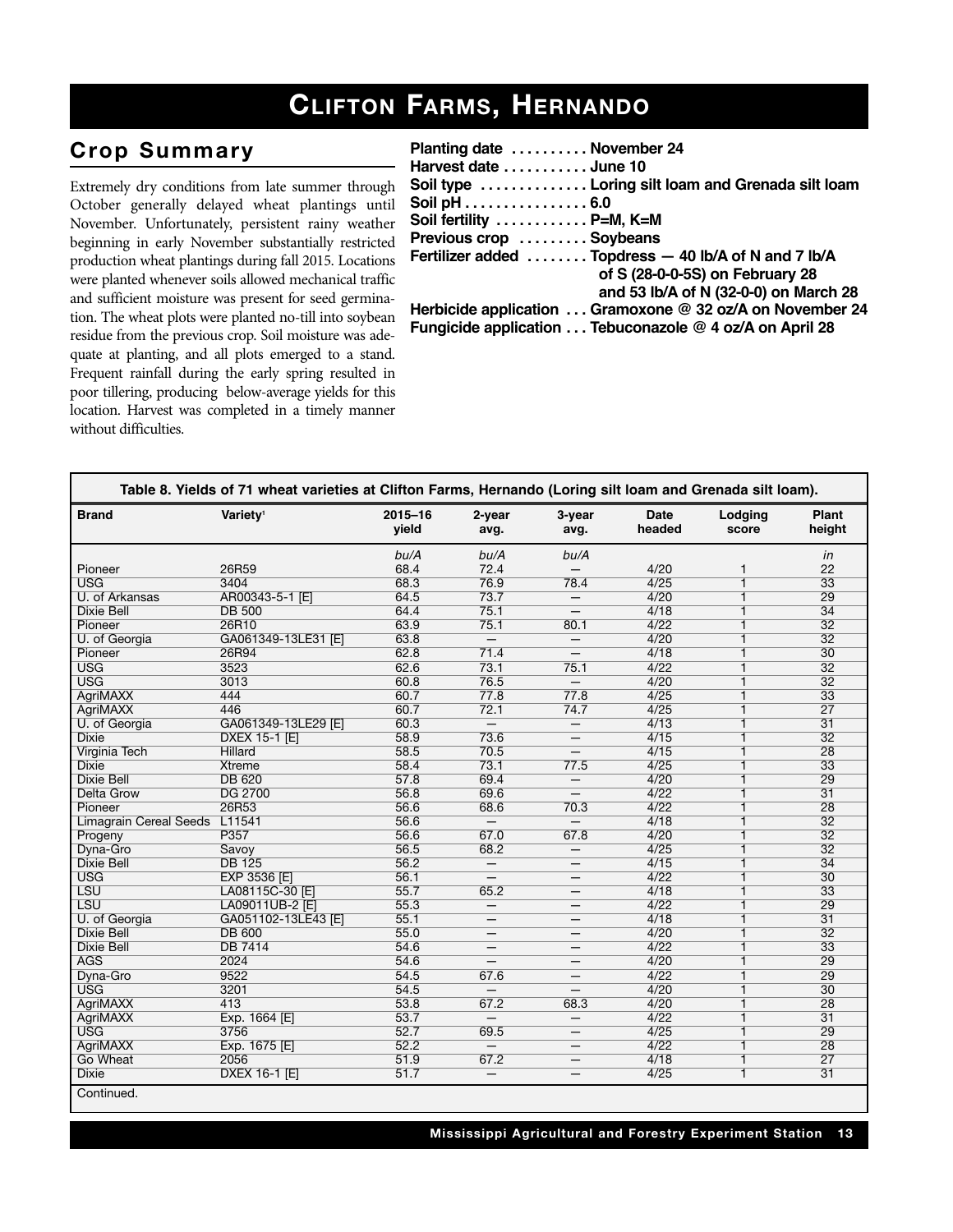| <b>Brand</b>                   | Variety <sup>1</sup> | $2015 - 16$<br>vield | 2-year<br>avg.           | 3-year<br>avg.           | Date<br>headed | Lodging<br>score | <b>Plant</b><br>height |
|--------------------------------|----------------------|----------------------|--------------------------|--------------------------|----------------|------------------|------------------------|
|                                |                      | bu/A                 | bu/A                     | bu/A                     |                |                  | in                     |
| Pioneer                        | 26R41                | 51.2                 | 61.6                     | 65.4                     | 4/22           | 1                | 32                     |
| U. of Arkansas                 | AR01040-4-1 [E]      | 51.2                 | 66.3                     | $\qquad \qquad -$        | 4/18           | $\overline{1}$   | 28                     |
| <b>USG</b>                     | <b>EXP 3959 [E]</b>  | 50.9                 | $\overline{\phantom{0}}$ | $\overline{\phantom{m}}$ | 4/15           | 1                | $\overline{32}$        |
| <b>AgriMAXX</b>                | 415                  | 50.2                 | 66.6                     | 67.2                     | 4/22           | 1                | $\overline{30}$        |
| Armor                          | <b>ARW1511 [E]</b>   | 50.1                 | $-$                      | $-$                      | 4/20           | $\mathbf{1}$     | 26                     |
| Go Wheat                       | 2058                 | 50.0                 | 65.9                     | —                        | 4/20           | 1                | 30                     |
| <b>Dixie</b>                   | DXEX 16-3 [E]        | 49.5                 | $=$                      |                          | 4/20           | $\overline{1}$   | $\overline{30}$        |
| <b>LSU</b>                     | LA03200E-2 [E]       | 49.3                 | 59.2                     | 66.0                     | 4/18           | 1                | 33                     |
| <b>USG</b>                     | <b>EXP 3688 [E]</b>  | 49.0                 |                          | $\overline{\phantom{0}}$ | 4/25           | 1                | $\overline{33}$        |
| Progeny                        | PGX 15-16 [E]        | 48.9                 | $\overline{\phantom{m}}$ | $\overline{\phantom{0}}$ | 4/18           | 1                | $\overline{27}$        |
| Virginia Tech                  | VA12W-72 [E]         | 48.3                 | $\equiv$                 |                          | 4/13           | 1                | $\overline{30}$        |
| U. of Georgia                  | GA-04434-12LE28 [E]  | 48.1                 | $\qquad \qquad -$        | —                        | 4/18           | 1                | 28                     |
| <b>AgriMAXX</b>                | Exp. 1674 [E]        | 47.8                 | —                        |                          | 4/25           | $\overline{1}$   | $\overline{33}$        |
| <b>Delta Grow</b>              | 3400                 | 47.5                 | $\qquad \qquad -$        | $\overline{\phantom{0}}$ | 4/20           | $\mathbf{1}$     | 30                     |
| Armor                          | ARW1516 [E]          | 47.3                 | $\overline{\phantom{0}}$ | $\overline{\phantom{0}}$ | 4/22           | $\overline{1}$   | 30                     |
| Armor                          | <b>ARW1521 [E]</b>   | 47.3                 | $\qquad \qquad -$        | $-$                      | 4/18           | 1                | $\overline{28}$        |
| <b>Dixie</b>                   | <b>McAlister</b>     | 46.6                 | 67.3                     | 63.3                     | 4/22           | 1                | 28                     |
| <b>LSU</b>                     | LA06146E-P4 [E]      | 44.6                 | $\overline{\phantom{0}}$ | $-$                      | 4/20           | 1                | $\overline{31}$        |
| <b>Delta Grow</b>              | <b>DG 1000</b>       | 44.6                 | —                        | —                        | 4/22           | $\overline{1}$   | $\overline{31}$        |
| Progeny                        | PGX 15-10 [E]        | 43.6                 | $\overline{\phantom{0}}$ |                          | 4/25           | 1                | $\overline{32}$        |
| Limagrain Cereal Seeds L 11544 |                      | 41.3                 | 59.0                     | $\qquad \qquad -$        | 4/15           | 1                | $\overline{31}$        |
| <b>AGS</b>                     | 2038                 | 40.9                 | 62.3                     | 64.1                     | 4/20           | 1                | $\overline{32}$        |
| <b>Dixie</b>                   | DXEX 16-2 [E]        | 40.0                 | $\overline{\phantom{m}}$ | $\overline{\phantom{0}}$ | 4/18           | 1                | $\overline{32}$        |
| Armor                          | <b>ARW1514 [E]</b>   | 39.9                 | —                        |                          | 4/20           | 1                | 30                     |
| Limagrain Cereal Seeds L11419  |                      | 38.8                 | $\overline{\phantom{m}}$ | —                        | 4/25           | $\overline{1}$   | $\overline{33}$        |
| Progeny                        | PGX 15-14 [E]        | 38.6                 |                          |                          | 4/20           | 1                | $\overline{28}$        |
| Dyna-Gro                       | WX16771 [E]          | 38.5                 | $\qquad \qquad -$        | $-$                      | 4/15           | $\overline{1}$   | $\overline{29}$        |
| Delta Grow                     | 7500                 | 38.4                 | 55.6                     | 56.3                     | 4/20           | 1                | 25                     |
| Dyna-Gro                       | 9171                 | 38.2                 | 60.9                     | 73.2                     | 4/20           | 1                | $\overline{32}$        |
| Progeny                        | P <sub>243</sub>     | 38.2                 | 59.9                     | $-$                      | 4/22           | 1                | 33                     |
| <b>AGS</b>                     | 2055                 | 37.7                 | 61.9                     | $\qquad \qquad -$        | 4/20           | 1                | 28                     |
| <b>Limagrain Cereal Seeds</b>  | <b>LCS 4343</b>      | 36.0                 | $-$                      | $-$                      | 4/22           | 1                | 29                     |
| Progeny                        | P870                 | 33.8                 | 54.0                     | 58.1                     | 4/22           | $\overline{1}$   | $\overline{27}$        |
| Progeny                        | PGX 15-12 [E]        | 23.4                 | $\overline{\phantom{m}}$ | $\overline{\phantom{0}}$ | 4/15           | 1                | 28                     |
| Mean                           |                      | 51.2                 |                          |                          |                |                  |                        |
| <b>LSD</b>                     |                      | 8.8                  |                          |                          |                |                  |                        |
| Error df                       |                      | 210                  |                          |                          |                |                  |                        |
| CV                             |                      | 14.8                 |                          |                          |                |                  |                        |
| $R^2$                          |                      | 70.4                 |                          |                          |                |                  |                        |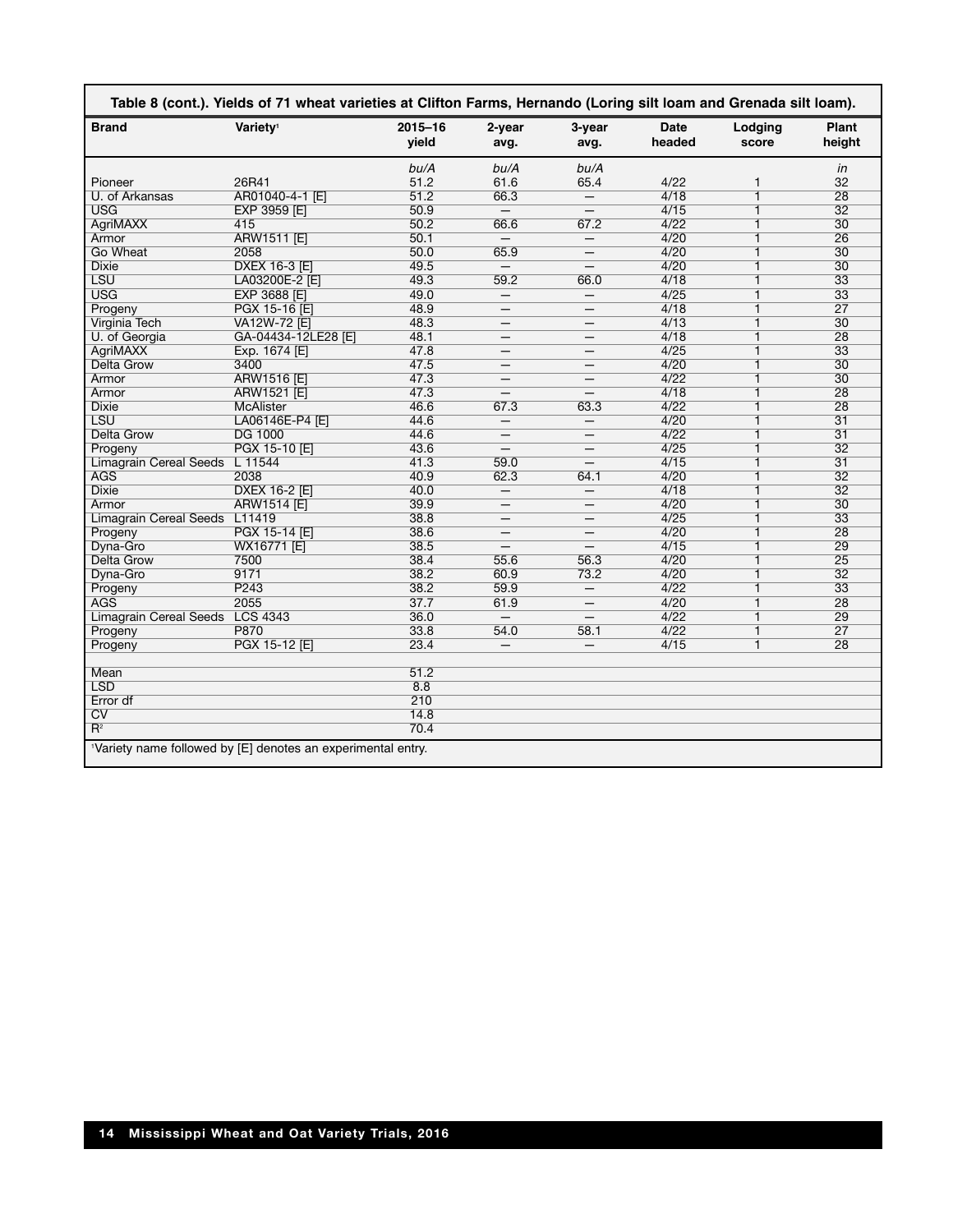## **MAFES COASTAL PLAIN BRANCH, NEWTON**

#### $Crop$  Summary

Extremely dry conditions from late summer through October generally delayed wheat plantings until November. Unfortunately, persistent rainy weather beginning in early November substantially restricted production wheat plantings during fall 2015. Locations were planted whenever soils allowed mechanical traffic and sufficient moisture was present for seed germination. Wheat plots were planted into a conventionally tilled seedbed. The freshly disked and harrowed soil had ample moisture for seed germination. All plots quickly emerged to a stand, tillered, and grew off well. Spring weather consisted of abundant rainfall. All plots were harvested in a timely manner, and good yields were observed for this location.

| Planting date November 16<br>Harvest date  May 31<br>Soil pH 6.9<br>Soil fertility  P=M, K=M<br>Previous crop  Wheat | Soil type  Prentiss very fine sandy loam<br>Fertilizer added  Preplant - 0-20-20 @ 150 lb/A<br>Topdress - 99 lb/A of N and 36 lb/A<br>of S (33-0-0-12S) on February 12;<br>and 25 $\mathsf{lb}/\mathsf{A}$ of N and 9 $\mathsf{lb}/\mathsf{A}$ |
|----------------------------------------------------------------------------------------------------------------------|------------------------------------------------------------------------------------------------------------------------------------------------------------------------------------------------------------------------------------------------|
|                                                                                                                      | of S (33-0-0-12S) on March 16                                                                                                                                                                                                                  |
|                                                                                                                      | and March 30                                                                                                                                                                                                                                   |
|                                                                                                                      | Herbicide application $\ldots$ Postemergence $-$ Axial XL @ 16.4<br>oz/A and Harmony Extra SG @ 0.9<br>oz/A on February 26                                                                                                                     |

| Table 9. Yields of 71 wheat varieties at MAFES Coastal Plains Branch, Newton (Prentiss very fine sandy loam soil). |                      |                  |                          |                          |                       |                       |                       |                  |                 |  |
|--------------------------------------------------------------------------------------------------------------------|----------------------|------------------|--------------------------|--------------------------|-----------------------|-----------------------|-----------------------|------------------|-----------------|--|
| <b>Brand</b>                                                                                                       | Variety <sup>1</sup> | 2015-16<br>yield | 2-year<br>avg.           | 3-year<br>avg.           | <b>Seed</b><br>weight | <b>Test</b><br>weight | <b>Date</b><br>headed | Lodging<br>score | Plant<br>height |  |
|                                                                                                                    |                      | bu/A             | bu/A                     | bu/A                     | g/1000                | lb/bu                 |                       |                  | in              |  |
| Go Wheat                                                                                                           | 2058                 | 79.2             | 67.1                     | -                        | 33                    | 50                    | 4/15                  | $\mathbf{1}$     | 36              |  |
| <b>Limagrain Cereal Seeds</b>                                                                                      | L 11544              | 75.8             | 57.0                     |                          | $\overline{37}$       | 55                    | $\overline{4/9}$      | $\overline{1}$   | 38              |  |
| Dixie                                                                                                              | DXEX 16-1 [E]        | 73.0             | $\qquad \qquad -$        | $\qquad \qquad -$        | 34                    | 57                    | 4/21                  | $\mathbf{1}$     | $\overline{37}$ |  |
| Armor                                                                                                              | <b>ARW1511 [E]</b>   | 72.3             | $\qquad \qquad -$        |                          | $\overline{33}$       | $\overline{58}$       | 4/21                  | $\overline{1}$   | $\overline{35}$ |  |
| Progeny                                                                                                            | PGX 15-10 [E]        | 72.3             | $\overline{\phantom{m}}$ | $\qquad \qquad -$        | $\overline{32}$       | 57                    | 4/22                  | $\overline{1}$   | $\overline{30}$ |  |
| <b>USG</b>                                                                                                         | EXP 3536 [E]         | 71.7             | $\qquad \qquad -$        | $\overline{\phantom{m}}$ | $\overline{32}$       | 58                    | 4/22                  | $\overline{1}$   | $\overline{34}$ |  |
| <b>LSU</b>                                                                                                         | LA09011UB-2 [E]      | 71.0             | $\qquad \qquad -$        | $\qquad \qquad -$        | 28                    | 58                    | 4/7                   | $\overline{1}$   | $\overline{32}$ |  |
| <b>Delta Grow</b>                                                                                                  | <b>DG 1000</b>       | 70.6             |                          |                          | 36                    | 58                    | 4/20                  | $\overline{1}$   | 36              |  |
| <b>AgriMAXX</b>                                                                                                    | Exp. 1664 [E]        | 70.6             | $\overline{\phantom{0}}$ |                          | $\overline{35}$       | $\overline{58}$       | 4/22                  | $\overline{1}$   | $\overline{35}$ |  |
| Dyna-Gro                                                                                                           | 9171                 | 70.5             | 61.6                     | $\qquad \qquad -$        | $\overline{27}$       | 57                    | 4/18                  | $\overline{1}$   | $\overline{37}$ |  |
| <b>AgriMAXX</b>                                                                                                    | 413                  | 70.1             | 61.9                     |                          | 29                    | 56                    | 4/18                  | $\overline{1}$   | 40              |  |
| Go Wheat                                                                                                           | 2056                 | 69.9             | 64.1                     | $\overline{\phantom{m}}$ | $\overline{26}$       | 55                    | 4/20                  | $\overline{1}$   | $\overline{38}$ |  |
| <b>AGS</b>                                                                                                         | 2055                 | 69.5             | 56.7                     | —                        | $\overline{28}$       | 57                    | 4/15                  | $\overline{1}$   | 38              |  |
| <b>Dixie</b>                                                                                                       | <b>DXEX 16-3 [E]</b> | 69.1             | $=$                      | $\overline{\phantom{0}}$ | $\overline{34}$       | 59                    | 4/15                  | $\overline{1}$   | $\overline{33}$ |  |
| Progeny                                                                                                            | P <sub>243</sub>     | 69.0             | 60.6                     | $\qquad \qquad -$        | 29                    | 61                    | 4/15                  | $\mathbf{1}$     | $\overline{41}$ |  |
| Progeny                                                                                                            | PGX 15-12 [E]        | 68.8             |                          |                          | 30                    | 56                    | 4/13                  | $\overline{1}$   | $\overline{45}$ |  |
| <b>USG</b>                                                                                                         | 3756                 | 68.5             | 62.0                     | $\qquad \qquad -$        | $\overline{31}$       | 56                    | 4/13                  | $\overline{1}$   | $\overline{37}$ |  |
| <b>Limagrain Cereal Seeds</b>                                                                                      | L11541               | 68.4             | $\qquad \qquad -$        | $\qquad \qquad -$        | 28                    | $\overline{59}$       | 4/21                  | $\overline{1}$   | 40              |  |
| U. of Georgia                                                                                                      | GA051102-13LE43 IEI  | 68.3             | $\qquad \qquad -$        | $\qquad \qquad -$        | $\overline{26}$       | 56                    | 4/10                  | $\overline{1}$   | $\overline{33}$ |  |
| <b>AGS</b>                                                                                                         | 2038                 | 68.1             | 50.3                     | $\overline{\phantom{m}}$ | 30                    | 56                    | 4/13                  | $\overline{1}$   | 39              |  |
| Pioneer                                                                                                            | 26R41                | 68.1             | 64.1                     |                          | 30                    | 48                    | 4/17                  | $\overline{1}$   | $\overline{33}$ |  |
| <b>Virginia Tech</b>                                                                                               | <b>Hillard</b>       | 67.6             | 56.3                     | $\qquad \qquad -$        | $\overline{29}$       | 58                    | 4/15                  | $\overline{1}$   | 36              |  |
| U. of Georgia                                                                                                      | GA061349-13LE29 [E]  | 67.5             | $\qquad \qquad -$        | $\qquad \qquad -$        | $\overline{27}$       | 60                    | 4/11                  | $\overline{1}$   | $\overline{32}$ |  |
| Pioneer                                                                                                            | 26R94                | 67.2             | 53.4                     | $\qquad \qquad -$        | 34                    | 58                    | 4/8                   | $\overline{1}$   | 36              |  |
| U. of Georgia                                                                                                      | GA061349-13LE31 [E]  | 67.2             | $\overline{\phantom{m}}$ | $\qquad \qquad -$        | $\overline{26}$       | 58                    | 4/13                  | $\overline{1}$   | $\overline{34}$ |  |
| <b>LSU</b>                                                                                                         | LA03200E-2 [E]       | 67.0             | 53.1                     | $\qquad \qquad -$        | $\overline{32}$       | 59                    | 4/20                  | $\overline{1}$   | $\overline{34}$ |  |
| <b>AGS</b>                                                                                                         | 2024                 | 66.9             | $\overline{\phantom{m}}$ | $\overline{\phantom{0}}$ | $\overline{28}$       | 57                    | 4/21                  | $\overline{1}$   | $\overline{35}$ |  |
| <b>AgriMAXX</b>                                                                                                    | 415                  | 66.7             | 58.6                     |                          | 30                    | 57                    | 4/18                  | $\overline{1}$   | $\overline{37}$ |  |
| U. of Arkansas                                                                                                     | AR00343-5-1 [E]      | 66.5             | 57.1                     | $\qquad \qquad -$        | 33                    | 57                    | 4/18                  | 1                | 40              |  |
| <b>Dixie</b>                                                                                                       | <b>McAlister</b>     | 66.3             | 57.7                     |                          | 28                    | 58                    | 4/18                  | $\overline{1}$   | 36              |  |
| <b>USG</b>                                                                                                         | 3201                 | 66.2             | $\overline{\phantom{m}}$ | $\qquad \qquad -$        | 30                    | 56                    | 4/18                  | $\overline{1}$   | 39              |  |
| Progeny                                                                                                            | PGX 15-14 [E]        | 66.0             | $\overline{\phantom{m}}$ | $\qquad \qquad$          | $\overline{27}$       | 59                    | 4/20                  | $\overline{1}$   | $\overline{35}$ |  |
| <b>AgriMAXX</b>                                                                                                    | Exp. 1675 [E]        | 65.6             | $\qquad \qquad -$        | $\qquad \qquad -$        | $\overline{27}$       | 57                    | 4/20                  | $\overline{1}$   | 40              |  |
| AgriMAXX                                                                                                           | Exp. 1674 [E]        | 65.3             |                          |                          | 25                    | 55                    | 4/18                  | $\mathbf{1}$     | $\overline{33}$ |  |
| AgriMAXX                                                                                                           | 446                  | 65.2             | 62.7                     | $\overline{\phantom{0}}$ | $\overline{31}$       | 55                    | 4/22                  | $\overline{1}$   | 38              |  |
| Progeny                                                                                                            | PGX 15-16 [E]        | 65.0             | $\overline{\phantom{0}}$ | $\qquad \qquad -$        | $\overline{34}$       | 56                    | 4/18                  | $\overline{1}$   | 38              |  |
| <b>Delta Grow</b>                                                                                                  | <b>DG 2700</b>       | 64.5             | 60.7                     |                          | 28                    | $\overline{58}$       | 4/20                  | $\overline{1}$   | $\overline{37}$ |  |
| AgriMAXX                                                                                                           | 444                  | 64.2             | 57.3                     | $\qquad \qquad -$        | $\overline{27}$       | 58                    | 4/20                  | $\overline{1}$   | $\overline{33}$ |  |
| <b>Delta Grow</b>                                                                                                  | 7500                 | 63.9             | 55.1                     |                          | 25                    | 53                    | 4/20                  | $\mathbf{1}$     | $\overline{32}$ |  |
| Progeny                                                                                                            | P870                 | 63.8             | 59.0                     | $\qquad \qquad -$        | $\overline{26}$       | $\overline{51}$       | 4/19                  | $\overline{1}$   | $\overline{35}$ |  |
| Continued.                                                                                                         |                      |                  |                          |                          |                       |                       |                       |                  |                 |  |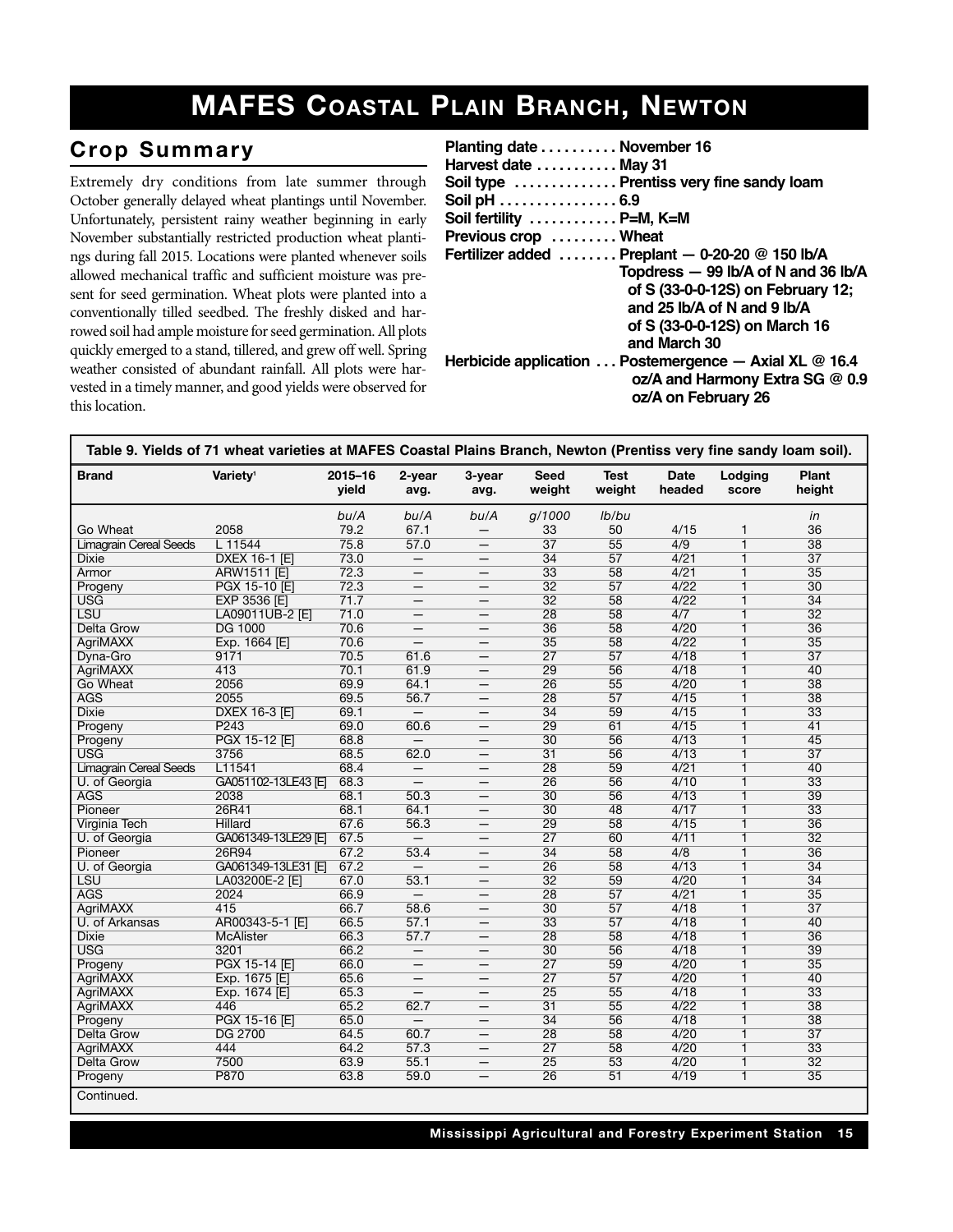| <b>Brand</b>                  | Variety <sup>1</sup> | 2015-16<br>vield | 2-year<br>avg.                                               | 3-year<br>avg. <sup>2</sup> | <b>Seed</b><br>weight | <b>Test</b><br>weight | <b>Date</b><br>headed | Lodging<br>score        | Plant<br>height |
|-------------------------------|----------------------|------------------|--------------------------------------------------------------|-----------------------------|-----------------------|-----------------------|-----------------------|-------------------------|-----------------|
|                               |                      | bu/A             | bu/A                                                         | bu/A                        | g/1000                | lb/bu                 |                       |                         | in              |
| <b>USG</b>                    | EXP 3959 [E]         | 63.6             |                                                              |                             | 30                    | 57                    | 4/20                  | 1                       | 40              |
| Pioneer                       | 26R53                | 63.6             | 57.1                                                         | $\qquad \qquad -$           | 30                    | 57                    | 4/8                   | $\overline{1}$          | $\overline{34}$ |
| U. of Arkansas                | AR01040-4-1 [E]      | 63.4             | 50.8                                                         | $\overline{\phantom{0}}$    | 29                    | 56                    | 4/9                   | $\overline{\mathbf{1}}$ | 40              |
| Dyna-Gro                      | 9522                 | 63.4             | 58.1                                                         |                             | 28                    | 55                    | 4/20                  | $\overline{1}$          | $\overline{33}$ |
| Armor                         | <b>ARW1521 [E]</b>   | 63.0             | $\overline{\phantom{m}}$                                     | $\qquad \qquad -$           | $\overline{27}$       | 54                    | 4/20                  | $\overline{1}$          | $\overline{33}$ |
| Virginia Tech                 | VA12W-72 [E]         | 63.0             | $\overline{\phantom{m}}$                                     | $\overline{\phantom{m}}$    | 38                    | 58                    | 4/9                   | $\overline{1}$          | $\overline{31}$ |
| <b>USG</b>                    | 3404                 | 62.6             | 61.8                                                         | $\qquad \qquad -$           | 28                    | 57                    | 4/20                  | $\overline{1}$          | $\overline{35}$ |
| <b>Delta Grow</b>             | 3400                 | 62.0             |                                                              |                             | $\overline{27}$       | 53                    | 4/18                  | $\overline{1}$          | 32              |
| Limagrain Cereal Seeds L11419 |                      | 61.8             | $\qquad \qquad -$                                            | $\overline{\phantom{0}}$    | 26                    | 54                    | 4/18                  | $\overline{1}$          | 32              |
| Dixie Bell                    | <b>DB 500</b>        | 61.8             | 57.9                                                         |                             | 28                    | 54                    | 4/20                  | $\mathbf{1}$            | 41              |
| <b>Dixie</b>                  | DXEX 16-2 [E]        | 61.1             | $\overline{\phantom{m}}$                                     |                             | $\overline{24}$       | 54                    | 4/18                  | $\overline{1}$          | 39              |
| Armor                         | <b>ARW1516 [E]</b>   | 60.9             | $\overline{\phantom{m}}$                                     | $\overline{\phantom{m}}$    | 28                    | 57                    | 4/18                  | $\overline{1}$          | $\overline{34}$ |
| <b>LSU</b>                    | LA08115C-30 [E]      | 60.9             | 42.0                                                         |                             | 30                    | 54                    | 4/4                   | $\mathbf{1}$            | 34              |
| Armor                         | <b>ARW1514 [E]</b>   | 60.6             | $\qquad \qquad -$                                            |                             | 23                    | 54                    | 4/18                  | $\overline{1}$          | 35              |
| Pioneer                       | 26R59                | 60.4             | 56.4                                                         | $\qquad \qquad -$           | $\overline{32}$       | 54                    | 4/18                  | $\overline{1}$          | $\overline{32}$ |
| Pioneer                       | 26R10                | 60.2             | 58.6                                                         |                             | $\overline{37}$       | 56                    | 4/20                  | $\overline{1}$          | $\overline{35}$ |
| <b>USG</b>                    | EXP 3688 [E]         | 59.7             | $\overline{\phantom{m}}$                                     | $\overline{\phantom{m}}$    | 30                    | 57                    | 4/13                  | $\overline{1}$          | 35              |
| U. of Georgia                 | GA-04434-12LE28 IEI  | 59.5             | $\qquad \qquad -$                                            |                             | $\overline{37}$       | 55                    | 4/10                  | $\overline{1}$          | $\overline{34}$ |
| <b>Dixie</b>                  | DXEX 15-1 [E]        | 58.1             | 57.3                                                         |                             | 26                    | 59                    | 4/20                  | $\overline{1}$          | 35              |
| Dyna-Gro                      | WX16771 [E]          | 57.9             | $\overline{\phantom{m}}$                                     | $\qquad \qquad -$           | 29                    | 57                    | 4/20                  | $\overline{1}$          | $\overline{33}$ |
| <b>Dixie Bell</b>             | <b>DB 620</b>        | 57.7             | 57.3                                                         | $\overline{\phantom{m}}$    | 29                    | 58                    | 4/20                  | $\overline{1}$          | $\overline{33}$ |
| <b>LSU</b>                    | LA06146E-P4 [E]      | 55.8             | $\overline{\phantom{m}}$                                     | $\overline{\phantom{0}}$    | 33                    | 59                    | 4/7                   | $\overline{1}$          | 33              |
| <b>Dixie Bell</b>             | <b>DB 600</b>        | 55.4             |                                                              |                             | $\overline{27}$       | 56                    | 4/20                  | $\overline{1}$          | 39              |
| <b>USG</b>                    | 3523                 | 55.2             | 58.1                                                         |                             | 29                    | $\overline{53}$       | 4/20                  | $\overline{1}$          | $\overline{34}$ |
| <b>Dixie Bell</b>             | <b>DB 7414</b>       | 51.0             | $\overline{\phantom{m}}$                                     | $\qquad \qquad -$           | $\overline{25}$       | 57                    | 4/22                  | $\overline{1}$          | 38              |
| <b>Limagrain Cereal Seeds</b> | <b>LCS 4343</b>      | 50.1             | $\overline{\phantom{m}}$                                     |                             | $\overline{24}$       | 54                    | 4/15                  | $\overline{1}$          | $\overline{33}$ |
| Dyna-Gro                      | Savoy                | 46.9             | 35.0                                                         |                             | 28                    | $\overline{57}$       | 4/2                   | $\overline{1}$          | $\overline{34}$ |
| <b>USG</b>                    | 3013                 | 45.4             | 46.3                                                         | $\qquad \qquad -$           | $\overline{27}$       | 58                    | 4/20                  | $\overline{1}$          | $\overline{35}$ |
| <b>Dixie Bell</b>             | <b>DB 125</b>        | 44.5             |                                                              |                             | 28                    | 56                    | 4/8                   | $\overline{1}$          | 35              |
| Progeny                       | P357                 | 44.0             | 45.0                                                         | $\qquad \qquad -$           | $\overline{27}$       | 60                    | 4/19                  | $\overline{1}$          | 40              |
| <b>Dixie</b>                  | <b>Xtreme</b>        | 42.2             | 43.9                                                         |                             | $\overline{25}$       | 58                    | 4/18                  | $\overline{1}$          | 35              |
|                               |                      |                  |                                                              |                             |                       |                       |                       |                         |                 |
| Mean                          |                      | 63.6             |                                                              |                             |                       |                       |                       |                         |                 |
| <b>LSD</b>                    |                      | 5.3              |                                                              |                             |                       |                       |                       |                         |                 |
| Error df                      |                      | 210              |                                                              |                             |                       |                       |                       |                         |                 |
| $\overline{\text{cv}}$        |                      | 7.2              |                                                              |                             |                       |                       |                       |                         |                 |
| $R^2$                         |                      | 78.5             |                                                              |                             |                       |                       |                       |                         |                 |
|                               |                      |                  | 'Variety name followed by [E] denotes an experimental entry. |                             |                       |                       |                       |                         |                 |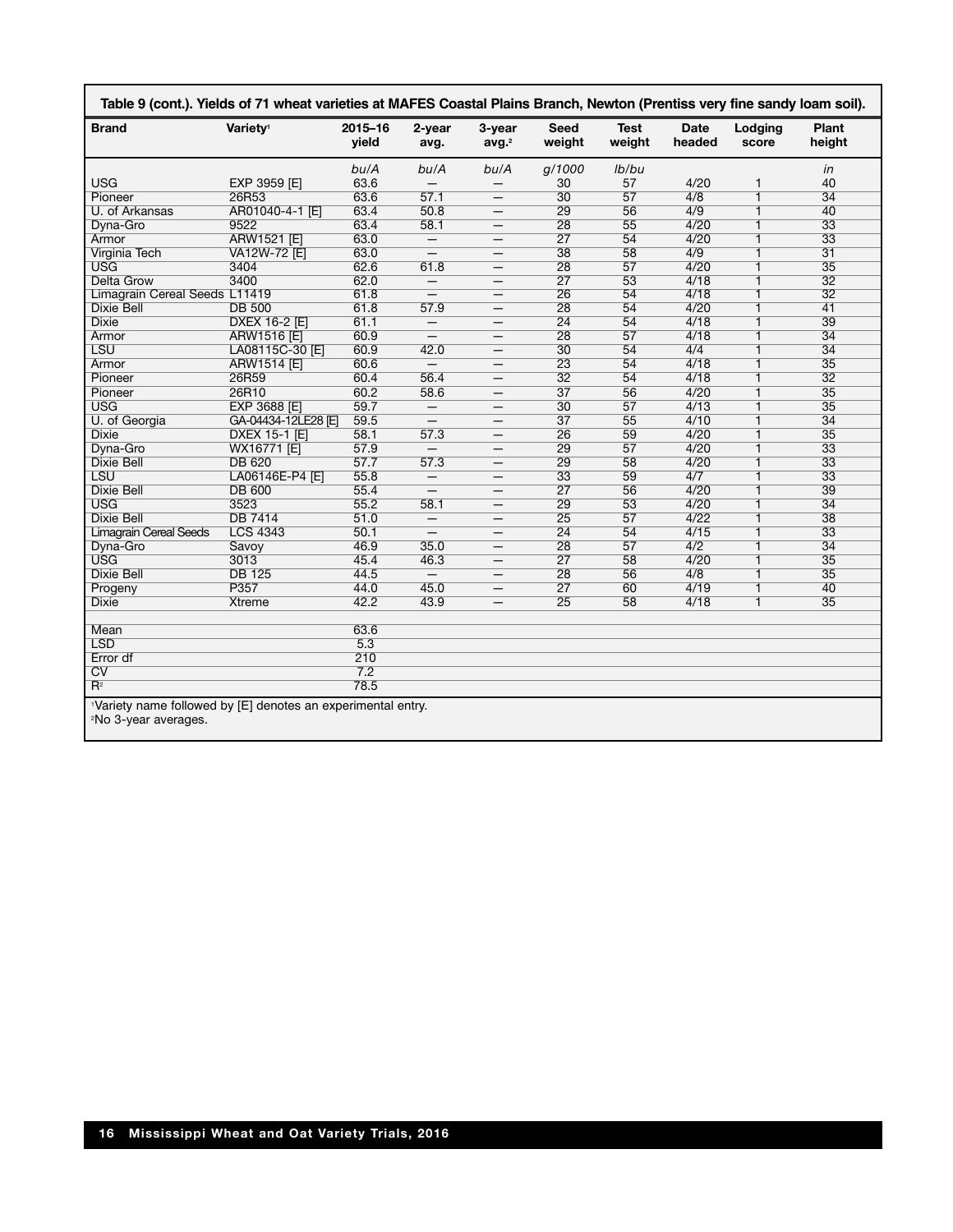## **MAFES BROWN LOAM BRANCH, RAYMOND**

#### $Crop$  Summary

Extremely dry conditions from late summer through October generally delayed wheat plantings until November. Unfortunately, persistent rainy weather beginning in early November substantially restricted production wheat plantings during fall 2015. Locations were planted whenever soils allowed mechanical traffic and sufficient moisture was present for seed germination.Wheat plots were planted no-till into a residue of the previous soybean crop. Soil moisture at planting was ideal for germination, and all plots quickly emerged to a good stand. Spring green-up was delayed by the cool and wet weather. After spring application of herbicide and nitrogen, the plants tillered and grew off well. Very little lodging was observed, and harvest was completed in a timely manner. Good yields were observed at this location.

| Planting date  November 13<br>Harvest date  May 27                   |
|----------------------------------------------------------------------|
| Soil type  Loring silt loam                                          |
| Soil pH 6.0                                                          |
| Soil fertility  P=H, K=M                                             |
| Previous crop  Soybeans                                              |
| Fertilizer added  Preplant - 13-13-13 @ 200 lb/A                     |
| Topdress $-41$ lb/A of N and 15 lb/A                                 |
| of S (33-0-0-12S) on February 26                                     |
| and 82 $\mathsf{lb}/\mathsf{A}$ of N and 30 $\mathsf{lb}/\mathsf{A}$ |
| of S (33-0-0-12S) on March 16                                        |
| Herbicide application  Preemergence - Roundup Powermax               |
| $@32$ oz/A on November 13                                            |
| Postemergence - Axial XL $@$ 16.4                                    |
| oz/A and Harmony Extra SG @ 0.9                                      |
| oz/A on February 26                                                  |
|                                                                      |

|                               | Table 10. Yields of 71 wheat varieties at MAFES Brown Loam Branch, Raymond (Loring silt loam soil). |                  |                          |                          |                       |                       |                       |                  |                 |
|-------------------------------|-----------------------------------------------------------------------------------------------------|------------------|--------------------------|--------------------------|-----------------------|-----------------------|-----------------------|------------------|-----------------|
| <b>Brand</b>                  | Variety <sup>1</sup>                                                                                | 2015-16<br>vield | 2-year<br>avg.           | 3-year<br>avg.           | <b>Seed</b><br>weight | <b>Test</b><br>weight | <b>Date</b><br>headed | Lodging<br>score | Plant<br>height |
|                               |                                                                                                     | bu/A             | bu/A                     | bu/A                     | g/1000                | lb/bu                 |                       |                  | in              |
| <b>Dixie</b>                  | DXEX 16-1 [E]                                                                                       | 99.4             |                          |                          | 25                    | 54                    | 4/13                  | $\overline{c}$   | 35              |
| Virginia Tech                 | <b>VA12W-72 [E]</b>                                                                                 | 98.9             | $\qquad \qquad -$        | $\qquad \qquad -$        | $\overline{31}$       | 48                    | 4/5                   | $\overline{1}$   | $\overline{34}$ |
| <b>AgriMAXX</b>               | Exp. 1664 [E]                                                                                       | 95.8             | —                        | $\overline{\phantom{m}}$ | 17                    | 53                    | 4/19                  | $\overline{2}$   | $\overline{37}$ |
| Go Wheat                      | 2058                                                                                                | 95.1             | 79.4                     | $\equiv$                 | $\overline{24}$       | $\overline{52}$       | 4/11                  | $\overline{2}$   | 42              |
| Go Wheat                      | 2056                                                                                                | 92.0             | 79.2                     |                          | $\overline{22}$       | 54                    | 4/20                  | $\overline{1}$   | $\overline{37}$ |
| Armor                         | <b>ARW1511 [E]</b>                                                                                  | 91.2             | $\overline{\phantom{0}}$ | $\qquad \qquad -$        | $\overline{19}$       | 47                    | 4/11                  | $\overline{2}$   | 35              |
| <b>Limagrain Cereal Seeds</b> | L11419                                                                                              | 91.1             | $\qquad \qquad -$        | $\overline{\phantom{m}}$ | $\overline{21}$       | 49                    | 4/5                   | $\mathbf{1}$     | 41              |
| <b>Dixie</b>                  | <b>DXEX 16-3 [E]</b>                                                                                | 91.1             | $\qquad \qquad -$        | $\overline{\phantom{m}}$ | 23                    | 52                    | 4/19                  | $\mathbf{1}$     | $\overline{37}$ |
| <b>Virginia Tech</b>          | <b>Hillard</b>                                                                                      | 90.9             | 74.2                     |                          | $\overline{30}$       | 51                    | 3/29                  | $\overline{1}$   | $\overline{38}$ |
| U. of Arkansas                | AR01040-4-1 [E]                                                                                     | 90.8             | 67.4                     | $-$                      | $\overline{25}$       | 50                    | 4/13                  | $\mathbf{1}$     | $\overline{39}$ |
| <b>AgriMAXX</b>               | 446                                                                                                 | 90.2             | 74.8                     | 78.4                     | $\overline{24}$       | 55                    | 4/20                  | $\mathbf{1}$     | 38              |
| <b>AariMAXX</b>               | 413                                                                                                 | 89.9             | 76.6                     | 76.4                     | $\overline{24}$       | 54                    | 4/20                  | $\mathbf{1}$     | 38              |
| <b>Limagrain Cereal Seeds</b> | $L$ 11544                                                                                           | 89.4             | 68.1                     | $\qquad \qquad -$        | $\overline{24}$       | 52                    | 4/11                  | $\overline{2}$   | 42              |
| <b>USG</b>                    | EXP 3688 [E]                                                                                        | 89.1             | $\overline{\phantom{0}}$ | $\overline{\phantom{0}}$ | $\overline{26}$       | 56                    | 4/19                  | $\overline{1}$   | $\overline{42}$ |
| Progeny                       | PGX 15-12 [E]                                                                                       | 89.0             | $\overline{\phantom{m}}$ | $\qquad \qquad -$        | $\overline{32}$       | 58                    | 4/11                  | $\mathbf{1}$     | 39              |
| U. of Georgia                 | GA051102-13LE43 [E]                                                                                 | 88.1             | —                        | $\overline{\phantom{m}}$ | $\overline{34}$       | 58                    | 3/29                  | $\mathbf{1}$     | $\overline{37}$ |
| <b>USG</b>                    | EXP 3536 [E]                                                                                        | 87.8             | $\overline{\phantom{m}}$ | $\qquad \qquad -$        | $\overline{20}$       | 54                    | 4/19                  | $\overline{3}$   | $\overline{37}$ |
| Delta Grow                    | 7500                                                                                                | 87.1             | 71.8                     | 75.7                     | $\overline{24}$       | 48                    | 4/20                  | $\overline{1}$   | $\overline{35}$ |
| Progeny                       | PGX 15-10 [E]                                                                                       | 86.6             | $-$                      | $\qquad \qquad -$        | 25                    | 56                    | 4/19                  | $\overline{3}$   | 39              |
| <b>Dixie</b>                  | <b>McAlister</b>                                                                                    | 86.3             | 73.3                     | 74.5                     | $\overline{20}$       | 53                    | 4/13                  | $\mathbf{1}$     | 36              |
| U. of Georgia                 | GA061349-13LE31 [E]                                                                                 | 86.1             | $\overline{\phantom{0}}$ | $\qquad \qquad -$        | $\overline{24}$       | 53                    | 4/11                  | $\mathbf{1}$     | 33              |
| Pioneer                       | 26R94                                                                                               | 85.7             | 67.0                     |                          | 29                    | 55                    | 4/11                  | $\overline{1}$   | 36              |
| Pioneer                       | 26R41                                                                                               | 85.6             | 75.1                     | 77.1                     | $\overline{23}$       | 50                    | 4/20                  | $\overline{3}$   | $\overline{37}$ |
| Progeny                       | PGX 15-16 [E]                                                                                       | 85.3             | $\overline{\phantom{m}}$ | $\qquad \qquad -$        | 30                    | 56                    | 4/19                  | $\overline{2}$   | $\overline{36}$ |
| <b>AGS</b>                    | 2024                                                                                                | 85.2             | $\qquad \qquad -$        | $-$                      | $\overline{21}$       | 55                    | 3/29                  | $\overline{1}$   | 35              |
| <b>AGS</b>                    | 2038                                                                                                | 84.3             | 68.7                     | 69.4                     | $\overline{31}$       | 56                    | 3/29                  | $\overline{1}$   | 45              |
| U. of Arkansas                | AR00343-5-1 [E]                                                                                     | 84.2             | 68.5                     | $-$                      | 29                    | 57                    | 4/11                  | $\overline{2}$   | $\overline{36}$ |
| Progeny                       | <b>P870</b>                                                                                         | 83.8             | 73.3                     | 76.6                     | $\overline{24}$       | 54                    | 4/20                  | $\mathbf{1}$     | 36              |
| U. of Georgia                 | GA061349-13LE29 [E]                                                                                 | 83.5             | $\qquad \qquad -$        | $\qquad \qquad -$        | 26                    | 56                    | 4/5                   | $\mathbf{1}$     | $\overline{35}$ |
| <b>AgriMAXX</b>               | Exp. 1675 [E]                                                                                       | 82.1             |                          |                          | $\overline{22}$       | $\overline{52}$       | 4/13                  | $\overline{1}$   | $\overline{36}$ |
| <b>LSU</b>                    | LA03200E-2 [E]                                                                                      | 82.1             | 62.9                     | 68.8                     | $\overline{33}$       | 54                    | $\overline{4/5}$      | $\overline{1}$   | $\overline{38}$ |
| Armor                         | <b>ARW1516 [E]</b>                                                                                  | 81.9             | $\overline{\phantom{m}}$ | $\qquad \qquad -$        | 30                    | 58                    | 4/20                  | $\overline{2}$   | 41              |
| Pioneer                       | 26R53                                                                                               | 81.8             | 69.5                     | 73.8                     | $\overline{25}$       | 50                    | 4/20                  | $\overline{2}$   | $\overline{36}$ |
| Armor                         | ARW1514 [E]                                                                                         | 81.6             | $\qquad \qquad -$        |                          | $\overline{21}$       | 52                    | 4/19                  | $\overline{1}$   | $\overline{31}$ |
| Continued.                    |                                                                                                     |                  |                          |                          |                       |                       |                       |                  |                 |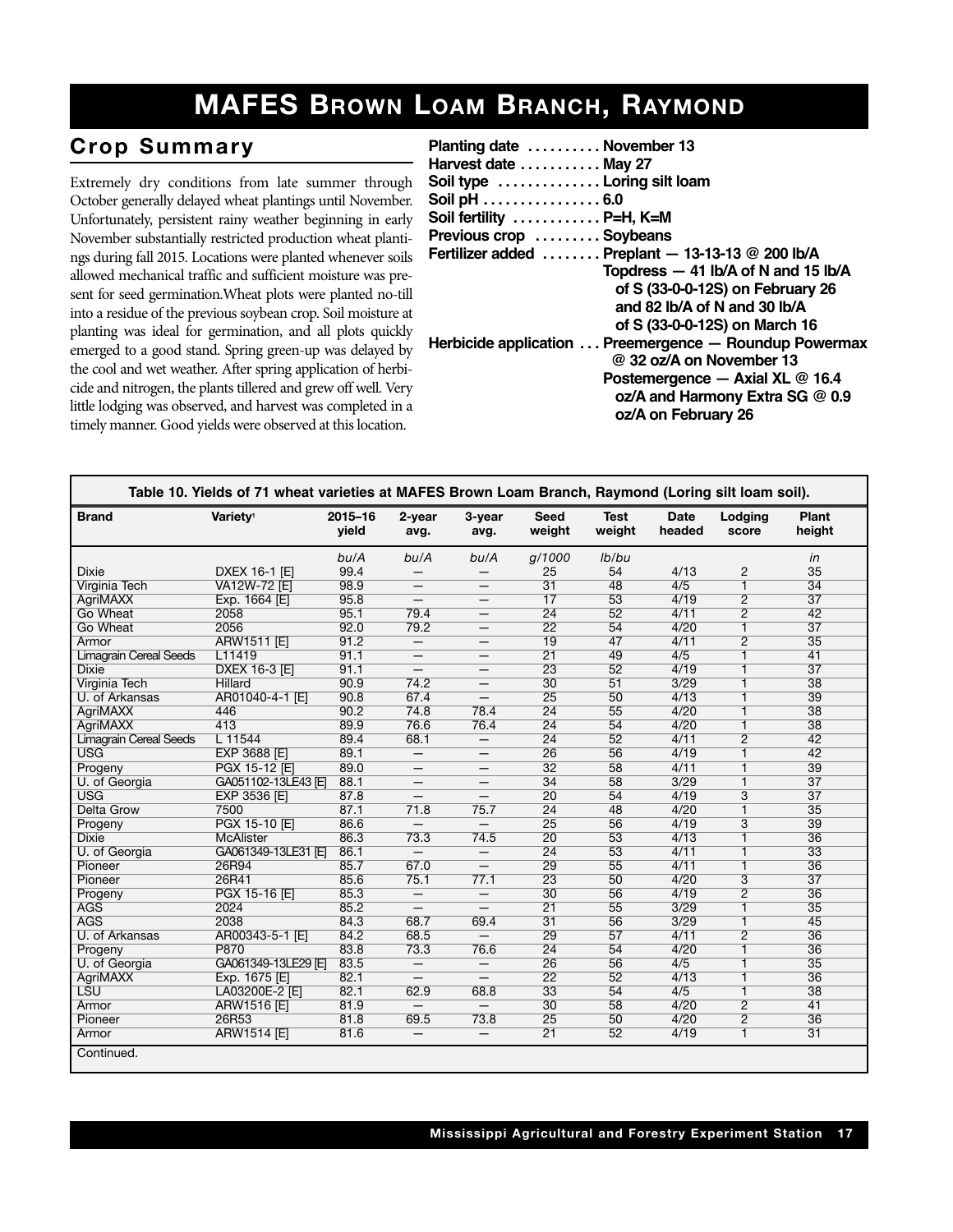| <b>Brand</b>                  | Varietv <sup>1</sup>     | 2015-16<br>vield | 2-year<br>avg.           | 3-year<br>avg.           | Seed<br>weight        | <b>Test</b><br>weight | Date<br>headed | Lodging<br>score                 | Plant<br>height |
|-------------------------------|--------------------------|------------------|--------------------------|--------------------------|-----------------------|-----------------------|----------------|----------------------------------|-----------------|
|                               |                          | bu/A             | bu/A                     | bu/A                     | g/1000                | lb/bu                 |                |                                  | in              |
| <b>USG</b>                    | 3201                     | 81.1             |                          |                          | 25                    | 52                    | 4/20           | $\overline{c}$                   | 36              |
| <b>LSU</b>                    | LA09011UB-2 [E]          | 80.7             | $\qquad \qquad -$        | $\qquad \qquad -$        | $\overline{22}$       | 51                    | 4/20           | 3                                | $\overline{35}$ |
| Pioneer                       | 26R10                    | 80.7             | 60.4                     | 68.0                     | $\overline{21}$       | 44                    | 4/20           | $\overline{3}$                   | 36              |
| <b>AgriMAXX</b>               | 415                      | 80.7             | 68.4                     | 74.9                     | $\overline{20}$       | 53                    | 4/20           | $\overline{2}$                   | 36              |
| Dixie Bell                    | <b>DB 620</b>            | 80.5             | 63.9                     | $-$                      | 20                    | 51                    | 4/20           | $\overline{1}$                   | 38              |
| <b>Dixie</b>                  | <b>DXEX 16-2 [E]</b>     | 80.2             | $\overline{\phantom{0}}$ |                          | $\overline{37}$       | 59                    | 4/11           | $\overline{1}$                   | 43              |
| <b>USG</b>                    | EXP 3959 [E]             | 80.1             | $\qquad \qquad -$        | $\overline{\phantom{0}}$ | $\overline{33}$       | 45                    | 4/11           | $\overline{2}$                   | 41              |
| <b>Dixie</b>                  | DXEX 15-1 [E]            | 80.0             | 66.0                     | $\overline{\phantom{0}}$ | 38                    | 55                    | 4/11           | $\mathbf{1}$                     | $\overline{37}$ |
| <b>Delta Grow</b>             | <b>DG 2700</b>           | 79.0             | 65.8                     | $\qquad \qquad -$        | 23                    | 54                    | 4/20           | $\overline{2}$                   | 39              |
| Armor                         | ARW1521 [E]              | 78.9             | $\overline{\phantom{m}}$ | $\overline{\phantom{0}}$ | $\overline{32}$       | 53                    | 4/11           | $\overline{1}$                   | 41              |
| <b>Delta Grow</b>             | <b>DG 1000</b>           | 78.6             | $\qquad \qquad -$        | $\overline{\phantom{0}}$ | $\overline{21}$       | 50                    | 4/19           | $\overline{2}$                   | 41              |
| <b>Dixie</b>                  | Xtreme                   | 78.0             | 66.1                     | 70.1                     | $\overline{32}$       | 57                    | 4/20           | $\overline{2}$                   | 40              |
| U. of Georgia                 | GA-04434-12LE28 旧        | 77.9             | $\qquad \qquad -$        |                          | 20                    | 48                    | 4/20           | $\overline{2}$                   | 33              |
| Delta Grow                    | 3400                     | 77.8             |                          |                          | $\overline{25}$       | $\overline{55}$       | 4/19           | $\overline{1}$                   | 36              |
| <b>Dixie Bell</b>             | <b>DB 125</b>            | 77.4             |                          |                          | $\overline{25}$       | 55                    | 3/29           | $\overline{1}$                   | 36              |
| <b>USG</b>                    | 3756                     | 77.3             | 66.0                     | $\overline{\phantom{0}}$ | $\overline{22}$       | 51                    | 4/20           | $\mathbf{1}$                     | 41              |
| Dyna-Gro                      | WX16771 [E]              | 77.1             | $\overline{\phantom{m}}$ | —                        | 26                    | 54                    | 3/29           | 1                                | 36              |
| <b>AgriMAXX</b>               | 444                      | 76.3             | 63.8                     | 67.7                     | $\overline{23}$       | $\overline{51}$       | 4/20           | $\overline{2}$                   | 40              |
| Dyna-Gro                      | 9171                     | 75.6             | 69.7                     | 77.8                     | $\overline{27}$       | 52                    | 4/11           | $\overline{2}$                   | 38              |
| <b>AGS</b>                    | 2055                     | 75.1             | 58.9                     | $\qquad \qquad -$        | 19                    | 52                    | 4/11           | $\overline{2}$                   | $\overline{37}$ |
| AgriMAXX                      | Exp. 1674 [E]            | 75.1             | $\overline{\phantom{m}}$ |                          | 29                    | 56                    | 4/19           | $\overline{1}$                   | 40              |
| Dixie Bell                    | <b>DB 500</b>            | 74.9             | 64.7                     | $\overline{\phantom{0}}$ | $\overline{31}$       | 58                    | 4/5            | 1                                | 38              |
| Dvna-Gro                      | 9522                     | 74.5             | 63.6                     |                          | $\overline{21}$       | $\overline{53}$       | 4/19           | $\overline{2}$                   | 38              |
| <b>Limagrain Cereal Seeds</b> | L11541                   | 73.9             | $\overline{\phantom{m}}$ |                          | $\overline{25}$       | 57                    | 4/19           | $\mathbf{1}$                     | 43              |
| Pioneer                       | 26R59                    | 73.7             | 61.3                     | —                        | $\overline{19}$       | 50                    | 4/20           | $\mathbf{1}$                     | $\overline{37}$ |
| <b>Dixie Bell</b>             | <b>DB 600</b>            | 73.2             | $\qquad \qquad -$        |                          | 23                    | 54                    | 4/19           | $\overline{3}$                   | 39              |
| <b>USG</b>                    | 3404                     | 73.0             | 61.8                     | 67.2                     | $\overline{22}$       | 50                    | 4/20           | $\overline{3}$                   | 40              |
| <b>Dixie Bell</b>             | <b>DB 7414</b>           | 71.9             | $\qquad \qquad -$        | $\overline{\phantom{0}}$ | $\overline{25}$       | 50                    | 4/19           | $\overline{2}$                   | 39              |
| <b>USG</b>                    |                          |                  | 62.2                     |                          | $\overline{20}$       | 47                    | 4/20           |                                  | $\overline{37}$ |
|                               | 3523<br>P <sub>243</sub> | 71.4             |                          | 67.7                     |                       | 44                    | 4/20           | $\overline{3}$<br>$\overline{2}$ | $\overline{38}$ |
| Progeny                       |                          | 70.5             | 57.1                     |                          | 17                    |                       |                |                                  |                 |
| LSU                           | LA08115C-30 [E]          | 70.3             | 53.2                     | $\overline{\phantom{0}}$ | 31<br>$\overline{23}$ | 54<br>$\overline{52}$ | 4/5<br>4/19    | 1                                | 41              |
| Progeny                       | PGX 15-14 [E]            | 68.4             | $\qquad \qquad -$        |                          |                       |                       |                | $\overline{3}$                   | 39              |
| LSU                           | LA06146E-P4 [E]          | 67.4             | $\overline{\phantom{0}}$ |                          | $\overline{31}$       | 55                    | 4/20           | $\overline{2}$                   | 40              |
| <b>Limagrain Cereal Seeds</b> | <b>LCS 4343</b>          | 66.2             |                          | $\overline{\phantom{0}}$ | $\overline{27}$       | 56                    | 4/19           | $\mathbf{1}$                     | $\overline{37}$ |
| <b>USG</b>                    | 3013                     | 65.9             | 54.4                     | $=$                      | $\overline{24}$       | 55                    | 4/20           | $\overline{1}$                   | 35              |
| Dyna-Gro                      | Savoy                    | 64.2             | 49.3                     | $\qquad \qquad -$        | 29                    | 45                    | 4/19           | $\overline{2}$                   | 39              |
| Progeny                       | P357                     | 56.8             | 46.2                     | 52.1                     | $\overline{18}$       | 46                    | 4/20           | $\overline{2}$                   | 40              |
| Mean                          |                          | 81.1             |                          |                          |                       |                       |                |                                  |                 |
| <b>LSD</b>                    |                          | 9.9              |                          |                          |                       |                       |                |                                  |                 |
| Error df                      |                          | 210              |                          |                          |                       |                       |                |                                  |                 |
| CV                            |                          | 10.5             |                          |                          |                       |                       |                |                                  |                 |
| $R^2$                         |                          | 62.6             |                          |                          |                       |                       |                |                                  |                 |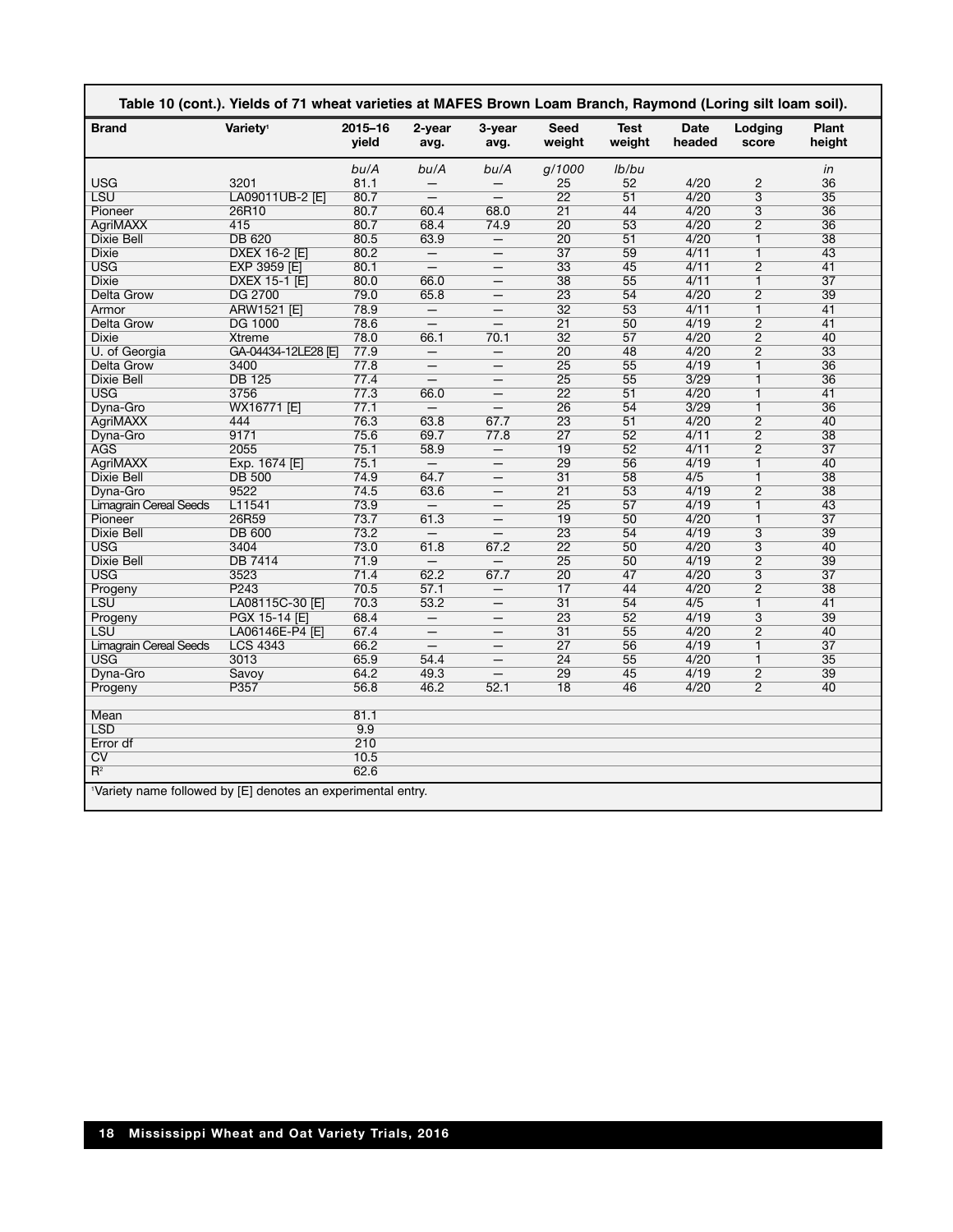## **LONG LAKE FARMS, FRIARS POINT**

#### $Crop$  Summary

Extremely dry conditions from late summer through October generally delayed wheat plantings until November. Unfortunately, persistent rainy weather beginning in early November substantially restricted production wheat plantings during fall 2015. Locations were planted whenever soils allowed mechanical traffic and sufficient moisture was present for seed germination. Wheat came up to a good stand after planting. After that, it remained very wet throughout the growing season until harvest. Harvest was completed in a timely manner without difficulties, and good yields were recorded.

| Planting date  November 5     |                                                       |
|-------------------------------|-------------------------------------------------------|
| Harvest date  June 9          |                                                       |
| Soil type  Commerce silt loam |                                                       |
| Soil pH 7.0                   |                                                       |
| Soil fertility  P=H, K=M      |                                                       |
| Previous crop  Soybeans       |                                                       |
|                               | Fertilizer added  Topdress - 46 lb/A of N (urea) on   |
|                               | December 1, February 1, and March 1                   |
|                               | Herbicide application  Axial @ 16 oz/A on March 10    |
|                               | Fungicide application  Priaxor @ 8 oz/A on March 30   |
|                               | Insecticide application Karate @ 1.7 oz/A on April 15 |
|                               |                                                       |

| Table 11. Yield of 71 wheat varieties at Long Lake Farms, Friars Point (Commerce silt loam). |                      |                      |                             |                             |                       |                         |                        |
|----------------------------------------------------------------------------------------------|----------------------|----------------------|-----------------------------|-----------------------------|-----------------------|-------------------------|------------------------|
| <b>Brand</b>                                                                                 | Variety <sup>1</sup> | $2015 - 16$<br>vield | 2-year<br>avg. <sup>2</sup> | 3-year<br>avg. <sup>2</sup> | <b>Date</b><br>headed | Lodging<br>score        | <b>Plant</b><br>height |
|                                                                                              |                      | bu/A                 | bu/A                        | bu/A                        |                       |                         | in                     |
| Armor                                                                                        | ARW1516 [E]          | 105.6                |                             |                             | 4/22                  | 1                       | 36                     |
| Progeny                                                                                      | PGX 15-10 [E]        | 99.9                 | $\qquad \qquad -$           | $\overline{\phantom{m}}$    | 4/23                  | $\overline{1}$          | $\overline{38}$        |
| U. of Georgia                                                                                | GA051102-13LE43 [E]  | 99.1                 | —                           | —                           | 4/16                  | $\overline{1}$          | $\overline{37}$        |
| <b>Limagrain Cereal Seeds</b>                                                                | L11419               | 98.3                 | $\qquad \qquad -$           | $\qquad \qquad -$           | 4/22                  | $\overline{2}$          | $\overline{35}$        |
| <b>Dixie</b>                                                                                 | DXEX 16-3 [E]        | 98.3                 | —                           | —                           | 4/18                  | $\overline{1}$          | $\overline{34}$        |
| U. of Georgia                                                                                | GA061349-13LE29 [E]  | 98.2                 | $\qquad \qquad$             | $\overline{\phantom{m}}$    | 4/19                  | $\overline{1}$          | $\overline{33}$        |
| Go Wheat                                                                                     | 2058                 | 98.2                 | $\overline{\phantom{0}}$    | $\overline{\phantom{0}}$    | 4/22                  | $\overline{1}$          | $\overline{33}$        |
| Progeny                                                                                      | <b>P870</b>          | 97.9                 | —                           | —                           | 4/21                  | $\overline{1}$          | $\overline{34}$        |
| U. of Arkansas                                                                               | AR01040-4-1 [E]      | 97.4                 | —                           | —                           | 4/15                  | $\overline{1}$          | 41                     |
| Progeny                                                                                      | PGX 15-14 [E]        | 97.3                 |                             |                             | 4/20                  | $\overline{1}$          | $\overline{35}$        |
| <b>AgriMAXX</b>                                                                              | 446                  | 96.7                 |                             |                             | 4/21                  | $\overline{1}$          | $\overline{35}$        |
| Armor                                                                                        | ARW1521 [E]          | 95.4                 | $\overline{\phantom{0}}$    | $\overline{\phantom{0}}$    | 4/23                  | $\overline{\mathbf{1}}$ | $\overline{34}$        |
| <b>LSU</b>                                                                                   | LA09011UB-2 [E]      | 95.3                 | —                           | —                           | 4/11                  | $\overline{\mathbf{1}}$ | $\overline{33}$        |
| <b>AGS</b>                                                                                   | 2024                 | 95.2                 | —                           |                             | 4/15                  | $\overline{1}$          | $\overline{34}$        |
| Virginia Tech                                                                                | <b>Hillard</b>       | 95.1                 | $\qquad \qquad -$           | $\qquad \qquad -$           | 4/19                  | $\overline{1}$          | $\overline{38}$        |
| USG                                                                                          | 3201                 | 95.0                 | $\qquad \qquad -$           | —                           | 4/21                  | $\overline{2}$          | $\overline{35}$        |
| <b>Dixie</b>                                                                                 | <b>DXEX 16-2 [E]</b> | 95.0                 | $\qquad \qquad -$           | $\overline{\phantom{m}}$    | 4/22                  | $\overline{1}$          | $\overline{35}$        |
| Dyna-Gro                                                                                     | 9522                 | 94.3                 | —                           | —                           | 4/22                  | $\overline{1}$          | $\overline{34}$        |
| Dyna-Gro                                                                                     | WX16771 [E]          | 94.2                 | $\qquad \qquad$             | $\overline{\phantom{m}}$    | 4/20                  | $\overline{\mathbf{1}}$ | 39                     |
| <b>USG</b>                                                                                   | 3756                 | 93.8                 | —                           | —                           | 4/19                  | $\overline{1}$          | 39                     |
| <b>Dixie Bell</b>                                                                            | <b>DB 600</b>        | 93.6                 | —                           | —                           | 4/23                  | $\overline{1}$          | $\overline{35}$        |
| <b>USG</b>                                                                                   | <b>EXP 3959 [E]</b>  | 93.5                 | —                           | —                           | 4/22                  | $\overline{1}$          | $\overline{36}$        |
| U. of Georgia                                                                                | GA061349-13LE31 [E]  | 93.4                 |                             |                             | 4/16                  | $\overline{1}$          | $\overline{33}$        |
| Delta Grow                                                                                   | 7500                 | 93.1                 |                             |                             | 4/21                  | $\overline{1}$          | $\overline{34}$        |
| Dyna-Gro                                                                                     | 9171                 | 92.7                 | $\overline{\phantom{0}}$    | $\overline{\phantom{0}}$    | 4/21                  | $\overline{1}$          | $\overline{32}$        |
| <b>Dixie</b>                                                                                 | <b>Xtreme</b>        | 92.4                 | —                           | —                           | 4/21                  | $\overline{2}$          | 40                     |
| <b>AgriMAXX</b>                                                                              | 415                  | 92.3                 | —                           |                             | 4/20                  | $\overline{1}$          | $\overline{38}$        |
| Armor                                                                                        | <b>ARW1511 [E]</b>   | 91.9                 | $\qquad \qquad -$           | $\qquad \qquad -$           | 4/22                  | $\overline{1}$          | $\overline{36}$        |
| Delta Grow                                                                                   | 3400                 | 91.9                 | $\qquad \qquad -$           | -                           | 4/21                  | $\overline{1}$          | 39                     |
| Progeny                                                                                      | P243                 | 91.7                 | $\qquad \qquad -$           | $\qquad \qquad -$           | 4/19                  | $\overline{\mathbb{1}}$ | $\overline{37}$        |
| <b>USG</b>                                                                                   | EXP 3688 [E]         | 91.0                 | —                           | —                           | 4/10                  | $\overline{1}$          | $\overline{35}$        |
| <b>AariMAXX</b>                                                                              | 413                  | 90.7                 | $\qquad \qquad$             | $\overline{\phantom{m}}$    | 4/20                  | $\overline{1}$          | $\overline{36}$        |
| <b>Limagrain Cereal Seeds</b>                                                                | <b>LCS 4343</b>      | 90.3                 | $\overline{\phantom{0}}$    | $\overline{\phantom{0}}$    | 4/21                  | $\overline{1}$          | 41                     |
| Pioneer                                                                                      | 26R41                | 90.0                 | —                           | —                           | 4/20                  | $\overline{1}$          | $\overline{32}$        |
| <b>Delta Grow</b>                                                                            | <b>DG 2700</b>       | 90.0                 | —                           | —                           | 4/22                  | $\overline{1}$          | $\overline{37}$        |
| <b>Dixie Bell</b>                                                                            | <b>DB 7414</b>       | 90.0                 |                             |                             | 4/23                  | $\overline{1}$          | 44                     |
| Dixie Bell                                                                                   | <b>DB 500</b>        | 89.8                 |                             |                             | 4/23                  | $\overline{1}$          | $\overline{33}$        |
| AgriMAXX                                                                                     | Exp. 1675 [E]        | 89.7                 | $\overline{\phantom{0}}$    | $\overline{\phantom{0}}$    | 4/21                  | $\overline{\mathbf{1}}$ | $\overline{35}$        |
| Pioneer                                                                                      | 26R59                | 89.7                 | —                           | —                           | 4/19                  | $\overline{\mathbf{1}}$ | 30                     |
| <b>Dixie</b>                                                                                 | <b>DXEX 15-1 [E]</b> | 89.3                 |                             |                             | 4/21                  | $\overline{1}$          | $\overline{33}$        |
| Go Wheat                                                                                     | 2056                 | 89.2                 | —                           | —                           | 4/22                  | $\overline{1}$          | $\overline{31}$        |
|                                                                                              |                      |                      |                             |                             |                       |                         |                        |
| Continued.                                                                                   |                      |                      |                             |                             |                       |                         |                        |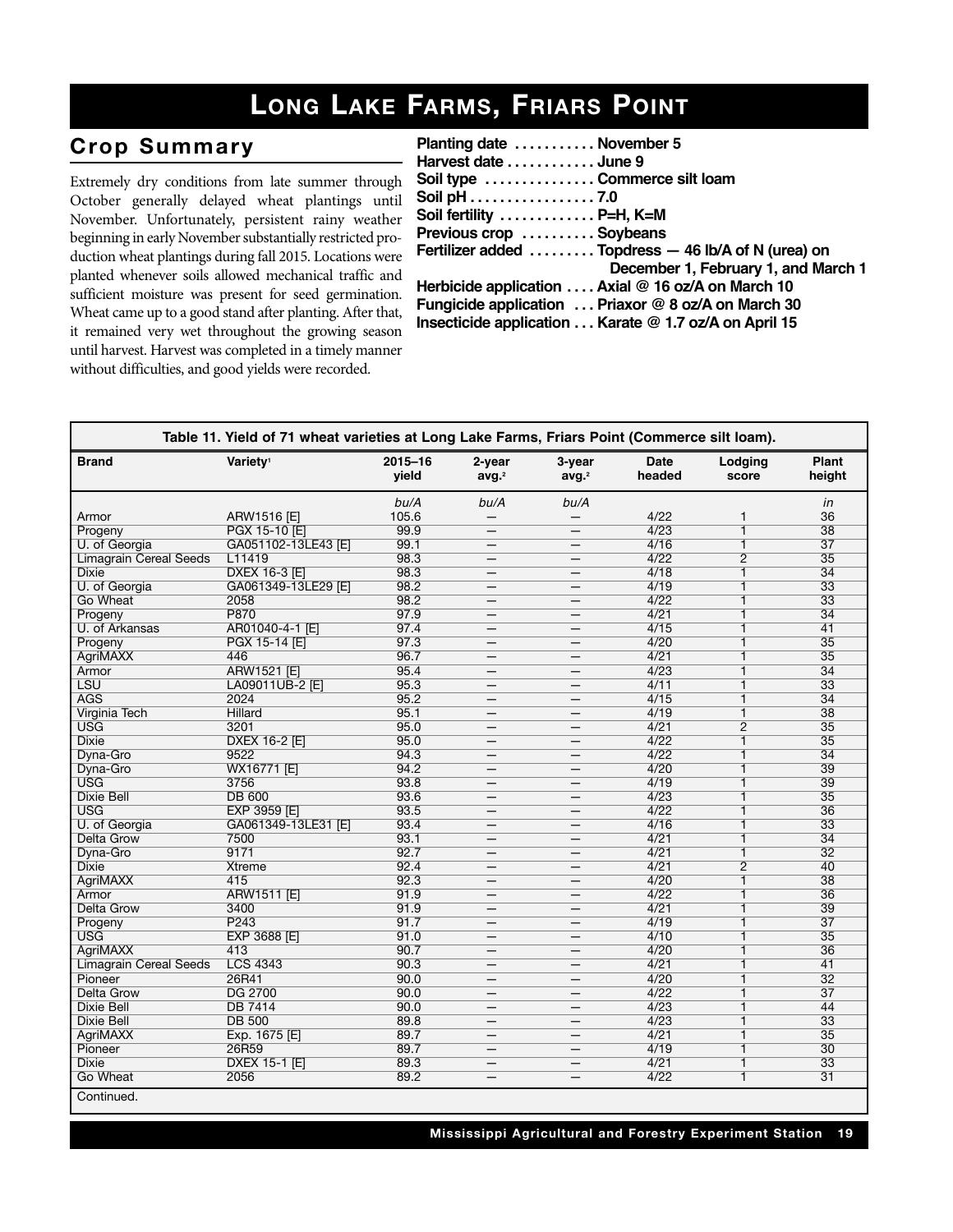| <b>Brand</b>                           | Variety <sup>1</sup>                                         | $2015 - 16$<br>vield | 2-year<br>avg. <sup>2</sup> | 3-year<br>avg. <sup>2</sup> | <b>Date</b><br>headed | Lodging<br>score        | <b>Plant</b><br>height |
|----------------------------------------|--------------------------------------------------------------|----------------------|-----------------------------|-----------------------------|-----------------------|-------------------------|------------------------|
|                                        |                                                              | bu/A                 | bu/A                        | bu/A                        |                       |                         | in                     |
| Pioneer                                | 26R10                                                        | 88.6                 |                             |                             | 4/21                  | 1                       | 32                     |
| <b>AgriMAXX</b>                        | Exp. 1664 [E]                                                | 88.3                 | —                           | $\overline{\phantom{m}}$    | 4/21                  | $\overline{\mathbf{1}}$ | 39                     |
| <b>AgriMAXX</b>                        | Exp. 1674 [E]                                                | 88.0                 | —                           | $\overline{\phantom{m}}$    | 4/19                  | 1                       | 36                     |
| U. of Arkansas                         | ARGA04510-11LE24 [E]                                         | 88.0                 | –                           | -                           | 4/18                  | $\overline{1}$          | $\overline{35}$        |
| Progeny                                | PGX 15-16 [E]                                                | 87.6                 | $\qquad \qquad -$           | $\overline{\phantom{m}}$    | 4/21                  | $\overline{1}$          | $\overline{33}$        |
| <b>LSU</b>                             | LA08115C-30 [E]                                              | 87.4                 | $\overline{\phantom{0}}$    |                             | 4/11                  | $\overline{1}$          | 33                     |
| <b>Dixie Bell</b>                      | <b>DB 620</b>                                                | 87.3                 |                             |                             | 4/22                  | $\overline{\mathbf{1}}$ | 36                     |
| <b>Delta Grow</b>                      | <b>DG 1000</b>                                               | 87.3                 | $\qquad \qquad$             | $\overline{\phantom{m}}$    | 4/23                  | $\overline{1}$          | $\overline{35}$        |
| <b>LSU</b>                             | LA06146E-P4 [E]                                              | 87.1                 | —                           |                             | 4/5                   | 1                       | $\overline{30}$        |
| <b>Limagrain Cereal Seeds</b>          | L11541                                                       | 86.8                 | $\overline{\phantom{0}}$    | $\overline{\phantom{0}}$    | 4/22                  | $\overline{\mathbf{1}}$ | 42                     |
| Pioneer                                | 26R53                                                        | 85.6                 | $\qquad \qquad$             | $\qquad \qquad -$           | 4/20                  | $\overline{1}$          | 29                     |
| <b>AGS</b>                             | 2038                                                         | 85.3                 | —                           | —                           | 4/16                  | 1                       | $\overline{34}$        |
| <b>LSU</b>                             | LA03200E-2 [E]                                               | 85.1                 | —                           |                             | 4/11                  | 1                       | $\overline{32}$        |
| U. of Georgia                          | GA-04434-12LE28 [E]                                          | 85.0                 | $\qquad \qquad -$           | $\overline{\phantom{m}}$    | 4/11                  | 1                       | $\overline{35}$        |
| <b>Dixie Bell</b>                      | <b>DB 125</b>                                                | 84.7                 | $\overline{\phantom{0}}$    | $\overline{\phantom{0}}$    | 4/9                   | 3                       | 38                     |
| <b>AgriMAXX</b>                        | 444                                                          | 83.8                 | $\overline{\phantom{0}}$    | $\equiv$                    | 4/20                  | $\overline{1}$          | $\overline{35}$        |
| <b>Dixie</b>                           | <b>McAlister</b>                                             | 83.6                 | —                           | —                           | 4/20                  | $\overline{1}$          | $\overline{31}$        |
| <b>USG</b>                             | 3013                                                         | 83.1                 | $\overline{\phantom{0}}$    | $\overline{\phantom{0}}$    | 4/22                  | $\overline{2}$          | 40                     |
| <b>Dixie</b>                           | DXEX 16-1 [E]                                                | 81.7                 |                             | $\overline{\phantom{0}}$    | 4/22                  | 1                       | 36                     |
| Progeny                                | P357                                                         | 81.4                 | —                           | $\qquad \qquad -$           | 4/21                  | $\overline{\mathbf{1}}$ | $\overline{32}$        |
| Armor                                  | ARW1514 [E]                                                  | 81.1                 | $\overline{\phantom{0}}$    | $\overline{\phantom{0}}$    | 4/22                  | $\overline{1}$          | 40                     |
| <b>USG</b>                             | 3404                                                         | 80.3                 | —                           |                             | 4/21                  | 1                       | $\overline{38}$        |
| Pioneer                                | 26R94                                                        | 79.0                 | $\overline{\phantom{0}}$    | $\overline{\phantom{0}}$    | 4/11                  | 1                       | 38                     |
| <b>USG</b>                             | <b>EXP 3536 [E]</b>                                          | 79.0                 | —                           |                             | 4/21                  | $\overline{1}$          | 40                     |
| Dyna-Gro                               | Savoy                                                        | 78.4                 | $\overline{\phantom{0}}$    | $\qquad \qquad -$           | 4/5                   | $\overline{1}$          | $\overline{33}$        |
| U. of Georgia                          | GA03564-12E6 [E]                                             | 77.8                 | $\overline{\phantom{0}}$    | $\overline{\phantom{a}}$    | 4/10                  | $\overline{1}$          | $\overline{34}$        |
| <b>USG</b>                             | 3523                                                         | 77.6                 |                             |                             | 4/21                  | $\overline{2}$          | $\overline{37}$        |
| <b>Virginia Tech</b>                   | VA12W-72 [E]                                                 | 77.2                 | $\qquad \qquad$             | $\overline{\phantom{m}}$    | 4/14                  | $\overline{1}$          | $\overline{32}$        |
| U. of Arkansas                         | AR00343-5-1 [E]                                              | 74.1                 | —                           |                             | 4/21                  | 1                       | 38                     |
| Progeny                                | PGX 15-12 [E]                                                | 72.0                 | $\overline{\phantom{0}}$    |                             | 4/15                  | $\overline{\mathbf{1}}$ | $\overline{35}$        |
| Mean                                   |                                                              | 89.4                 |                             |                             |                       |                         |                        |
| <b>LSD</b>                             |                                                              | 12.6                 |                             |                             |                       |                         |                        |
| Error df                               |                                                              | 210                  |                             |                             |                       |                         |                        |
| $\overline{\text{CV}}$                 |                                                              | 12.0                 |                             |                             |                       |                         |                        |
| $R^2$                                  |                                                              | 38.0                 |                             |                             |                       |                         |                        |
| <sup>2</sup> No 2- or 3-year averages. | 'Variety name followed by [E] denotes an experimental entry. |                      |                             |                             |                       |                         |                        |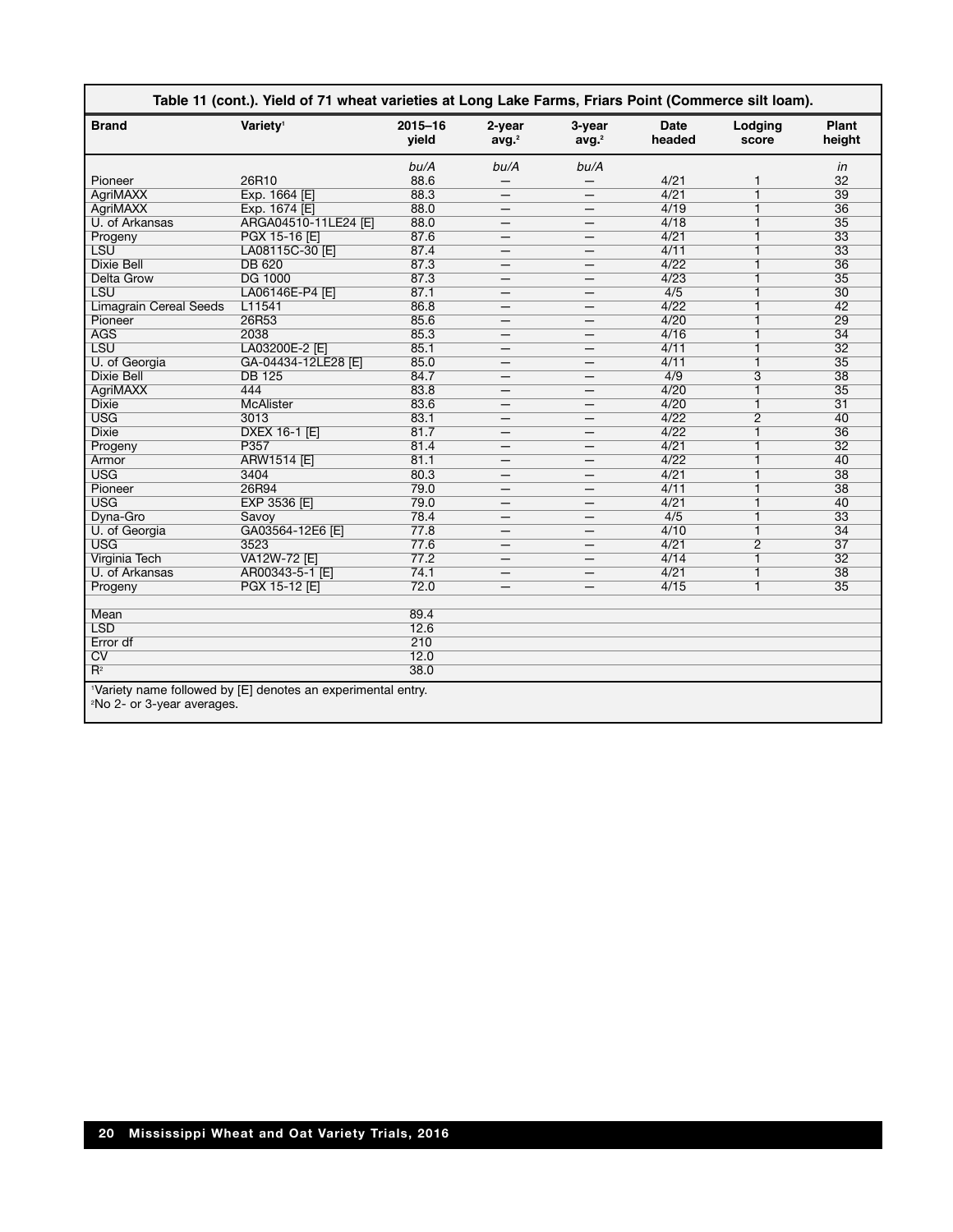## **R. R. FOIL PLANT SCIENCE RESEARCH CENTER, STARKVILLE**

#### $Crop$  Summary

Extremely dry conditions from late summer through October generally delayed wheat plantings until November. Unfortunately, persistent rainy weather beginning in early November substantially restricted production wheat plantings during fall 2015. Locations were planted whenever soils allowed mechanical traffic and sufficient moisture was present for seed germination. The plots were planted into a seedbed that had been prepared with conventional tillage methods, disking followed by do-all. Soil moisture at planting was optimum for germination. The plots received more than 4 inches of rain after planting, but all plots still emerged to a good stand. The plots received more than 35 inches of rainfall throughout the growing season, making it difficult to time applications of herbicide and fertilizer. Harvest was completed in a timely manner. Very little lodging was observed, and good yields were obtained at this location

| Planting date  November 14 |                                                        |
|----------------------------|--------------------------------------------------------|
| Harvest date  June 1       |                                                        |
|                            | Soil type  Marietta fine sandy loam                    |
| Soil pH $\ldots$ 7.6 – 7.7 |                                                        |
| Soil fertility  P=H, K=H   |                                                        |
| Previous crop  Soybean     |                                                        |
|                            | Fertilizer added  Topdress - 60 lb/A of N and 21 lb/A  |
|                            | of S (33-0-0-12) on February 11;                       |
|                            | and 80 lb/A of N and 29 lb/A                           |
|                            | of S (33-0-0-12) on March 22                           |
|                            | Herbicide application  Postemergence - Axial XL @ 16.4 |
|                            | oz/A on February 12                                    |
|                            |                                                        |

|                               | Table 12. Yields of 71 wheat varieties at MAFES Research Center, Starkville (Marietta fine sandy loam). |                  |                             |                             |                 |                |                |                         |                 |  |
|-------------------------------|---------------------------------------------------------------------------------------------------------|------------------|-----------------------------|-----------------------------|-----------------|----------------|----------------|-------------------------|-----------------|--|
| <b>Brand</b>                  | Variety <sup>1</sup>                                                                                    | 2015-16<br>vield | 2-year<br>avg. <sup>2</sup> | 3-year<br>avg. <sup>2</sup> | Seed<br>weight  | Test<br>weight | Date<br>headed | Lodging<br>score        | Plant<br>height |  |
|                               |                                                                                                         | bu/A             | bu/A                        | bu/A                        | g/1000          | lb/bu          |                |                         | in              |  |
| Armor                         | ARW1511 [E]                                                                                             | 91.3             |                             | $\qquad \qquad -$           | 35              | 59             | 4/24           | 1                       | 39              |  |
| <b>USG</b>                    | <b>EXP 3536 [E]</b>                                                                                     | 90.5             | $\overline{\phantom{0}}$    | $\overline{\phantom{m}}$    | 45              | 58             | 4/24           | 1                       | 41              |  |
| Progeny                       | PGX 15-12 [E]                                                                                           | 90.0             | —                           | $\overline{\phantom{m}}$    | 36              | 60             | 4/16           | 1                       | 38              |  |
| <b>AGS</b>                    | 2038                                                                                                    | 89.2             |                             |                             | 40              | 60             | 4/13           | $\overline{1}$          | 41              |  |
| U. of Georgia                 | GA061349-13LE31 [E]                                                                                     | 88.6             | —                           | $\overline{\phantom{0}}$    | 33              | 57             | 4/15           | $\overline{1}$          | $\overline{34}$ |  |
| Virginia Tech                 | VA12W-72 [E]                                                                                            | 88.1             | —                           | $\qquad \qquad -$           | 41              | 59             | 4/16           | $\overline{1}$          | 38              |  |
| U. of Georgia                 | GA03564-12E6 [E]                                                                                        | 86.7             | $\overline{\phantom{m}}$    | $\overline{\phantom{m}}$    | 35              | 60             | 4/23           | $\overline{\mathbf{1}}$ | 36              |  |
| <b>Dixie</b>                  | DXEX 16-3 [E]                                                                                           | 86.6             | —                           | $\overline{\phantom{m}}$    | 38              | 60             | 4/16           | 1                       | 39              |  |
| Progeny                       | PGX 15-10 [E]                                                                                           | 85.9             |                             |                             | $\overline{38}$ | 57             | 4/24           | 1                       | 38              |  |
| Pioneer                       | 26R41                                                                                                   | 85.8             | —                           | $\overline{\phantom{0}}$    | 40              | 59             | 4/22           | 1                       | 35              |  |
| Virginia Tech                 | Hillard                                                                                                 | 85.3             | —                           | $\overline{\phantom{0}}$    | $\overline{32}$ | 60             | 4/22           | 1                       | $\overline{38}$ |  |
| Go Wheat                      | 2058                                                                                                    | 85.1             | —                           | $\overline{\phantom{m}}$    | $\overline{37}$ | 60             | 4/23           | 1                       | $\overline{32}$ |  |
| Progeny                       | PGX 15-16 [E]                                                                                           | 84.9             | —                           | $\overline{\phantom{m}}$    | 35              | 60             | 4/22           | 1                       | 34              |  |
| <b>Limagrain Cereal Seeds</b> | L11541                                                                                                  | 84.6             | $\overline{\phantom{0}}$    | $\overline{\phantom{0}}$    | 25              | 58             | 4/23           | 1                       | $\overline{38}$ |  |
| U. of Arkansas                | ARGA04510-11LE24 [E] 84.1                                                                               |                  |                             |                             | $\overline{36}$ | 58             | 4/13           | 1                       | 39              |  |
| Delta Grow                    | <b>DG 1000</b>                                                                                          | 82.8             | —                           | $\overline{\phantom{0}}$    | $\overline{35}$ | 59             | 4/23           | $\overline{1}$          | 39              |  |
| LSU                           | LA03200E-2 [E]                                                                                          | 81.7             | —                           | $\qquad \qquad -$           | $\overline{38}$ | 60             | 4/12           | $\overline{1}$          | $\overline{38}$ |  |
| <b>AgriMAXX</b>               | Exp. 1664 [E]                                                                                           | 81.1             | —                           | $\overline{\phantom{m}}$    | 38              | 58             | 4/23           | 1                       | 39              |  |
| U. of Arkansas                | AR01040-4-1 [E]                                                                                         | 80.8             | –                           | $\overline{\phantom{m}}$    | $\overline{35}$ | 56             | 4/15           | 1                       | 40              |  |
| Progeny                       | <b>P870</b>                                                                                             | 80.3             | –                           |                             | $\overline{27}$ | 58             | 4/23           | $\overline{\mathbf{1}}$ | 33              |  |
| U. of Georgia                 | GA061349-13LE29 IEI                                                                                     | 80.1             | —                           | $\overline{\phantom{0}}$    | 39              | 58             | 4/19           | $\overline{1}$          | 39              |  |
| <b>USG</b>                    | EXP 3959 [E]                                                                                            | 79.9             | —                           | $\qquad \qquad -$           | $\overline{21}$ | 57             | 4/23           | 1                       | $\overline{36}$ |  |
| <b>Dixie</b>                  | <b>DXEX 16-1 [E]</b>                                                                                    | 78.9             | $\overline{\phantom{m}}$    | $\overline{\phantom{m}}$    | 32              | 55             | 4/24           | 1                       | $\overline{37}$ |  |
| <b>AgriMAXX</b>               | 413                                                                                                     | 78.7             | —                           | $\overline{\phantom{m}}$    | 25              | 56             | 4/23           | 1                       | 33              |  |
| Progeny                       | P <sub>243</sub>                                                                                        | 77.8             | —                           | $\qquad \qquad -$           | 35              | 57             | 4/18           | $\overline{1}$          | 39              |  |
| <b>LSU</b>                    | LA08115C-30 [E]                                                                                         | 75.2             |                             |                             | $\overline{31}$ | 58             | 4/11           | $\overline{1}$          | 40              |  |
| Pioneer                       | 26R53                                                                                                   | 75.1             |                             | $\overline{\phantom{0}}$    | 30              | 59             | 4/22           | 1                       | $\overline{33}$ |  |
| Armor                         | ARW1521 [E]                                                                                             | 74.3             | $\overline{\phantom{m}}$    | $\overline{\phantom{m}}$    | $\overline{27}$ | 57             | 4/23           | $\overline{\mathbf{1}}$ | $\overline{37}$ |  |
| Dyna-Gro                      | WX16771 [E]                                                                                             | 74.2             | —                           | $\overline{\phantom{m}}$    | $\overline{31}$ | 57             | 4/24           | 1                       | 34              |  |
| U. of Arkansas                | AR00343-5-1 [E]                                                                                         | 73.3             |                             |                             | 30              | 57             | 4/17           | 1                       | 45              |  |
| U. of Georgia                 | GA051102-13LE43 [E]                                                                                     | 73.2             | -                           |                             | 35              | 55             | 4/13           | 1                       | $\overline{37}$ |  |
| Dyna-Gro                      | Savoy                                                                                                   | 73.2             |                             |                             | 32              | 58             | 4/12           | $\overline{1}$          | 33              |  |
| U. of Georgia                 | GA-04434-12LE28 IEI                                                                                     | 72.4             | —                           | $\overline{\phantom{m}}$    | $\overline{31}$ | 59             | 4/13           | $\overline{\mathbf{1}}$ | 36              |  |
| Continued.                    |                                                                                                         |                  |                             |                             |                 |                |                |                         |                 |  |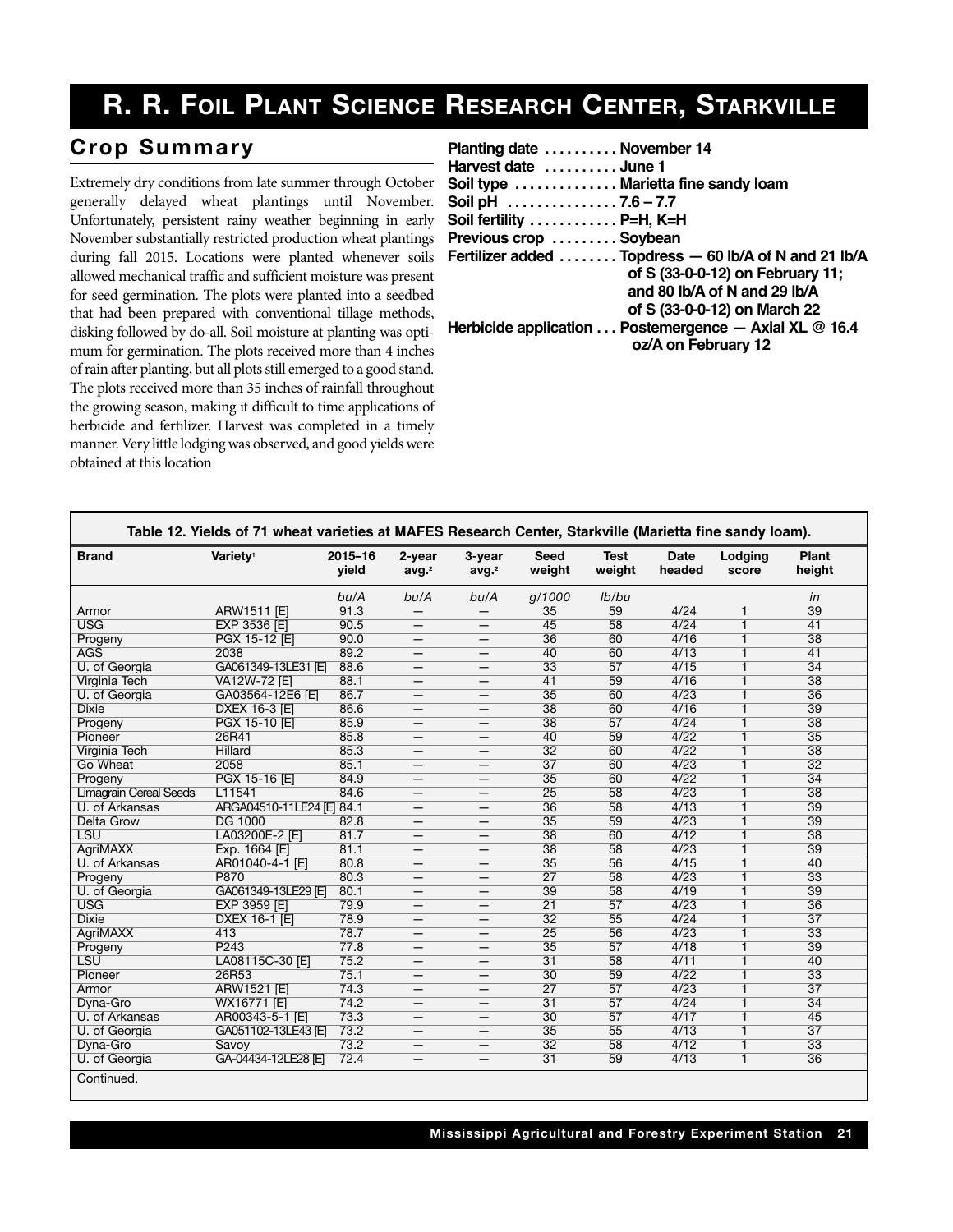| <b>Brand</b>                  | Variety <sup>1</sup> | 2015-16<br>vield | 2-year<br>avg. <sup>2</sup> | 3-year<br>avg. <sup>2</sup> | Seed<br>weight  | <b>Test</b><br>weight | Date<br>headed | Lodging<br>score                 | Plant<br>height |
|-------------------------------|----------------------|------------------|-----------------------------|-----------------------------|-----------------|-----------------------|----------------|----------------------------------|-----------------|
|                               |                      | bu/A             | bu/A                        | bu/A                        | g/1000          | lb/bu                 |                |                                  | in              |
| Limagrain Cereal Seeds        | L11419               | 72.4             |                             |                             | 33              | 58                    | 4/22           | 1                                | 53              |
| Go Wheat                      | 2056                 | 72.1             |                             |                             | 26              | 56                    | 4/23           | $\overline{1}$                   | 34              |
| <b>USG</b>                    | 3756                 | 71.9             |                             |                             | $\overline{32}$ | 57                    | 4/18           | $\overline{1}$                   | 40              |
| <b>USG</b>                    | <b>EXP 3688 [E]</b>  | 71.4             |                             |                             | $\overline{30}$ | 59                    | 4/16           | $\overline{1}$                   | 38              |
| <b>AgriMAXX</b>               | 444                  | 71.3             |                             | —                           | $\overline{32}$ | 56                    | 4/24           | $\overline{1}$                   | $\overline{35}$ |
| Dixie                         | <b>McAlister</b>     | 70.8             |                             |                             | $\overline{31}$ | 56                    | 4/23           | $\overline{1}$                   | $\overline{35}$ |
| <b>USG</b>                    | 3404                 | 70.7             |                             |                             | $\overline{31}$ | 56                    | 4/23           | $\overline{1}$                   | 38              |
| <b>AgriMAXX</b>               | Exp. 1674 [E]        | 70.7             |                             |                             | 28              | 55                    | 4/22           | $\overline{1}$                   | 34              |
| Dyna-Gro                      | 9522                 | 70.5             |                             |                             | $\overline{33}$ | 56                    | 4/17           | $\overline{1}$                   | $\overline{35}$ |
| Dyna-Gro                      | 9171                 | 69.8             |                             | —                           | $\overline{30}$ | 53                    | 4/23           | $\overline{1}$                   | $\overline{35}$ |
| LSU                           | LA06146E-P4 [E]      | 69.7             |                             | $\overline{\phantom{0}}$    | $\overline{35}$ | 61                    | 4/12           | $\overline{1}$                   | 38              |
| Delta Grow                    | 7500                 | 69.6             |                             |                             | 28              | 56                    | 4/24           | $\overline{1}$                   | $\overline{33}$ |
| LSU                           | LA09011UB-2 [E]      | 69.1             |                             |                             | $\overline{24}$ | 59                    | 4/12           | $\overline{1}$                   | $\overline{32}$ |
| Armor                         | ARW1514 [E]          | 68.7             | $\overline{\phantom{0}}$    |                             | 26              | 56                    | 4/22           | $\overline{1}$                   | 34              |
| <b>Limagrain Cereal Seeds</b> | <b>LCS 4343</b>      | 68.3             |                             | —                           | $\overline{33}$ | 57                    | 4/19           | $\overline{1}$                   | 40              |
| <b>AgriMAXX</b>               | 446                  | 68.1             |                             |                             | $\overline{35}$ | 58                    | 4/23           | $\overline{1}$                   | $\overline{35}$ |
| Dixie Bell                    | <b>DB 600</b>        | 67.2             |                             |                             | 28              | 54                    | 4/23           | $\overline{1}$                   | 36              |
| Pioneer                       | 26R94                | 67.1             |                             |                             | $\overline{27}$ | 57                    | 4/10           | $\overline{1}$                   | $\overline{35}$ |
| Pioneer                       | 26R59                | 66.9             |                             |                             | 29              | 55                    | 4/19           | $\overline{1}$                   | $\overline{33}$ |
| Delta Grow                    | <b>DG 2700</b>       | 66.8             |                             | —                           | $\overline{30}$ | 57                    | 4/22           | $\overline{1}$                   | $\overline{37}$ |
| <b>AGS</b>                    | 2024                 | 66.4             |                             |                             | 28              | 58                    | 4/13           | $\overline{1}$                   | 36              |
| Dixie Bell                    | DB 7414              | 66.2             |                             |                             | 35              | 54                    | 4/23           | $\overline{1}$                   | 38              |
| AgriMAXX                      | Exp. 1675 [E]        | 65.9             |                             |                             | 25              | 58                    | 4/23           | $\overline{1}$                   | 30              |
| AgriMAXX                      | 415                  | 65.8             |                             |                             | $\overline{27}$ | 58                    | 4/23           | $\overline{1}$                   | $\overline{37}$ |
| <b>Dixie Bell</b>             | <b>DB 500</b>        | 65.8             |                             |                             | 26              | 56                    | 4/22           | $\overline{1}$                   | $\overline{37}$ |
|                               |                      |                  |                             | —                           | 25              | 56                    | 4/23           | $\overline{1}$                   | $\overline{37}$ |
| Delta Grow                    | 3400                 | 65.5             |                             |                             |                 |                       |                |                                  |                 |
| USG                           | 3201                 | 64.3             |                             |                             | 27              | 57                    | 4/23           | $\overline{1}$<br>$\overline{1}$ | $\overline{37}$ |
| Progeny                       | PGX 15-14 [E]        | 64.1             |                             |                             | $\overline{31}$ | 56                    | 4/23           |                                  | 36              |
| <b>Dixie</b>                  | DXEX 15-1 [E]        | 63.4             | $\overline{\phantom{0}}$    |                             | $\overline{27}$ | 54                    | 4/22           | $\overline{1}$                   | 34              |
| <b>Dixie Bell</b>             | <b>DB 125</b>        | 61.5             |                             | $\overline{\phantom{0}}$    | 25              | 57                    | 4/16           | $\overline{1}$                   | 38              |
| <b>Dixie</b>                  | DXEX 16-2 [E]        | 60.1             |                             |                             | 28              | 55                    | 4/22           | $\overline{2}$                   | 36              |
| Dixie Bell                    | <b>DB 620</b>        | 59.0             |                             |                             | 28              | 55                    | 4/23           | $\overline{1}$                   | 35              |
| Pioneer                       | 26R10                | 58.2             |                             |                             | $\overline{31}$ | 53                    | 4/23           | $\overline{1}$                   | 38              |
| Armor                         | <b>ARW1516 [E]</b>   | 56.1             |                             |                             | $\overline{27}$ | 51                    | 4/23           | $\overline{1}$                   | 38              |
| <b>USG</b>                    | 3523                 | 56.1             |                             |                             | 28              | 54                    | 4/24           | $\overline{1}$                   | 38              |
| <b>Dixie</b>                  | Xtreme               | 44.4             |                             |                             | 26              | 53                    | 4/22           | $\overline{1}$                   | 38              |
| Progeny                       | P357                 | 40.7             |                             |                             | 25              | 53                    | 4/24           | 1                                | $\overline{37}$ |
| <b>USG</b>                    | 3013                 | 38.4             |                             |                             | $\overline{21}$ | 52                    | 4/23           | $\overline{1}$                   | 41              |
| Mean                          |                      | 72.6             |                             |                             |                 |                       |                |                                  |                 |
| <b>LSD</b>                    |                      | 11.1             |                             |                             |                 |                       |                |                                  |                 |
| Error df                      |                      | 210              |                             |                             |                 |                       |                |                                  |                 |
| CV                            |                      | 13.1             |                             |                             |                 |                       |                |                                  |                 |
| $R^2$                         |                      | 65.6             |                             |                             |                 |                       |                |                                  |                 |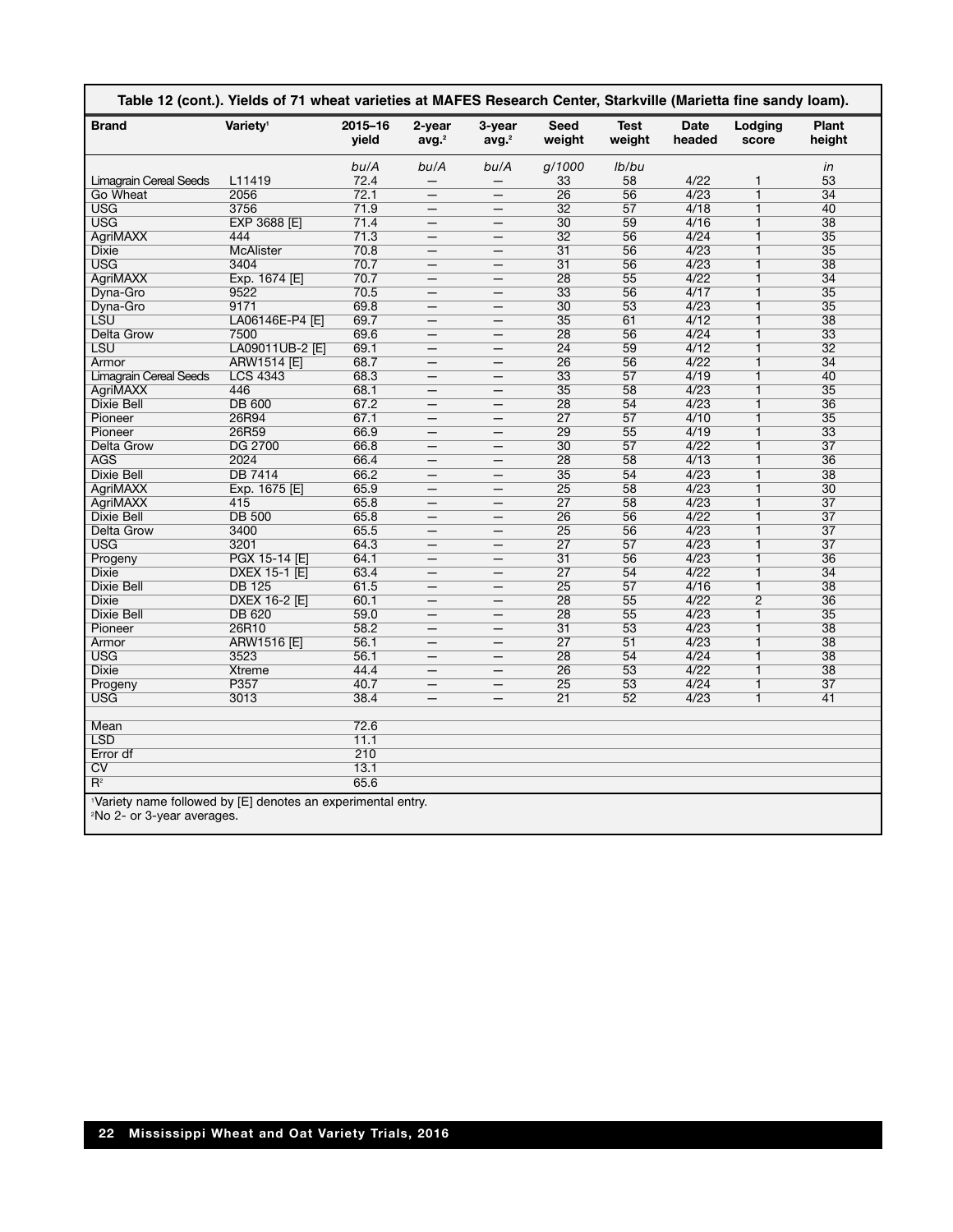# **WHEAT AND OAT SEEDS PER POUND**

|                   |                  |         | Table 13. Average number of wheat seeds per pound. |                  |             |
|-------------------|------------------|---------|----------------------------------------------------|------------------|-------------|
| <b>Brand</b>      | Variety          | 2015-16 | <b>Brand</b>                                       | Variety          | $2015 - 16$ |
| AgriMAXX          | 413              |         | LSU                                                | LA03200E-2       | 10.294      |
| AgriMAXX          | 415              |         | LSU                                                | LA06146E-P4      | 13,184      |
| AgriMAXX          | 444              |         | LSU                                                | LA08115C-30      | 15,162      |
| AgriMAXX          | 446              |         | LSU                                                | LA09011UB-2      | 13,616      |
| AgriMAXX          | Exp. 1664        | —       | <b>LCS</b>                                         | L11419           | 13,577      |
| AgriMAXX          | Exp. 1675        |         | LCS                                                | <b>LCS 4343</b>  | 13,083      |
| AgriMAXX          | Exp. 1674        |         | LCS                                                | L11541           | 14,668      |
| <b>AGS</b>        | 2038             | 12,132  | <b>LCS</b>                                         | L11544           | 10,685      |
| <b>AGS</b>        | 2024             | 14,333  | Pioneer                                            | 26R10            | 11,619      |
| <b>AGS</b>        | 2055             | 13,109  | Pioneer                                            | 26R59            | 12,657      |
| Armor             | <b>ARW1511</b>   | 12.555  | Pioneer                                            | 26R41            | 11,647      |
| Armor             | ARW1521          | 13,348  | Pioneer                                            | 26R53            | 13,283      |
| Armor             | <b>ARW1516</b>   | 12,974  | Pioneer                                            | 26R94            | 10,671      |
| Armor             | ARW1514          | 13,493  | Progeny                                            | P <sub>243</sub> | 13,562      |
| <b>Dixie Bell</b> | <b>DB 620</b>    | 14,801  | Progeny                                            | <b>PGX 15-10</b> | 13,181      |
| <b>Dixie Bell</b> | <b>DB 500</b>    | 16,845  | Progeny                                            | <b>P870</b>      | 18,015      |
| <b>Dixie Bell</b> | <b>DB 125</b>    | 10,894  | Progeny                                            | P357             | 17,323      |
| <b>Dixie Bell</b> | <b>DB 7414</b>   | 13,738  | Progeny                                            | <b>PGX 15-12</b> | 12,749      |
| <b>Dixie Bell</b> | <b>DB 600</b>    | 13,967  | Progeny                                            | <b>PGX 15-14</b> | 13,250      |
| <b>Dixie</b>      | <b>McAlister</b> | 18,048  | Progeny                                            | PGX 15-16        | 13,427      |
| <b>Dixie</b>      | <b>Xtreme</b>    | 12,536  | <b>VA Tech</b>                                     | <b>HILLIARD</b>  | 13,832      |
| <b>Dixie</b>      | <b>DXEX 16-1</b> | 12,942  | <b>VA Tech</b>                                     | <b>VA12W-72</b>  | 10,219      |
| <b>Dixie</b>      | <b>DXEX 16-2</b> | 13,832  | <b>USG</b>                                         | 3013             | 14,884      |
| <b>Dixie</b>      | <b>DXEX 15-1</b> | 13,898  | <b>USG</b>                                         | 3201             | 13.715      |
| <b>Dixie</b>      | <b>DXEX 16-3</b> | 13,746  | <b>USG</b>                                         | 3404             | 13,687      |
| <b>Delta Grow</b> | 7500             | 13,679  | <b>USG</b>                                         | 3523             | 13,056      |
| <b>Delta Grow</b> | 2700             | 14,016  | <b>USG</b>                                         | Exp 3536         | 12,359      |
| <b>Delta Grow</b> | 1000             | 12,448  | <b>USG</b>                                         | Exp 3959         | 13,783      |
| <b>Delta Grow</b> | 3400             | 13,578  | <b>USG</b>                                         | <b>Exp 3688</b>  | 12,643      |
| U. of Georgia     | GA061349-13LE31  | 11,618  | <b>USG</b>                                         | 3756             | 12,505      |
| U. of Georgia     | GA051102-13LE43  | 10.987  | U. of Arkansas                                     | AR01040-4-1      | 13,589      |
| U. of Georgia     | GA061349-13LE29  | 14,599  | U. of Arkansas                                     | AR00343-5-1      | 13,836      |
| Dyna-Gro          | 9171             | 14,129  | <b>Go Wheat</b>                                    | 2056             | 16,001      |
| Dyna-Gro          | 9522             | 10,833  | Go Wheat                                           | 2058             | 12,087      |
| Dyna-Gro          | WX16771          | 13,598  | U. of Georgia                                      | GA04434-12LE28   | 14,607      |
| Dyna-Gro          | Savoy            | 14,359  |                                                    |                  |             |

| Table 14. Average number of oat seeds per pound. |                |         |  |  |  |
|--------------------------------------------------|----------------|---------|--|--|--|
| <b>Brand</b>                                     | <b>Variety</b> | 2015-16 |  |  |  |
| Horizon                                          | 270            | 13,496  |  |  |  |
| Horizon                                          | 306            | 13.714  |  |  |  |
| <b>LSU</b>                                       | LA06059-4-S1   | 16,526  |  |  |  |
| <b>LSU</b>                                       | LA07007-18     | 18.106  |  |  |  |
| <b>LSU</b>                                       | LA07007-24     | 15,384  |  |  |  |
| <b>LSU</b>                                       | LA08084-15     | 13,282  |  |  |  |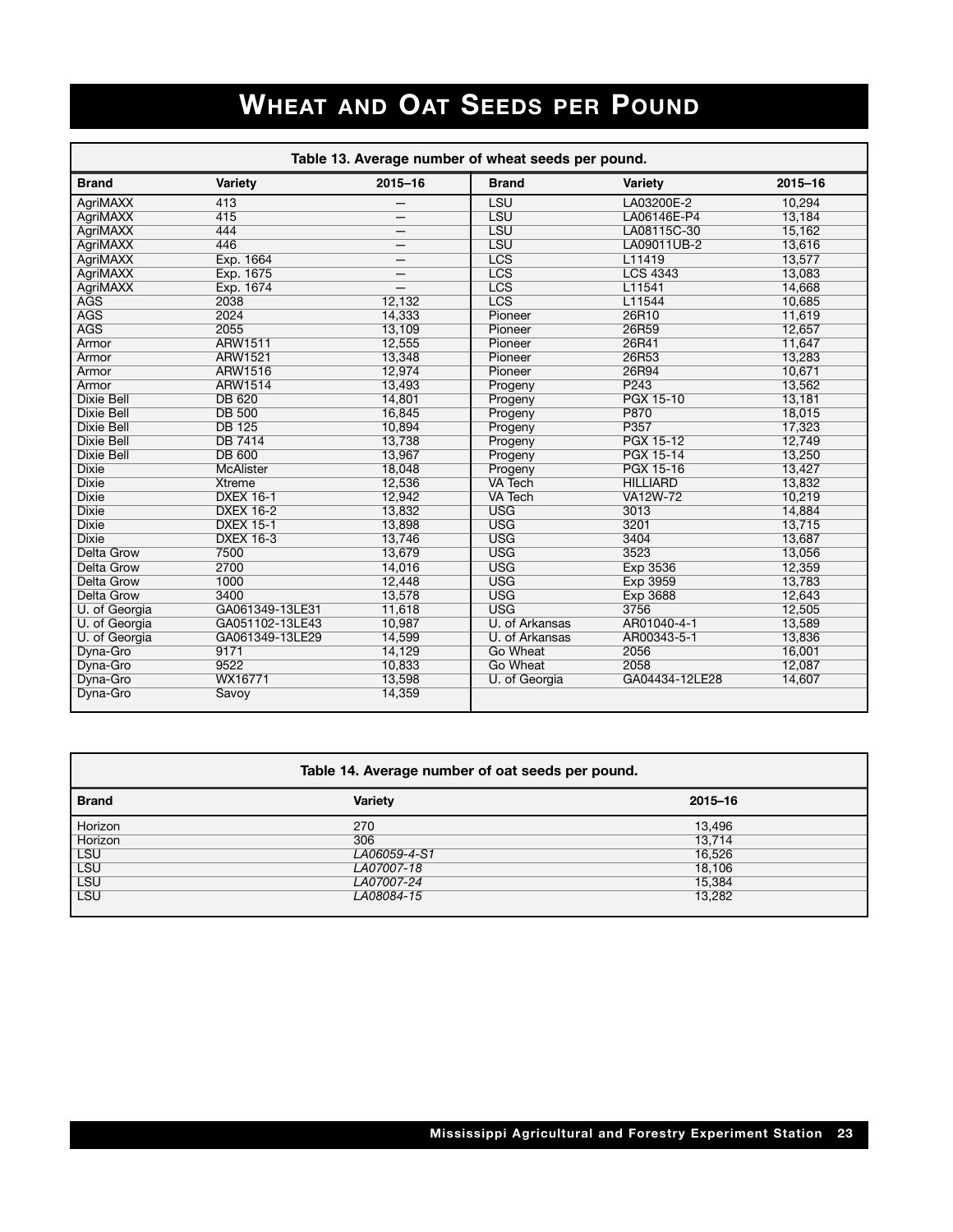# **SUMMARIES OF OAT YIELDS**

| Table 15. 2015–16 yield summary of oat variety trials in Mississippi. |                                                                          |                    |               |                 |  |  |
|-----------------------------------------------------------------------|--------------------------------------------------------------------------|--------------------|---------------|-----------------|--|--|
| <b>Brand</b>                                                          | Variety <sup>1</sup>                                                     | <b>Brooksville</b> | <b>Newton</b> | Overall<br>avg. |  |  |
|                                                                       |                                                                          | bu/A               | bu/A          | bu/A            |  |  |
| <b>LSU</b>                                                            | LA 06059-4-S1 [E]                                                        | 43.7               | 47.8          | 45.8            |  |  |
| <b>LSU</b>                                                            | LA 07007-24 [E]                                                          | 70.5               | 64.4          | 67.5            |  |  |
| <b>LSU</b>                                                            | LA 08084-15 [E]                                                          | 50.7               | 23.8          | 37.2            |  |  |
| <b>LSU</b>                                                            | LA07007-18 [E]                                                           | 65.6               | 72.0          | 68.8            |  |  |
| <b>Plantation Seed</b>                                                | Horizon 270                                                              | 53.0               | 58.0          | 55.5            |  |  |
| <b>Plantation Seed</b>                                                | Horizon 306                                                              | 50.1               | 56.3          | 53.2            |  |  |
| Mean                                                                  |                                                                          | 55.6               | 53.7          | 54.7            |  |  |
| <b>LSD</b>                                                            |                                                                          | 13.9               | 9.9           |                 |  |  |
| Error df                                                              |                                                                          | 15                 | 15            |                 |  |  |
| CV                                                                    |                                                                          | 20.1               | 14.9          |                 |  |  |
| $R^2$                                                                 |                                                                          | 53.9               | 86.1          |                 |  |  |
|                                                                       | <sup>1</sup> Variety name followed by [E] denotes an experimental entry. |                    |               |                 |  |  |

| Table 16. Two-year yield summary of oat variety trials in Mississippi. |                                                             |                    |               |                 |  |
|------------------------------------------------------------------------|-------------------------------------------------------------|--------------------|---------------|-----------------|--|
| <b>Brand</b>                                                           | Variety <sup>1</sup>                                        | <b>Brooksville</b> | <b>Newton</b> | Overall<br>avg. |  |
|                                                                        |                                                             | bu/A               | bu/A          | bu/A            |  |
| <b>LSU</b>                                                             | LA 06059-4-S1 [E]                                           | 33.0               | 32.9          | 32.9            |  |
| <b>LSU</b>                                                             | LA 07007-24 [E]                                             | 47.3               | 48.6          | 47.9            |  |
| <b>LSU</b>                                                             | LA 08084-15 [E]                                             | 34.7               | 20.8          | 27.8            |  |
| <b>Plantation Seed</b>                                                 | Horizon 270                                                 | 44.0               | 46.5          | 45.3            |  |
| <b>Plantation Seed</b>                                                 | Horizon 306                                                 | 39.7               | 47.2          | 43.5            |  |
| Overall Mean                                                           |                                                             | 39.7               | 39.2          | 39.5            |  |
|                                                                        | Variety name followed by [E] denotes an experimental entry. |                    |               |                 |  |

| Table 17. Three-year yield summary of oat variety trials in Mississippi. |                                                              |                    |               |                 |  |
|--------------------------------------------------------------------------|--------------------------------------------------------------|--------------------|---------------|-----------------|--|
| <b>Brand</b>                                                             | Variety <sup>1</sup>                                         | <b>Brooksville</b> | <b>Newton</b> | Overall<br>avg. |  |
|                                                                          |                                                              | bu/A               | bu/A          | bu/A            |  |
| <b>Plantation Seed</b>                                                   | Horizon 270                                                  | 56.4               | 48.8          | 52.6            |  |
| <b>Plantation Seed</b>                                                   | Horizon 306                                                  | 47.6               | 48.9          | 48.2            |  |
|                                                                          |                                                              |                    |               |                 |  |
| Overall Mean                                                             |                                                              | 52.0               | 48.8          | 50.4            |  |
|                                                                          | 'Variety name followed by [E] denotes an experimental entry. |                    |               |                 |  |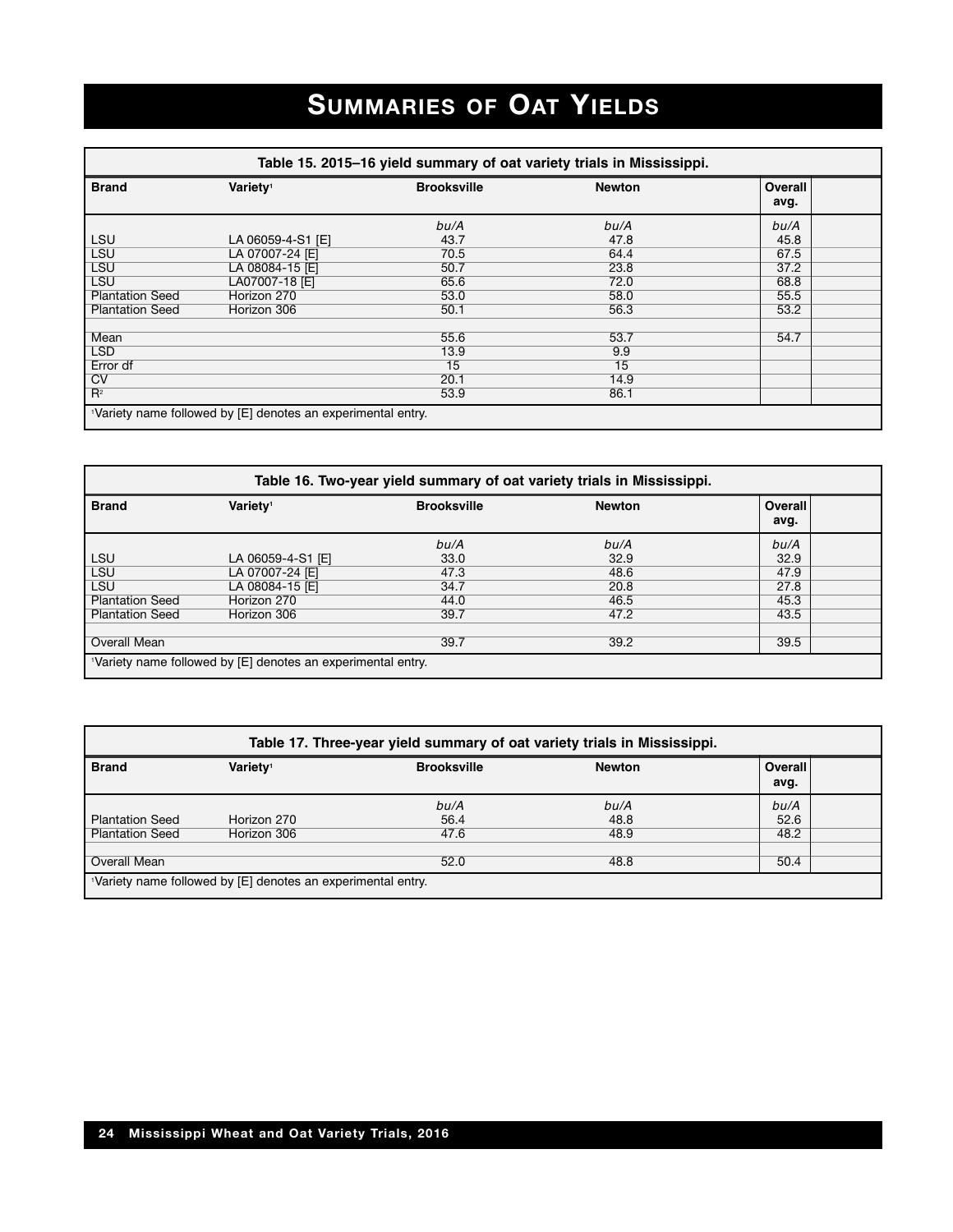## **MAFES BLACK BELT BRANCH, BROOKSVILLE**

#### **Crop Summary**

Extremely dry conditions from late summer through October generally delayed wheat plantings until November. Unfortunately, persistent rainy weather beginning in early November substantially restricted production wheat plantings during fall 2015. Locations were planted whenever soils allowed mechanical traffic and sufficient moisture was present for seed germination. The plots were planted into a firm seedbed with excellent soil moisture. All plots emerged to a good stand. No issues were observed during the growing season. Plots were harvested in a timely manner, and good yields were observed at this location.

| Planting date  November 17        |                                                                                       |
|-----------------------------------|---------------------------------------------------------------------------------------|
| Harvest date  June 3              |                                                                                       |
| Soil type  Brooksville silty clay |                                                                                       |
| Soil pH 6.4                       |                                                                                       |
| Soil fertility  P=M, K=M          |                                                                                       |
| Previous crop  Oats               |                                                                                       |
|                                   | Fertilizer added $\ldots \ldots \ldots$ Preplant - 0-0-60 @ 200 lb/A                  |
|                                   | and 33-0-0-12S @ 100 lb/A                                                             |
|                                   | on November 17                                                                        |
|                                   | Topdress - 92 lb/A of N (urea) on March 1                                             |
|                                   | Herbicide applications  Postemergence - Harmony Extra SG<br>@ 0.9 oz/A on February 29 |
|                                   |                                                                                       |

| <b>Brand</b>           | Variety <sup>1</sup> | $2015 - 16$<br>vield | 2-year<br>avg. | 3-year<br>avg.           | <b>Date</b><br>headed | Lodging<br>score | <b>Plant</b><br>height |
|------------------------|----------------------|----------------------|----------------|--------------------------|-----------------------|------------------|------------------------|
|                        |                      | bu/A                 | bu/A           | bu/A                     |                       |                  | in                     |
| LSU                    | LA 07007-24 [E]      | 70.5                 | 47.3           |                          | 4/14                  |                  | 49                     |
| <b>LSU</b>             | LA07007-18 [E]       | 65.6                 | –              | $\overline{\phantom{m}}$ | 4/13                  |                  | 38                     |
| <b>Plantation Seed</b> | Horizon 270          | 53.0                 | 44.0           | 56.4                     | 4/12                  |                  | 40                     |
| <b>LSU</b>             | LA 08084-15 [E]      | 50.7                 | 34.7           | –                        | 4/18                  |                  | 44                     |
| <b>Plantation Seed</b> | Horizon 306          | 50.1                 | 39.7           | 47.6                     | 4/14                  |                  | 40                     |
| <b>LSU</b>             | LA 06059-4-S1 [E]    | 43.7                 | 33.0           |                          | 4/14                  |                  | 34                     |
| Mean                   |                      | 55.6                 |                |                          |                       |                  |                        |
| <b>LSD</b>             |                      | 13.9                 |                |                          |                       |                  |                        |
| Error df               |                      | $\overline{15}$      |                |                          |                       |                  |                        |
| CV                     |                      | 20.1                 |                |                          |                       |                  |                        |
| $R^2$                  |                      | 53.9                 |                |                          |                       |                  |                        |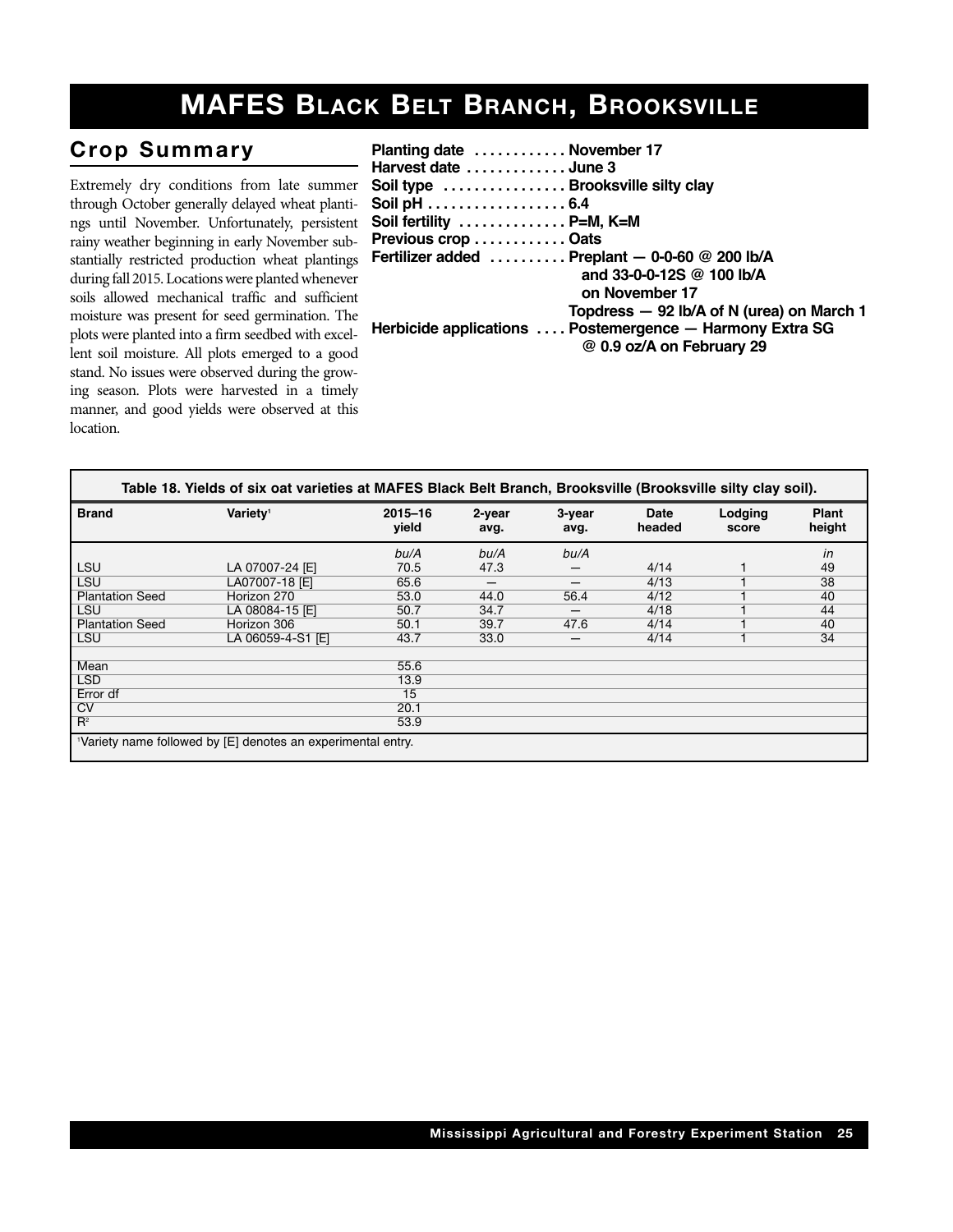## **MAFES COASTAL PLAIN BRANCH, NEWTON**

## $Crop$  Summary

Extremely dry conditions from late summer through October generally delayed wheat plantings until November. Unfortunately, persistent rainy weather beginning in early November substantially restricted production wheat plantings during fall 2015. Locations were planted whenever soils allowed mechanical traffic and sufficient moisture was present for seed germination. The plots were planted into a conventionally tilled seedbed. The freshly disked and harrowed soil had ample moisture for seed germination. All plots quickly emerged to a stand, tillered, and grew off well. The spring weather consisted of abundant rainfall. All plots were harvested in a timely manner, and good yields were observed for this location.

| Planting date  November 16 |                                                         |
|----------------------------|---------------------------------------------------------|
| Harvest date  May 31       |                                                         |
|                            | Soil type  Prentiss very fine sandy loam                |
| Soil pH 6.9                |                                                         |
| Soil fertility  P=M, K=M   |                                                         |
| Previous crop  Wheat       |                                                         |
|                            | Fertilizer added  Preplant - 0-20-20 @ 150 lb/A         |
|                            | Topdress - 63 lb/A of N and 23 lb/A                     |
|                            | of S (33-0-0-12S) on February 12;                       |
|                            | and 25 lb/A of N and 9 lb/A                             |
|                            | of S (33-0-0-12S) on March 16                           |
|                            | and March 30                                            |
|                            | Herbicide application  Postemergence - Harmony Extra SG |
|                            | 0.9 oz/A on February 26                                 |
|                            |                                                         |

| Table 19. Yields of six oat varieties at MSU Coastal Plain Branch, Newton (Prentiss very fine sandy loam soil). |                      |                  |                |                |                |                       |                  |                 |  |
|-----------------------------------------------------------------------------------------------------------------|----------------------|------------------|----------------|----------------|----------------|-----------------------|------------------|-----------------|--|
| <b>Brand</b>                                                                                                    | Varietv <sup>1</sup> | 2015-16<br>yield | 2-year<br>avg. | 3-year<br>avg. | Test<br>weight | <b>Date</b><br>headed | Lodging<br>score | Plant<br>height |  |
|                                                                                                                 |                      | bu/A             | bu/A           | bu/A           | lb/bu          |                       |                  | in              |  |
| <b>LSU</b>                                                                                                      | LA07007-18 [E]       | 72.0             |                |                | 35             | 4/13                  |                  | 33              |  |
| <b>LSU</b>                                                                                                      | LA 07007-24 [E]      | 64.4             | 48.6           | —              | 29             | 4/8                   |                  | 43              |  |
| <b>Plantation Seed</b>                                                                                          | Horizon 270          | 58.0             | 46.5           | 48.8           | 31             | 4/16                  |                  | 42              |  |
| <b>Plantation Seed</b>                                                                                          | Horizon 306          | 56.3             | 47.2           | 48.9           | 31             | 4/18                  |                  | 46              |  |
| <b>LSU</b>                                                                                                      | LA 06059-4-S1 [E]    | 47.8             | 32.9           | —              | 33             | 4/8                   |                  | 41              |  |
| <b>LSU</b>                                                                                                      | LA 08084-15 [E]      | 23.8             | 20.8           | –              | 32             | 4/13                  |                  | 42              |  |
| Mean                                                                                                            |                      | 53.7             |                |                |                |                       |                  |                 |  |
| <b>LSD</b>                                                                                                      |                      | 9.9              |                |                |                |                       |                  |                 |  |
| Error df                                                                                                        |                      | 15               |                |                |                |                       |                  |                 |  |
| CV                                                                                                              |                      | 14.9             |                |                |                |                       |                  |                 |  |
| $R^2$                                                                                                           |                      | 86.1             |                |                |                |                       |                  |                 |  |
| 'Variety name followed by [E] denotes an experimental entry.                                                    |                      |                  |                |                |                |                       |                  |                 |  |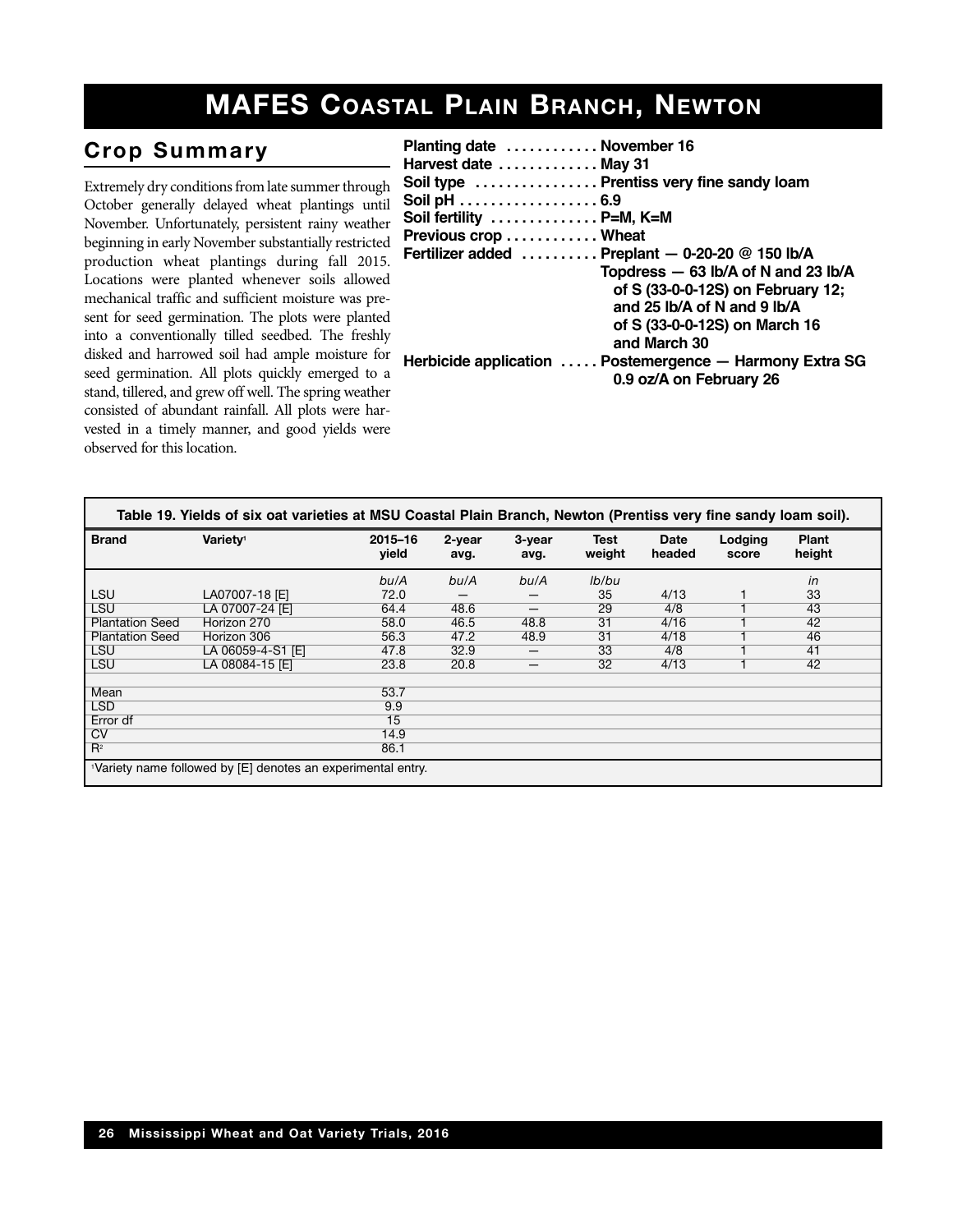## **TODD HEIGLE FARM, ISSAQUENA COUNTY**

#### **Data not reported due to poor stand**

Wheat harvest data and variety yield performance were not published from the Issaquena County loca-<br>tion due to substantial stand issues. tion due to substantial stand issues. Less-than-desirable stands were achieved due to above-average rainfall at this location after planting. Complete soil saturation occurred immediately after planting and persisted through late spring. These waterlogged soils resulted in plants that never produced tillers properly. The plants were very small in overall height and produced extremely small heads. As a result of these conditions, no data was collected from this location.

## **DELTA BRANCH EXPERIMENT STATION, STONEVILLE**

#### **Data not reported due to stand issues and bird feeding damage**

Wheat harvest data and variety yield performance were not published from the Stoneville location due substantial stand issues and bird damage. Extremely dry conditions were followed by abundant rainfall that produced very wet soils, delaying planting until mid-December. Less-than-desirable stands were achieved due to the late planting date and above-average rainfall at this location. The lower end of the field was more

saturated due to drainage, and these plots had a reduced number of total plants as well as tillers. Considerable bird damage was also observed after heading but before harvest. This damage was concentrated on the earlier maturing varieties, reducing their overall yield potential. It resulted in substantial variability within this trial.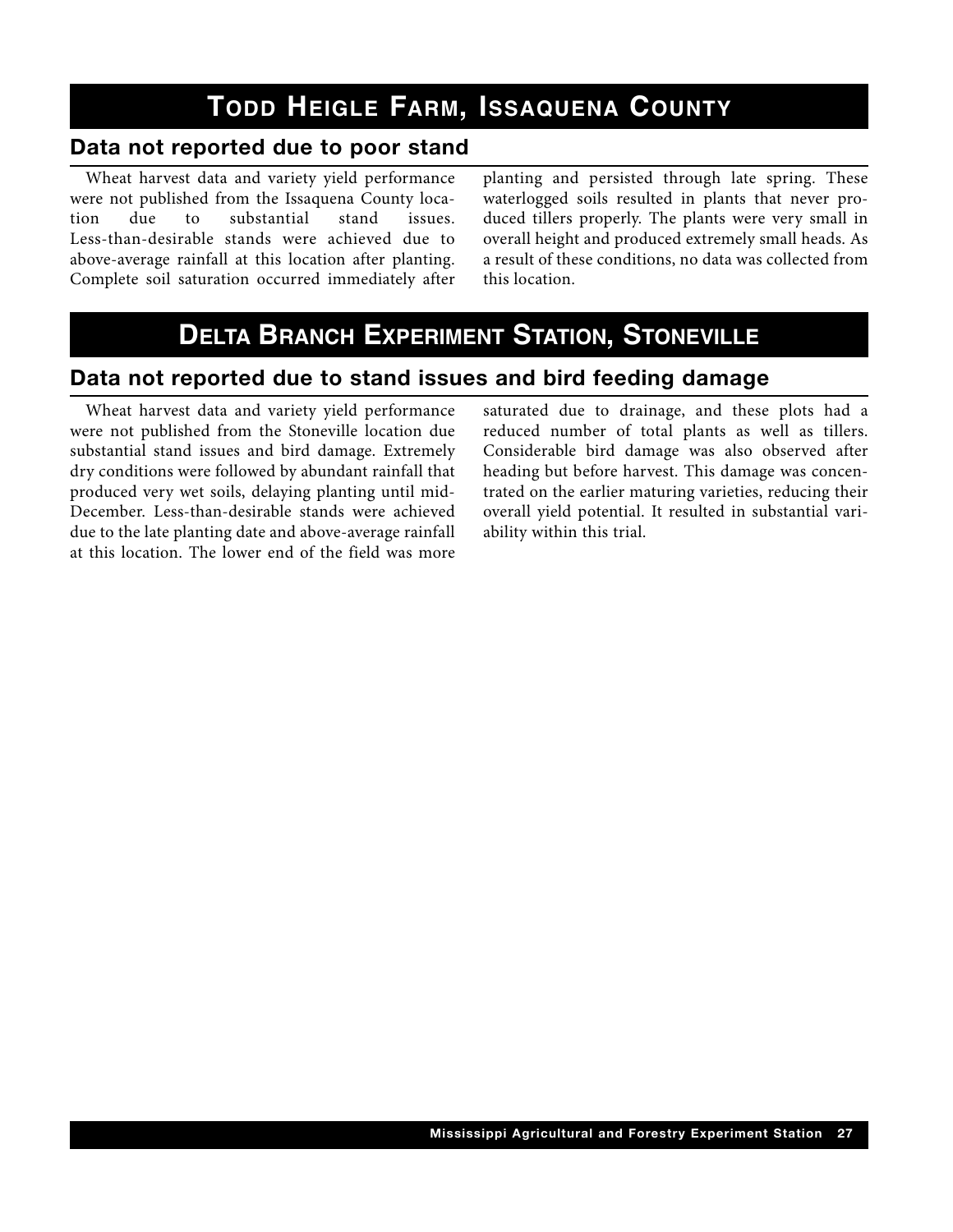### **INTERPRETATION OF DISEASE REACTION VALUES**

Five locations were evaluated for the presence of foliar and stem diseases. The disease incidence and severity differed at each location, so the diseases rated at each location differed in some cases. Data are presented in the tables as an average or mean of the four replications for each variety from each location. Plant pathologists use a visual rating scale (*James' Manual of Assessment of Plant Diseases*), which has templates to guide evaluations on foliar diseases.

Leaf rust and stripe rust have diagrammatic representations of the amount of leaf area affected by each disease. The pictorial guides aid in making visual assessments of how much of the flag leaf of a wheat plant contains observable symptoms or rust pustule or fungal/bacterial lesion development. Values can range from 0% (no symptoms present) up to approximately 50% (most of the leaf diseased).

The grower must keep in mind the factors contributing to the amount of disease present at a particular location and on a certain variety. These factors include stage of plant growth, rainfall amounts, humidity, temperature, inoculum (or spore load), varietal susceptibility, and a host of other environmental/varietal interactions that coincide with disease incidence (the percentage of plants with symptoms) and severity (the amount of leaf area affected on those plants).

The ratings reflect mainly the severity of infection within an entire plot. So when a value of 15% occurs in the table for a particular variety, most of the plants in that plot have similar levels of symptom development. You will notice great variation from one location to another because of the factors contributing to disease development at that particular location. One variety may be severely affected in one year and less affected in the next year, depending on these factors.

We do not attempt in this publication to place arbitrary values on what makes a variety resistant, moderately susceptible, susceptible, or very susceptible. In addition, keep in mind that the main race of a particular pathogen (either leaf, stem, or stripe rust) may vary by location, as well as between years. The grower needs to look at several years in the past for a particular variety he is interested in growing and look at the numbers over those years.

Generally, varieties with disease severity values of from 0–5% would be considered resistant or at least highly tolerant to foliar diseases. Values from  $5-10\%$ would be considered moderately susceptible. Values from 10–15% would be considered susceptible. Any variety with consistent severity ratings above 15% especially around 25% — should be considered highly susceptible. These values, however, are just for generalizing the disease reaction of a variety and should not be thought of as set in stone.

Values can and will vary for any variety from year to year. Growers should pay attention to the varietal disease reactions over several years and base their preference for a particular variety on a running average along with yield potential and their own farm history of foliar wheat diseases. Variety trials are conducted without any fungicide applications to allow for assessment of varietal performance based only on environmental growing conditions and varietal genetics.

For the most part, Fusarium head blight (or scab) was present at all of the locations, and ratings were conducted using a scale of 0–100% of the heads affected in a given plot. Additional diseases present throughout the variety trials (not rated at every location) included downy mildew, bacterial leaf streak, Barley yellow dwarf virus, smut, and Stagonospora leaf and glume blotch.

We suggest that you contact your small-grain specialist or county agent to help in making variety decisions on your farm.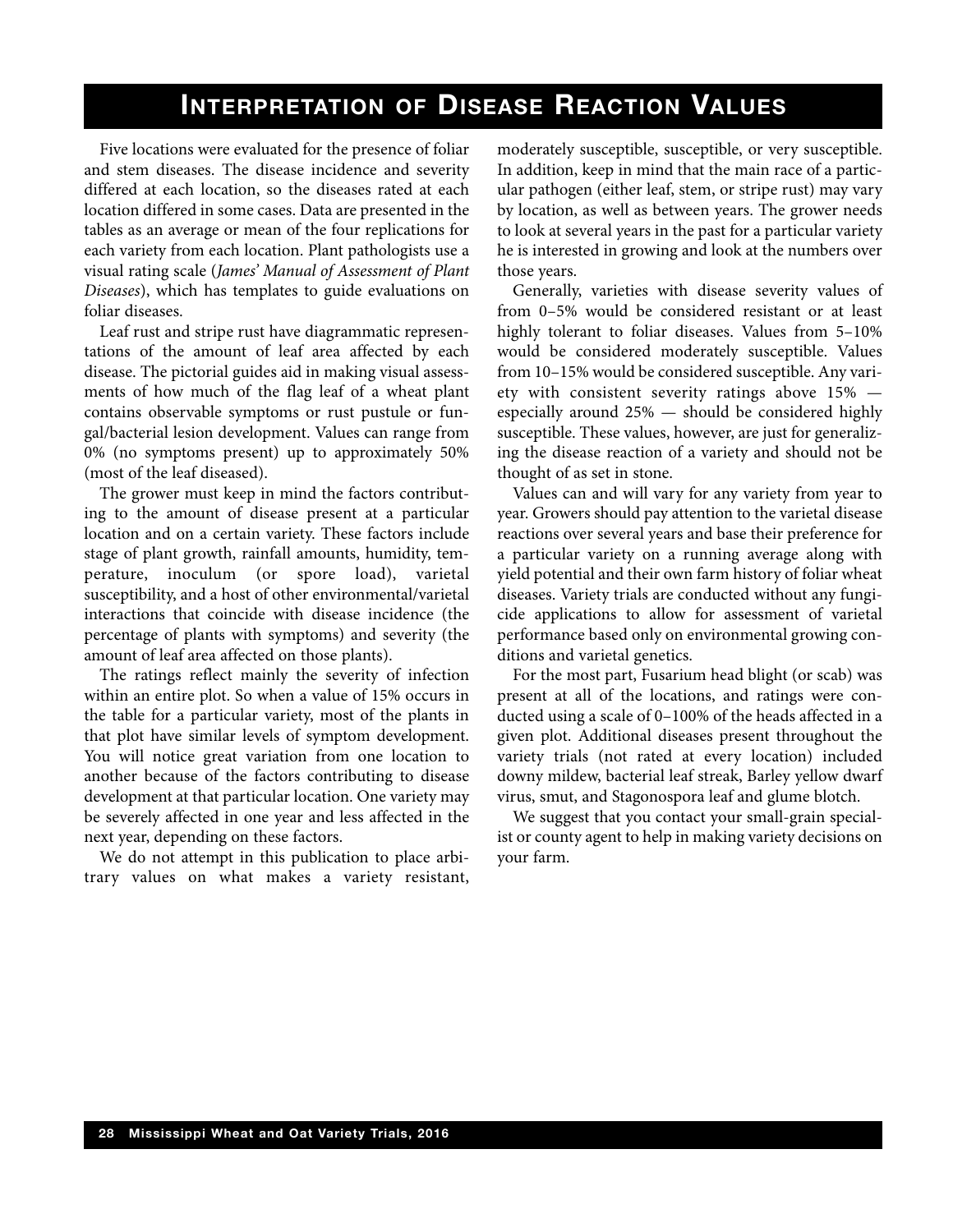| Table 20. Evaluation of wheat varieties to leaf rust (LR) and Fusarium head blight (FHB) at Beaumont. <sup>1</sup> |                  |                    |                                                                                                                                     |            |                   |  |  |  |  |
|--------------------------------------------------------------------------------------------------------------------|------------------|--------------------|-------------------------------------------------------------------------------------------------------------------------------------|------------|-------------------|--|--|--|--|
| Source/Cultivar                                                                                                    | LR rating        | <b>FHB</b> rating  | Source/Cultivar                                                                                                                     | LR rating  | <b>FHB</b> rating |  |  |  |  |
| AgriMAXX 413                                                                                                       | 15.0 m-s         | 0.3 <sub>g</sub>   | <b>LCS L11541</b>                                                                                                                   | 0.0 y      | 0.0 <sub>g</sub>  |  |  |  |  |
| AgriMAXX 415                                                                                                       | $21.3 g-n$       | 0.3 <sub>q</sub>   | <b>LCS L11544</b>                                                                                                                   | 0.3v       | 22.5 de           |  |  |  |  |
| AgriMAXX 444                                                                                                       | $31.3 b-f$       | 0.0 <sub>q</sub>   | LSU LA-03200E-2                                                                                                                     | $15.0 m-s$ | 78.8 ab           |  |  |  |  |
| AgriMAXX 446                                                                                                       | $26.3 e-i$       | 0.3 <sub>g</sub>   | LSU LA-06146E-P4                                                                                                                    | 0.3v       | 60.0c             |  |  |  |  |
| AgriMAXX Exp. 1664                                                                                                 | $2.5$ wxy        | 0.3 <sub>q</sub>   | LSU LA-08115C-30                                                                                                                    | $14.3 m-t$ | 58.8c             |  |  |  |  |
| AgriMAXX Exp. 1674                                                                                                 | 33.8 b-e         | 0.0 <sub>g</sub>   | <b>LSU LA-09011UB-2</b>                                                                                                             | $1.5$ wxy  | $6.8 \text{fg}$   |  |  |  |  |
| AgriMAXX Exp. 1675                                                                                                 | $13.8 m-t$       | 2.3 <sub>g</sub>   | Pioneer 26R10                                                                                                                       | $40.0$ ab  | 0.0 <sub>g</sub>  |  |  |  |  |
| AGS 2024 (GA-04434-11E44)                                                                                          | 0.0v             | 83.8a              | Pioneer 26R41                                                                                                                       | $6.0 s-v$  | 2.8q              |  |  |  |  |
| AGS 2038 (GA 001138-8E36)                                                                                          | 0.0 <sub>V</sub> | 23.3 de            | Pioneer 26R53                                                                                                                       | $27.5 d-h$ | 0.3 <sub>g</sub>  |  |  |  |  |
| <b>AGS 2055</b>                                                                                                    | 0.5y             | 5.0 <sub>g</sub>   | Pioneer 26R59 (XW13T)                                                                                                               | $31.3 b-f$ | 0.0 g             |  |  |  |  |
| Armor ARW 1511                                                                                                     | $2.3$ wxy        | 0.3 <sub>g</sub>   | Pioneer 26R94                                                                                                                       | 0.0 v      | 77.5ab            |  |  |  |  |
| Armor ARW 1514                                                                                                     | $28.8c-a$        | 0.3 <sub>g</sub>   | Progeny PGX 15-12                                                                                                                   | $5.3 + v$  | 3.8q              |  |  |  |  |
| Armor ARW 1516                                                                                                     | $14.5 m-t$       | 0.8 <sub>g</sub>   | Progeny PGX 15-14                                                                                                                   | $26.8 e-i$ | 0.0 q             |  |  |  |  |
| Armor ARW 1521                                                                                                     | $13.5 m-t$       | 1.3 <sub>g</sub>   | Progeny PGX 15-16                                                                                                                   | $5.8 s-v$  | 0.0 q             |  |  |  |  |
| Delta Grow 1000                                                                                                    | $4.0 u-y$        | 1.0 <sub>g</sub>   | Progeny P243 PGX 14-3                                                                                                               | 32.5 b-e   | 0.0 g             |  |  |  |  |
| Delta Grow 2700                                                                                                    | $27.5$ d-h       | 0.3 <sub>g</sub>   | Progeny P357                                                                                                                        | $28.8c-a$  | 0.0 <sub>q</sub>  |  |  |  |  |
| Delta Grow 3400                                                                                                    | $26.0 e-i$       | $12.4$ efg         | Progeny P870                                                                                                                        | $13.0 n-u$ | 0.0 q             |  |  |  |  |
| Delta Grow 7500                                                                                                    | $15.5$ I-r       | 0.0 <sub>q</sub>   | Progeny PGX 15-10                                                                                                                   | $10.0 - x$ | 0.0 q             |  |  |  |  |
| Dixie Bell DB 125                                                                                                  | $5.3 t-y$        | 62.5c              | Univ. AR AR00343-5-1                                                                                                                | $8.0 q-y$  | 20.0 def          |  |  |  |  |
| Dixie Bell DB 500                                                                                                  | $21.3$ g-n       | 0.0 <sub>g</sub>   | Univ. AR AR01040-4-1                                                                                                                | 0.3v       | 60.0c             |  |  |  |  |
| Dixie Bell DB 600                                                                                                  | $24.5$ e-I       | 0.5 <sub>g</sub>   | Univ. GA GA-04434-12LE28                                                                                                            | $7.0 r-v$  | 28.8 <sub>d</sub> |  |  |  |  |
| Dixie Bell DB 620                                                                                                  | 36.3 bcd         | 0.3 <sub>q</sub>   | Univ. GA GA-051102-13LE43                                                                                                           | 0.8 xy     | 5.3q              |  |  |  |  |
| Dixie Bell DB 7414                                                                                                 | $22.5 f-m$       | 0.0 g              | Univ. GA GA-061349-13LE29                                                                                                           | $3.4 v-y$  | 1.8 <sub>g</sub>  |  |  |  |  |
| Dixie DXEX 15-1                                                                                                    | $28.8c-g$        | 1.0 <sub>g</sub>   | Univ. GA GA-061349-13LE31                                                                                                           | 0.0 y      | $21.0$ de         |  |  |  |  |
| Dixie DXEX 16-1                                                                                                    | $2.3$ wxy        | 2.5 <sub>g</sub>   | <b>USG 3013</b>                                                                                                                     | 46.3a      | 0.3q              |  |  |  |  |
| Dixie DXEX 16-2                                                                                                    | 36.3 bcd         | 0.0 <sub>g</sub>   | <b>USG 3201</b>                                                                                                                     | $12.5 n-v$ | 0.0 q             |  |  |  |  |
| Dixie DXEX 16-3                                                                                                    | 0.3 y            | 0.5 <sub>q</sub>   | <b>USG 3404</b>                                                                                                                     | $28.8 c-g$ | 0.0 q             |  |  |  |  |
| Dixie McAlister                                                                                                    | 19.3 h-o         | 0.5 <sub>g</sub>   | <b>USG 3523</b>                                                                                                                     | 25.0 e-k   | 0.0 <sub>g</sub>  |  |  |  |  |
| <b>Dixie Xtreme</b>                                                                                                | 37.5 abc         | 0.0 <sub>g</sub>   | <b>USG 3756</b>                                                                                                                     | 37.5 abc   | 0.0 g             |  |  |  |  |
| Dyna-Gro 9171                                                                                                      | $17.0 - q$       | 0.5 <sub>g</sub>   | <b>USG EXP 3536</b>                                                                                                                 | $2.8$ wxy  | 0.5 <sub>g</sub>  |  |  |  |  |
| Dyna-Gro 9522                                                                                                      | $30.0 c-g$       | 1.0 g              | <b>USG EXP 3688</b>                                                                                                                 | $2.0$ wxy  | 4.3q              |  |  |  |  |
| Dyna-Gro Savoy                                                                                                     | 0.0 y            | 67.5 bc            | <b>USG EXP 3959</b>                                                                                                                 | 18.3 h-p   | 1.8 <sub>g</sub>  |  |  |  |  |
| Dyna-Gro WX16771                                                                                                   | $9.3 p-y$        | 9.5 <sub>efq</sub> | VA Tech. HILLIARD                                                                                                                   | $9.3 p-y$  | 4.8 <sub>g</sub>  |  |  |  |  |
| <b>GW 2056</b>                                                                                                     | $10.3 o-w$       | 0.8 <sub>g</sub>   | VA Tech. VA12W-72                                                                                                                   | $2.8$ wxy  | 1.3 <sub>g</sub>  |  |  |  |  |
| <b>GW 2058</b>                                                                                                     | $16.3 k-r$       | 0.8 <sub>q</sub>   | LSD(0.05)                                                                                                                           | 9.5        | 14.0              |  |  |  |  |
| <b>LCS 4343</b>                                                                                                    | $19.3 h - o$     | 0.0 <sub>g</sub>   | CV(%)                                                                                                                               | 44.1       | 96.6              |  |  |  |  |
| <b>LCS L11419</b>                                                                                                  | 18.0 i-p         | 0.0 <sub>g</sub>   | P-value for F-statistic                                                                                                             | < 0.0001   | < 0.0001          |  |  |  |  |
|                                                                                                                    |                  |                    | 1Means followed by the same letter(s) within a column are not significantly different according to Fisher's Protected LSD (P=0.05). |            |                   |  |  |  |  |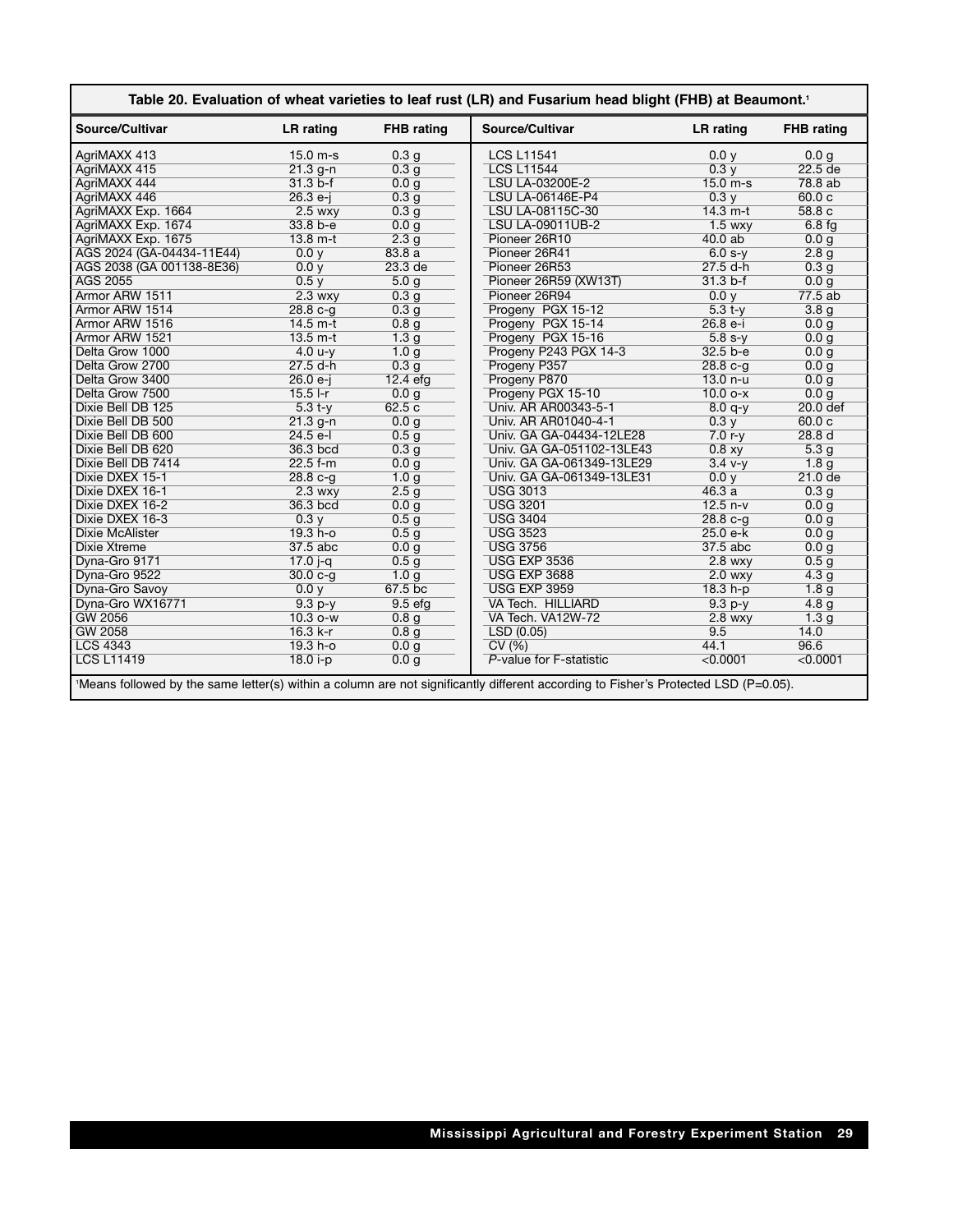| Source/Cultivar           | <b>LR</b> rating | <b>SR</b> rating | <b>SB</b> rating | Source/Cultivar           | <b>LR</b> rating | <b>SR</b> rating | <b>SB</b> rating |
|---------------------------|------------------|------------------|------------------|---------------------------|------------------|------------------|------------------|
| AgriMAXX 413              | 2.0              | 0.0              | 2.0              | <b>LCS L11541</b>         | 6.0              | 0.0              | 1.3              |
| AgriMAXX 415              | 9.3              | 0.0              | 0.0              | <b>LCS L11544</b>         | 12.5             | 0.0              | 0.0              |
| AgriMAXX 444              | $\overline{3.8}$ | 0.0              | 1.3              | LSU LA-03200E-2           | 19.3             | 0.0              | 0.0              |
| AgriMAXX 446              | 8.0              | $\overline{3.8}$ | 0.0              | LSU LA-06146E-P4          | 5.3              | 3.0              | 0.0              |
| AgriMAXX Exp. 1664        | 9.3              | 0.0              | 0.0              | LSU LA-08115C-30          | 5.5              | 0.0              | 2.0              |
| AgriMAXX Exp. 1674        | $\overline{1.3}$ | $\overline{3.0}$ | 0.0              | <b>LSU LA-09011UB-2</b>   | 1.0              | 0.3              | 0.0              |
| AgriMAXX Exp. 1675        | 7.3              | $\overline{3.0}$ | 0.0              | Pioneer 26R10             | 6.8              | $\overline{3.0}$ | 0.0              |
| AGS 2024 (GA-04434-11E44) | 2.5              | 0.0              | 1.0              | Pioneer 26R41             | 6.0              | 0.0              | 0.0              |
| AGS 2038 (GA 001138-8E36) | 5.0              | 2.0              | 1.7              | Pioneer 26R53             | 8.8              | 0.0              | 2.5              |
| <b>AGS 2055</b>           | 0.0              | 0.5              | 0.5              | Pioneer 26R59 (XW13T)     | 11.0             | 2.0              | 2.0              |
| Armor ARW 1511            | 2.8              | 0.0              | 0.0              | Pioneer 26R94             | 3.0              | 0.0              | 1.3              |
| Armor ARW 1514            | 5.0              | 0.0              | 0.0              | Progeny PGX 15-12         | 11.5             | 0.0              | 0.0              |
| Armor ARW 1516            | 7.8              | 0.0              | 1.0              | Progeny PGX 15-14         | 4.3              | 0.0              | 0.0              |
| Armor ARW 1521            | 4.3              | 0.0              | 0.8              | Progeny PGX 15-16         | 4.8              | 2.8              | 0.0              |
| Delta Grow 1000           | 2.5              | 0.0              | 0.0              | Progeny P243 PGX 14-3     | 5.8              | 0.0              | 1.0              |
| Delta Grow 2700           | 0.0              | 2.5              | $\overline{3.8}$ | Progeny P357              | 6.5              | 1.0              | 0.0              |
| Delta Grow 3400           | 5.2              | 0.0              | 1.0              | Progeny P870              | 3.5              | $\overline{3.0}$ | 0.5              |
| Delta Grow 7500           | 8.3              | 0.0              | 1.0              | Progeny PGX 15-10         | $\overline{1.3}$ | 0.0              | 0.0              |
| Dixie Bell DB 125         | 10.3             | 0.0              | 0.8              | Univ. AR AR00343-5-1      | 5.3              | 2.5              | 0.0              |
| Dixie Bell DB 500         | 8.8              | 0.0              | $\overline{3.8}$ | Univ. AR AR01040-4-1      | 2.8              | 0.0              | 0.0              |
| Dixie Bell DB 600         | 5.0              | 0.0              | 0.0              | Univ. GA GA-04434-12LE28  | 0.5              | 5.0              | 0.0              |
| Dixie Bell DB 620         | 4.5              | $\overline{3.8}$ | 0.0              | Univ. GA GA-051102-13LE43 | 4.0              | 0.5              | 0.0              |
| Dixie Bell DB 7414        | 6.7              | 0.0              | 0.0              | Univ. GA GA-061349-13LE29 | 9.0              | 0.0              | 0.0              |
| Dixie DXEX 15-1           | 15.0             | 0.0              | 0.0              | Univ. GA GA-061349-13LE31 | 2.0              | 0.0              | $\overline{3.0}$ |
| Dixie DXEX 16-1           | 4.3              | 0.0              | 1.5              | <b>USG 3013</b>           | 10.3             | 0.0              | 0.0              |
| Dixie DXEX 16-2           | 2.0              | 0.0              | 0.0              | <b>USG 3201</b>           | 4.3              | 0.0              | 0.0              |
| Dixie DXEX 16-3           | 7.5              | 0.0              | 0.0              | <b>USG 3404</b>           | 2.3              | 0.0              | 0.0              |
| <b>Dixie McAlister</b>    | 6.3              | 0.0              | 1.3              | <b>USG 3523</b>           | 7.3              | 0.0              | 0.0              |
| <b>Dixie Xtreme</b>       | 0.8              | 2.5              | 0.0              | <b>USG 3756</b>           | 9.3              | 0.0              | 0.8              |
| Dyna-Gro 9171             | $\overline{3.3}$ | 2.5              | 1.0              | <b>USG EXP 3536</b>       | 10.0             | 0.0              | 0.0              |
| Dyna-Gro 9522             | 1.0              | 0.0              | 0.0              | <b>USG EXP 3688</b>       | 6.0              | 0.0              | $\overline{1.3}$ |
| Dyna-Gro Savoy            | $\overline{7.5}$ | 0.0              | 0.0              | <b>USG EXP 3959</b>       | 1.5              | 2.5              | 0.5              |
| Dyna-Gro WX16771          | 6.0              | 6.3              | 0.0              | VA Tech. HILLIARD         | 3.5              | 0.0              | 0.0              |
| <b>GW 2056</b>            | 0.0              | 0.0              | 1.5              | VA Tech. VA12W-72         | 4.5              | 0.0              | 0.0              |
| <b>GW 2058</b>            | 4.0              | 0.0              | 0.5              | LSD(0.05)                 | 11.2             | 0.0              | 3.2              |
| <b>LCS 4343</b>           | 5.5              | 0.0              | 4.3              | CV(%)                     | 141.7            | 401.6            | 339.1            |
| <b>LCS L11419</b>         | 6.0              | 0.0              | $\overline{3.8}$ | P-value for F-statistic   | 0.8280           | 0.7872           | 0.7810           |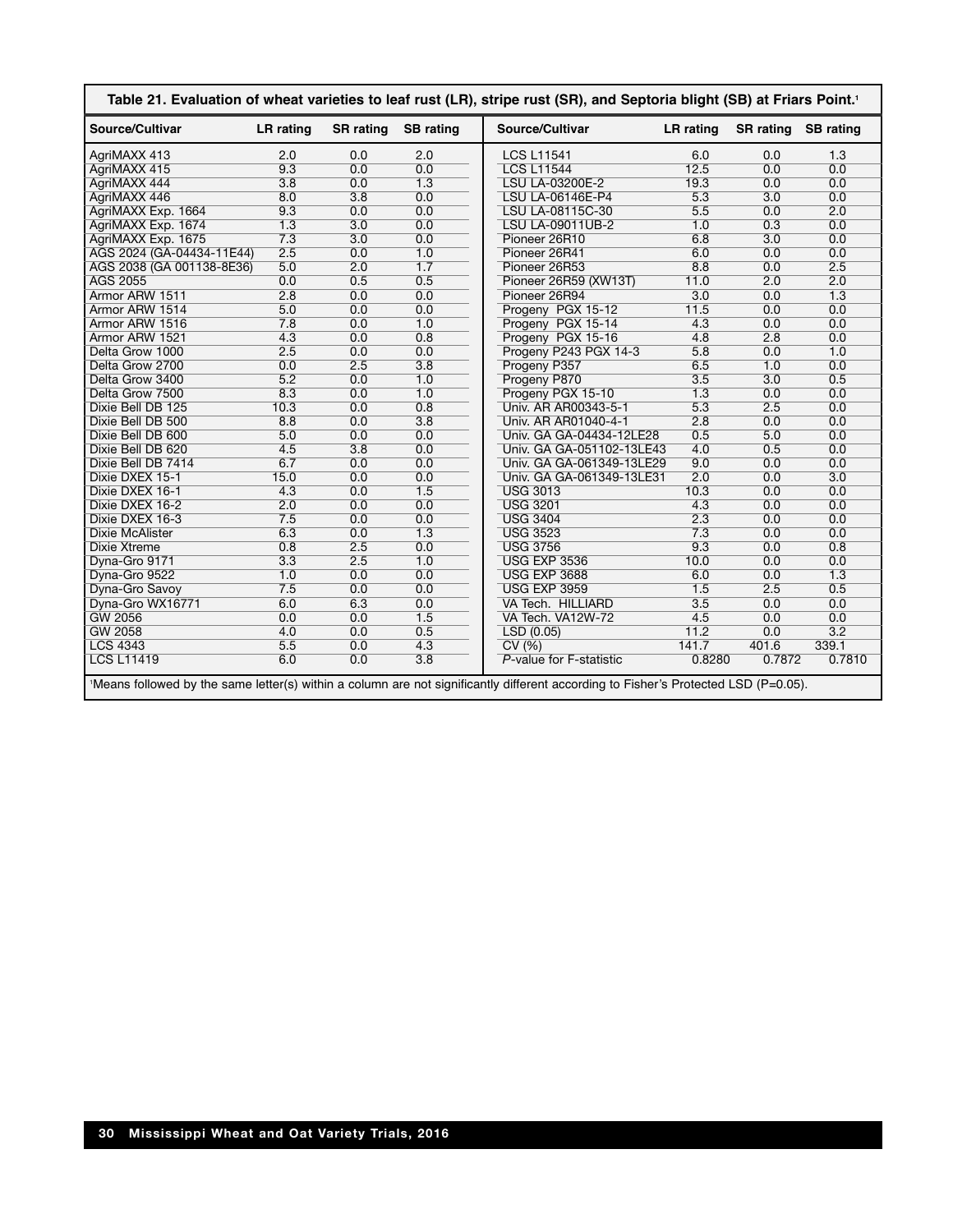| Source/Cultivar           |                    | LR rating SR rating | <b>SB</b> rating  | Source/Cultivar           | LR rating          | <b>SR rating SB rating</b> |                   |
|---------------------------|--------------------|---------------------|-------------------|---------------------------|--------------------|----------------------------|-------------------|
| AgriMAXX 413              | 1.0 <sub>ef</sub>  | 0.0 e               | 0.0 e             | <b>LCS L11541</b>         | 0.0 f              | 0.0 e                      | 0.0 e             |
| AgriMAXX 415              | 1.8 <sub>def</sub> | 0.0 e               | 0.0 e             | <b>LCS L11544</b>         | 0.0 f              | $2.5$ cde                  | 2.0 <sub>de</sub> |
| AgriMAXX 444              | 1.3ef              | 0.0 e               | 0.0 e             | LSU LA-03200E-2           | 1.8 <sub>def</sub> | 0.0 e                      | $2.8$ cde         |
| AgriMAXX 446              | 1.5ef              | 0.0 e               | 1.0e              | LSU LA-06146E-P4          | 0.0 f              | 0.0 e                      | 7.5 <sub>bc</sub> |
| AgriMAXX Exp. 1664        | 0.0 f              | 0.0 e               | 0.0 e             | LSU LA-08115C-30          | 0.0 f              | 0.0 e                      | 15.0a             |
| AgriMAXX Exp. 1674        | $3.5c-f$           | 0.0 e               | 0.0 e             | <b>LSU LA-09011UB-2</b>   | 0.0 f              | 0.0 e                      | 0.0 e             |
| AgriMAXX Exp. 1675        | 0.0 f              | 0.0 e               | 0.0 e             | Pioneer 26R10             | $5.3$ cde          | 0.0 e                      | 0.0 e             |
| AGS 2024 (GA-04434-11E44) | 0.0 f              | 0.0 e               | $3.8b-e$          | Pioneer 26R41             | 0.0 f              | 0.0 e                      | 0.0 e             |
| AGS 2038 (GA 001138-8E36) | 0.0 f              | 0.0 e               | 0.0 e             | Pioneer 26R53             | 1.3 <sub>ef</sub>  | 0.0 e                      | 0.0 e             |
| <b>AGS 2055</b>           | 0.0 f              | 0.0 e               | 0.0 e             | Pioneer 26R59 (XW13T)     | 7.3 <sub>bc</sub>  | 0.0 e                      | 0.0 e             |
| Armor ARW 1511            | 0.0 f              | 0.0 e               | 2.3 <sub>de</sub> | Pioneer 26R94             | 0.0 f              | 0.0 e                      | 0.0 e             |
| Armor ARW 1514            | $4.5c-f$           | 0.0 e               | 0.0 e             | Progeny PGX 15-12         | 0.0 f              | 5.0 <sub>cd</sub>          | 0.0 e             |
| Armor ARW 1516            | 0.5ef              | 0.0 e               | 0.0 e             | Progeny PGX 15-14         | $3.3c-f$           | 0.0 e                      | 0.0 e             |
| Armor ARW 1521            | 0.0 f              | 0.0 e               | 0.0 e             | Progeny PGX 15-16         | 0.0 f              | 0.0 e                      | 0.8 <sub>e</sub>  |
| Delta Grow 1000           | 0.0 f              | 0.0 e               | 0.0 e             | Progeny P243 PGX 14-3     | 0.5ef              | 10.0 <sub>b</sub>          | 0.0 e             |
| Delta Grow 2700           | $2.8c-f$           | 0.0 e               | 0.0 e             | Progeny P357              | 11.8ab             | 0.0 e                      | 0.0 e             |
| Delta Grow 3400           | $6.8$ bcd          | 0.0 e               | 0.0 e             | Progeny P870              | 0.5ef              | 0.0 e                      | 0.0 e             |
| Delta Grow 7500           | 0.0 f              | 0.0 e               | 0.0 e             | Progeny PGX 15-10         | 0.0 f              | 0.0 e                      | 0.0 e             |
| Dixie Bell DB 125         | 0.0 f              | 32.5a               | $3.8b-e$          | Univ. AR AR00343-5-1      | 0.8 <sub>ef</sub>  | 0.0 e                      | 0.0 e             |
| Dixie Bell DB 500         | 0.5ef              | 0.0 e               | 0.0 e             | Univ. AR AR01040-4-1      | 0.0 f              | 0.0 e                      | 0.8 <sub>e</sub>  |
| Dixie Bell DB 600         | $2.8c-f$           | 0.0 e               | 0.0 e             | Univ. GA GA-04434-12LE28  | 0.0 f              | 0.0 e                      | $6.3$ bcd         |
| Dixie Bell DB 620         | $5.3$ cde          | 1.3 <sub>de</sub>   | 0.0 e             | Univ. GA GA-051102-13LE43 | 0.0 f              | 0.0 e                      | 0.0 e             |
| Dixie Bell DB 7414        | $3.0 c-f$          | 0.0 e               | 0.0 e             | Univ. GA GA-061349-13LE29 | 0.0 f              | 0.0 e                      | 0.0 e             |
| Dixie DXEX 15-1           | $5.3$ cde          | 0.0 e               | 0.0 e             | Univ. GA GA-061349-13LE31 | 0.0 f              | 0.0 e                      | 0.0 e             |
| Dixie DXEX 16-1           | 0.0 f              | 0.0 e               | 0.0 e             | <b>USG 3013</b>           | 14.3a              | 0.0 e                      | 0.0 e             |
| Dixie DXEX 16-2           | $5.3$ cde          | 0.0 e               | 0.0 e             | <b>USG 3201</b>           | 2.0 <sub>def</sub> | 0.0 e                      | 0.0 e             |
| Dixie DXEX 16-3           | 0.8 <sub>ef</sub>  | 0.0 e               | 0.0 e             | <b>USG 3404</b>           | $4.0 c-f$          | 0.0 e                      | 0.0 e             |
| <b>Dixie McAlister</b>    | 0.8 <sub>ef</sub>  | 0.0 e               | 0.0 e             | <b>USG 3523</b>           | $3.3 c-f$          | $2.5$ cde                  | 0.0 e             |
| <b>Dixie Xtreme</b>       | 16.5a              | 0.0 e               | 0.0 e             | <b>USG 3756</b>           | 0.0 f              | 7.3 bc                     | 0.0 e             |
| Dyna-Gro 9171             | 0.0 f              | 0.0 e               | 0.0 e             | <b>USG EXP 3536</b>       | 0.0 f              | 0.0 e                      | 0.0 e             |
| Dyna-Gro 9522             | $2.7c-f$           | 0.0 e               | 0.0 e             | <b>USG EXP 3688</b>       | 0.0 f              | $2.5$ cde                  | $3.8b-e$          |
| Dyna-Gro Savoy            | 0.0 f              | 0.0 e               | 7.8 <sub>b</sub>  | <b>USG EXP 3959</b>       | 0.0 f              | 0.0 e                      | 0.0 e             |
| Dyna-Gro WX16771          | 1.3ef              | 0.0 e               | 0.0 e             | VA Tech. HILLIARD         | 0.0 f              | 0.0 e                      | 0.0 e             |
| <b>GW 2056</b>            | 1.8 <sub>def</sub> | 0.0 e               | 0.0 e             | VA Tech. VA12W-72         | 0.0 f              | 0.0 e                      | 0.0 e             |
| <b>GW 2058</b>            | 0.0 f              | 0.0 e               | 0.0 e             | LSD(0.05)                 | 5.0                | 5.0                        | 5.0               |
| <b>LCS 4343</b>           | 2.0 <sub>def</sub> | 0.0 e               | 0.0 e             | CV(%)                     | 194.6              | 361.2                      | 441.9             |
| <b>LCS L11419</b>         | $3.5c-f$           | 7.0 <sub>bc</sub>   | 0.0 e             | P-value for F-statistic   | < 0.0001           | < 0.0001                   | 0.0008            |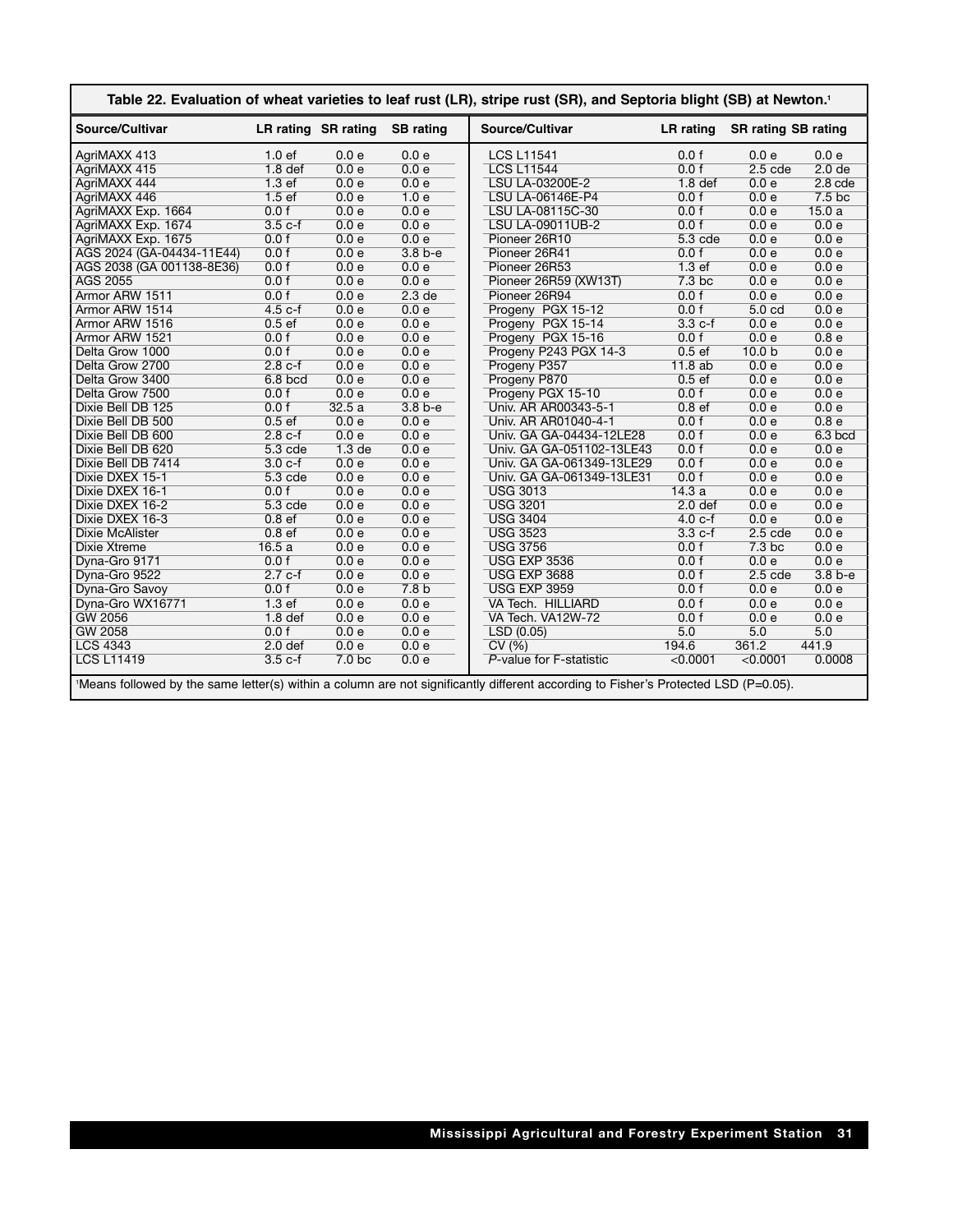| Table 23. Evaluation of wheat varieties to leaf rust (LR) and Fusarium head blight (FHB) at Raymond. <sup>1</sup>                   |                  |                   |                           |                     |                   |  |  |  |  |
|-------------------------------------------------------------------------------------------------------------------------------------|------------------|-------------------|---------------------------|---------------------|-------------------|--|--|--|--|
| Source/Cultivar                                                                                                                     | <b>LR</b> rating | <b>FHB</b> rating | Source/Cultivar           | LR rating           | <b>FHB</b> rating |  |  |  |  |
| AgriMAXX 413                                                                                                                        | $0.5$ j          | 2.8 hi            | <b>LCS L11541</b>         | 0.0 i               | 0.5i              |  |  |  |  |
| AgriMAXX 415                                                                                                                        | $4.0e-i$         | 3.8 ghi           | <b>LCS L11544</b>         | 0.0 i               | 36.3 <sub>d</sub> |  |  |  |  |
| AgriMAXX 444                                                                                                                        | $4.0e-i$         | $3.3$ hi          | LSU LA-03200E-2           | $1.8 g-j$           | 42.5d             |  |  |  |  |
| AgriMAXX 446                                                                                                                        | $0.8$ ij         | 1.8i              | LSU LA-06146E-P4          | 0.0 i               | 86.3a             |  |  |  |  |
| AgriMAXX Exp. 1664                                                                                                                  | 0.3i             | 0.0 i             | LSU LA-08115C-30          | 0.0 i               | 83.8 ab           |  |  |  |  |
| AgriMAXX Exp. 1674                                                                                                                  | $7.8c-g$         | 0.3i              | <b>LSU LA-09011UB-2</b>   | 0.0 i               | $13.8 e-h$        |  |  |  |  |
| AgriMAXX Exp. 1675                                                                                                                  | $1.0$ hij        | 0.3i              | Pioneer 26R10             | $15.0$ ab           | 1.3i              |  |  |  |  |
| AGS 2024 (GA-04434-11E44)                                                                                                           | 0.0 i            | 83.8 ab           | Pioneer 26R41             | $3.5 e-i$           | 1.3i              |  |  |  |  |
| AGS 2038 (GA 001138-8E36)                                                                                                           | 0.0 i            | 56.3c             | Pioneer 26R53             | 1.0 i               | 0.0 i             |  |  |  |  |
| AGS 2055                                                                                                                            | 0.0 i            | $13.8 e-h$        | Pioneer 26R59 (XW13T)     | $3.3 e-j$           | 1.3i              |  |  |  |  |
| Armor ARW 1511                                                                                                                      | 0.0 i            | 0.0 i             | Pioneer 26R94             | 0.0 i               | 72.5 <sub>b</sub> |  |  |  |  |
| Armor ARW 1514                                                                                                                      | $2.0$ g-i        | 0.0 i             | Progeny PGX 15-12         | 0.0 i               | 1.0i              |  |  |  |  |
| Armor ARW 1516                                                                                                                      | $9.0 c-f$        | 1.3i              | Progeny PGX 15-14         | $9.8 b - e$         | 0.0 i             |  |  |  |  |
| Armor ARW 1521                                                                                                                      | $1.5$ g-i        | 0.3i              | Progeny PGX 15-16         | 0.0 i               | 0.0 i             |  |  |  |  |
| Delta Grow 1000                                                                                                                     | $2.5f-i$         | 1.3i              | Progeny P243 PGX 14-3     | $6.0 e-i$           | 1.3i              |  |  |  |  |
| Delta Grow 2700                                                                                                                     | $1.0$ hij        | 0.3i              | Progeny P357              | $13.0a-d$           | 1.8i              |  |  |  |  |
| Delta Grow 3400                                                                                                                     | $6.3 e-j$        | $2.5$ hi          | Progeny P870              | $2.8 f-i$           | 3.8 ghi           |  |  |  |  |
| Delta Grow 7500                                                                                                                     | $1.0$ hij        | 0.3i              | Progeny PGX 15-10         | 0.0 i               | 0.3i              |  |  |  |  |
| Dixie Bell DB 125                                                                                                                   | $3.8e-j$         | 81.3ab            | Univ. AR AR00343-5-1      | $1.8g-j$            | $7.5f-i$          |  |  |  |  |
| Dixie Bell DB 500                                                                                                                   | 0.3i             | 0.0 i             | Univ. AR AR01040-4-1      | 0.0 i               | $15.0$ efg        |  |  |  |  |
| Dixie Bell DB 600                                                                                                                   | $2.0$ g-i        | 0.0 i             | Univ. GA GA-04434-12LE28  | 0.0 i               | 21.3 e            |  |  |  |  |
| Dixie Bell DB 620                                                                                                                   | $2.0$ g-i        | 1.8i              | Univ. GA GA-051102-13LE43 | 0.0 i               | $11.3 e-i$        |  |  |  |  |
| Dixie Bell DB 7414                                                                                                                  | $4.5 e-i$        | 1.5i              | Univ. GA GA-061349-13LE29 | 0.0 i               | 17.5ef            |  |  |  |  |
| Dixie DXEX 15-1                                                                                                                     | $3.0 f-j$        | 1.3i              | Univ. GA GA-061349-13LE31 | 0.0 i               | 21.3 e            |  |  |  |  |
| Dixie DXEX 16-1                                                                                                                     | 0.0 i            | 0.5i              | <b>USG 3013</b>           | $14.3$ abc          | 0.0 i             |  |  |  |  |
| Dixie DXEX 16-2                                                                                                                     | $1.8 g-j$        | 0.0 i             | <b>USG 3201</b>           | $1.0$ hij           | $7.8f-i$          |  |  |  |  |
| Dixie DXEX 16-3                                                                                                                     | 0.0 i            | 1.5i              | <b>USG 3404</b>           | $7.3$ d-i           | 2.0 i             |  |  |  |  |
| <b>Dixie McAlister</b>                                                                                                              | 0.3i             | 1.8i              | <b>USG 3523</b>           | $14.3$ abc          | 0.0 i             |  |  |  |  |
| <b>Dixie Xtreme</b>                                                                                                                 | 18.8a            | 0.0 i             | <b>USG 3756</b>           | $2.3$ g-j           | 0.5i              |  |  |  |  |
| Dyna-Gro 9171                                                                                                                       | $4.3 e-i$        | $7.5f-i$          | <b>USG EXP 3536</b>       | 0.0 i               | $2.5$ hi          |  |  |  |  |
| Dyna-Gro 9522                                                                                                                       | $7.5 d-h$        | 1.8i              | <b>USG EXP 3688</b>       | 0.0 i               | $4.0$ ghi         |  |  |  |  |
| Dyna-Gro Savoy                                                                                                                      | 0.0 i            | 87.5a             | <b>USG EXP 3959</b>       | $1.0$ hii           | 0.8i              |  |  |  |  |
| Dyna-Gro WX16771                                                                                                                    | $1.0$ hij        | 1.3i              | VA Tech. HILLIARD         | 0.0 i               | 20.0 e            |  |  |  |  |
| <b>GW 2056</b>                                                                                                                      | $1.3$ g-i        | 3.8 ghi           | VA Tech. VA12W-72         | 0.0 i               | $11.3 e-i$        |  |  |  |  |
| <b>GW 2058</b>                                                                                                                      | 0.0 i            | 0.3i              | LSD(0.05)                 | 6.7                 | 11.7              |  |  |  |  |
| <b>LCS 4343</b>                                                                                                                     | $1.5g-j$         | 0.0 i             | CV(%)                     | 174.8               | 69.9              |  |  |  |  |
| <b>LCS L11419</b>                                                                                                                   | $3.0 f-j$        | 0.0 i             | P-value for F-statistic   | $\overline{0.0001}$ | < 0.0001          |  |  |  |  |
| 1Means followed by the same letter(s) within a column are not significantly different according to Fisher's Protected LSD (P=0.05). |                  |                   |                           |                     |                   |  |  |  |  |